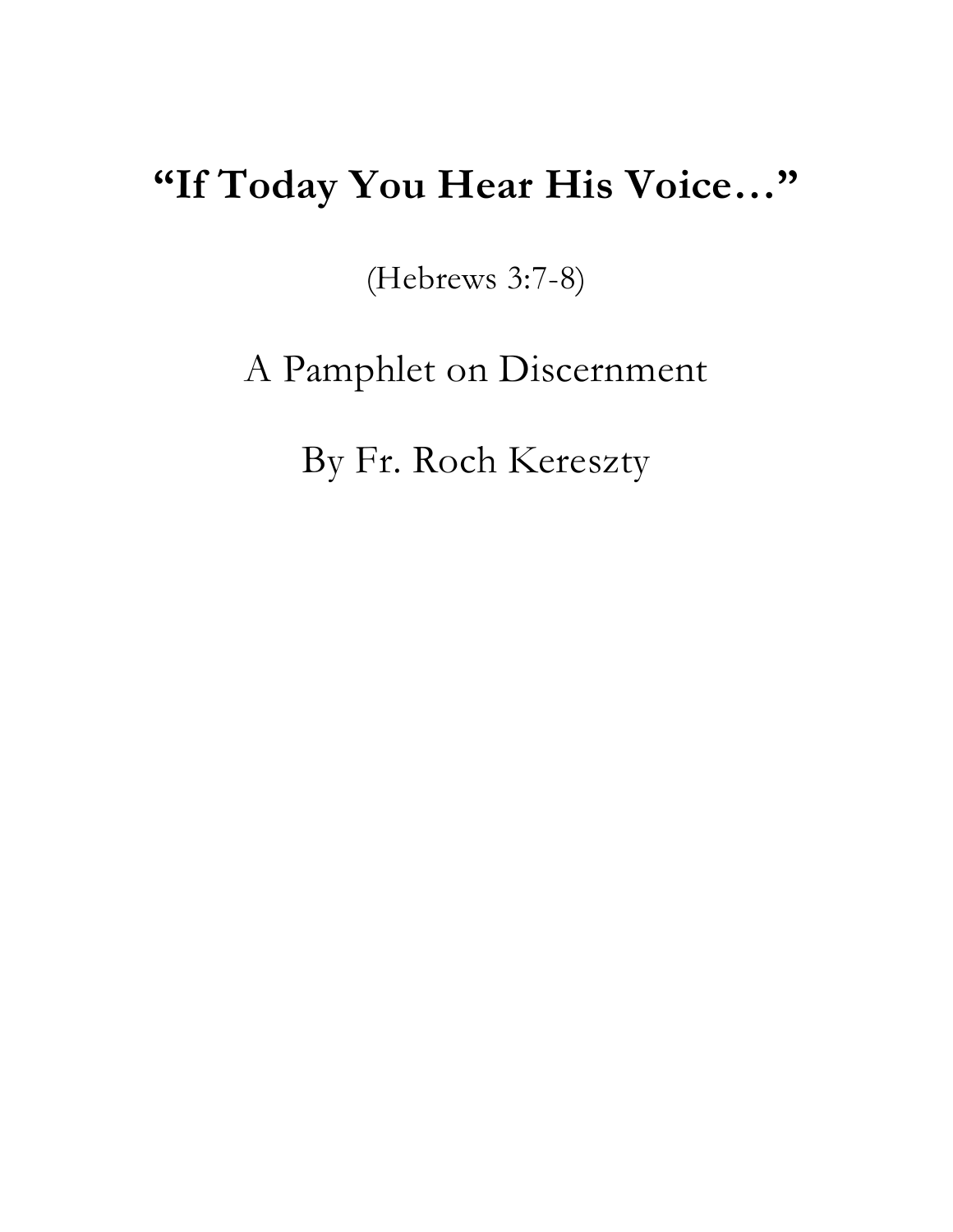| c) The Adoration of the Eucharist Outside the Mass 29   |  |
|---------------------------------------------------------|--|
| 3. The Sacrament of Penance and Spiritual Counseling 32 |  |
|                                                         |  |
| b) The Process of Receiving the Sacrament of Penance 34 |  |
|                                                         |  |
|                                                         |  |
|                                                         |  |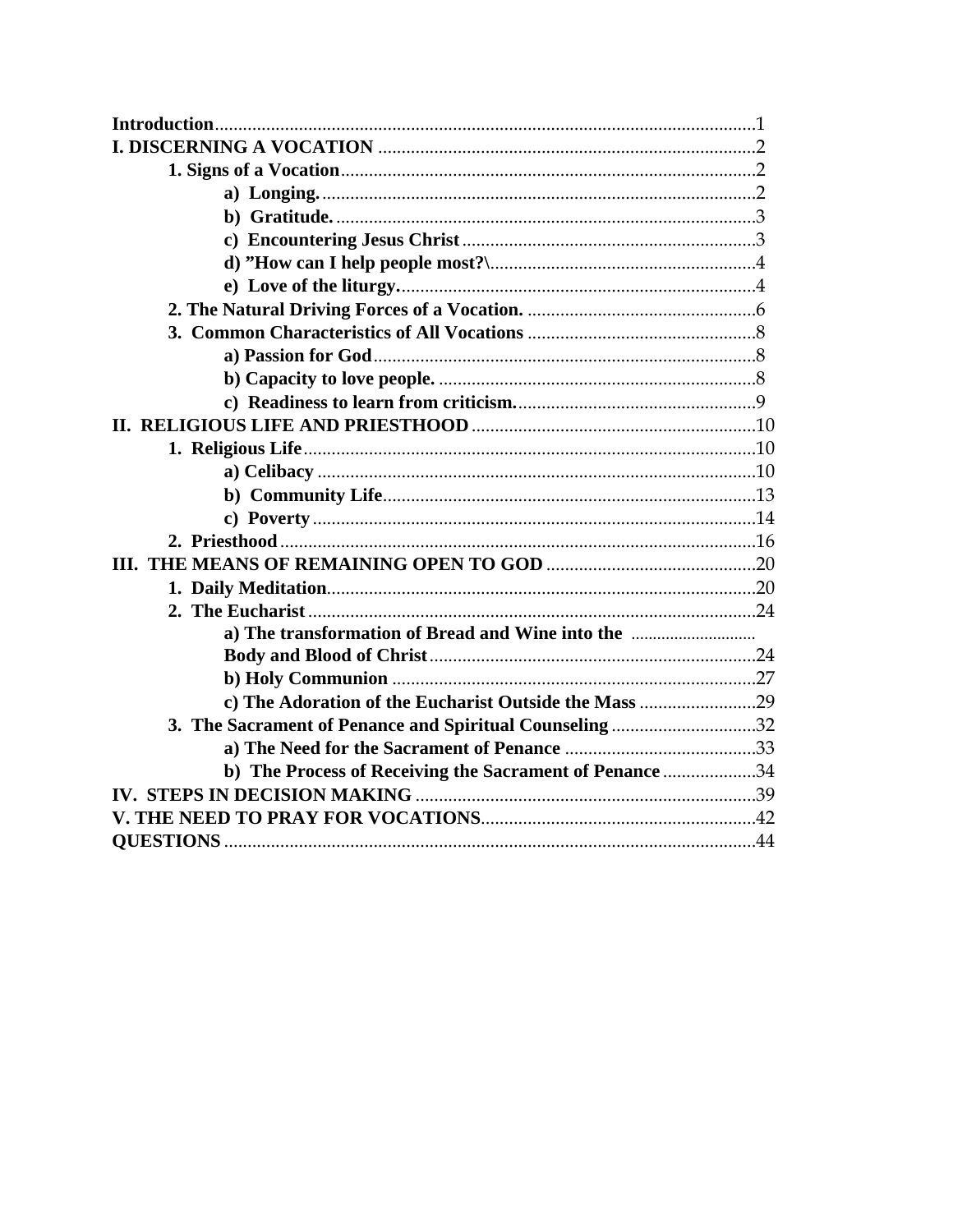## **Introduction**

The post-Vatican Church rediscovered some half forgotten biblical truths: God calls every baptized Christian to become holy; holiness consists not in some extraordinary mortifications but in the in the perfection of love, and God offers his Holy Spirit to each one of us so that we may reach this holiness; each member has from God a unique gift by which he or she is to build up the community of the Church. All this served to correct a one-sided pre-conciliar perspective: before the Council the average Catholic saw in religious life and in the priesthood *the* way to holiness and to service for the Church. Today, however, the pendulum has swung to the opposite extreme: most Catholics in the United States no longer perceive religious life or the priesthood as a challenge addressed to them. Yet the generosity and religious zeal among American Catholics are no less today than before the Council. There are more lay people than ever before who choose to work for the Church even though they could have made a financially more successful career elsewhere. I also believe that God's inner call to the priesthood and religious life is as much present today as ever before. However, supporting persons and structures are scarce today. Few parents encourage and help discern the vocation of their growing children, few priests and religious offer to young people the inner certainty about the value of their own vocations. The "support structure" would also need a strong ecclesial community in which leaders and members all foster potential vocations.

With this booklet I would like to help the ecclesial community in its task of discovering and guiding potential vocations. I hope to reach those who feel a vague "call" but do not find anyone who can help them understand its meaning. This goal explains the structure of the booklet: after speaking about the signs by which one can tentatively identify a vocation (I), I will present the values of religious life and the priesthood so that the one in whom God is working may discover: "This is what God has been calling me to from the beginning (II). "Then I will explain some of the means by which one can become increasingly more open to God's guidance (III). Finally, I will outline the steps that could lead one to the decision to enter a seminary or religious community (IV).

Of course, one could learn much more about these matters in conversations with a spiritual guide than by reading a book. But, as I said before, I wrote this booklet for those who do not yet have such a guide. However, the more they will think about what they'll have read, the more they will feel the need to find a competent spiritual director.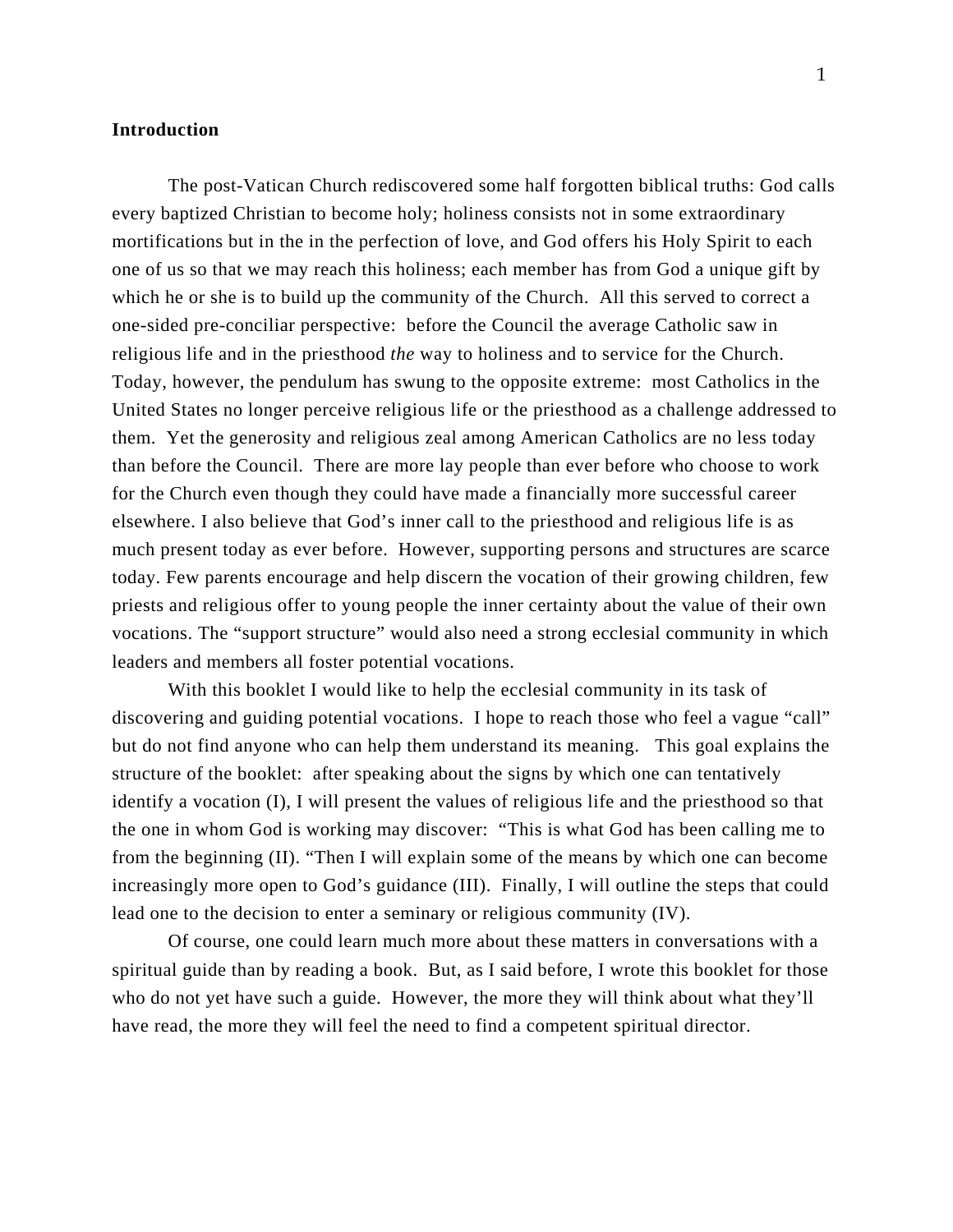# **I. DISCERNING A VOCATION**

### **1. Signs of a Vocation**

God addresses us in an infinite variety of ways, and each one of us perceives his voice through the mediation of his own personality. We cannot find two exactly identical ways in which God's call is heard. Still we can point out patterns and present some examples of how God reaches a person. As mentioned before, every person receives a personal call from God, not only future priests, brothers and nuns. But in this booklet I will limit myself to describe some typical signs of a priestly and/or religious vocation.

### **a) Longing**

One of the initial signs for God's call may be a deep dissatisfaction with what you have and what you are. It is very different from self-hatred or hatred of the world. It rather comes from the awareness that all the possible careers you could pursue, all the possessions you could accumulate, even your best friendships are not enough. You are not insensitive to joy. On the contrary. Enjoying a landscape, a piece of art or literature or talking to a friend begets in you a longing that none of these experiences can satisfy. C.S. Lewis describes one form of this yearning:

As I stood beside a flowering currant bush on a summer day there suddenly arose in me with warning, and as if from a depth not of years but of centuries, the memory of that earlier morning at the Old House when my brother had brought his toy garden into the nursery. It is difficult to find words strong enough for the sensation which came over me; Milton's "enormous bliss of Eden" (giving the full, ancient meaning to "enormous") comes somewhere near it. It was a sensation, of course, of desire; but desire for what? Not, certainly, for a biscuit tin filled with moss, nor even (though that came into it) for my own past...Before I knew what I desired, the desire itself was gone, the whole glimpse withdrawn, the world turned commonplace again...

At times you also may remember "the enormous bliss of Eden," the intimations of infinite joy, love and goodness, and you yearn to reach that Reality for which our present life is only a preparation.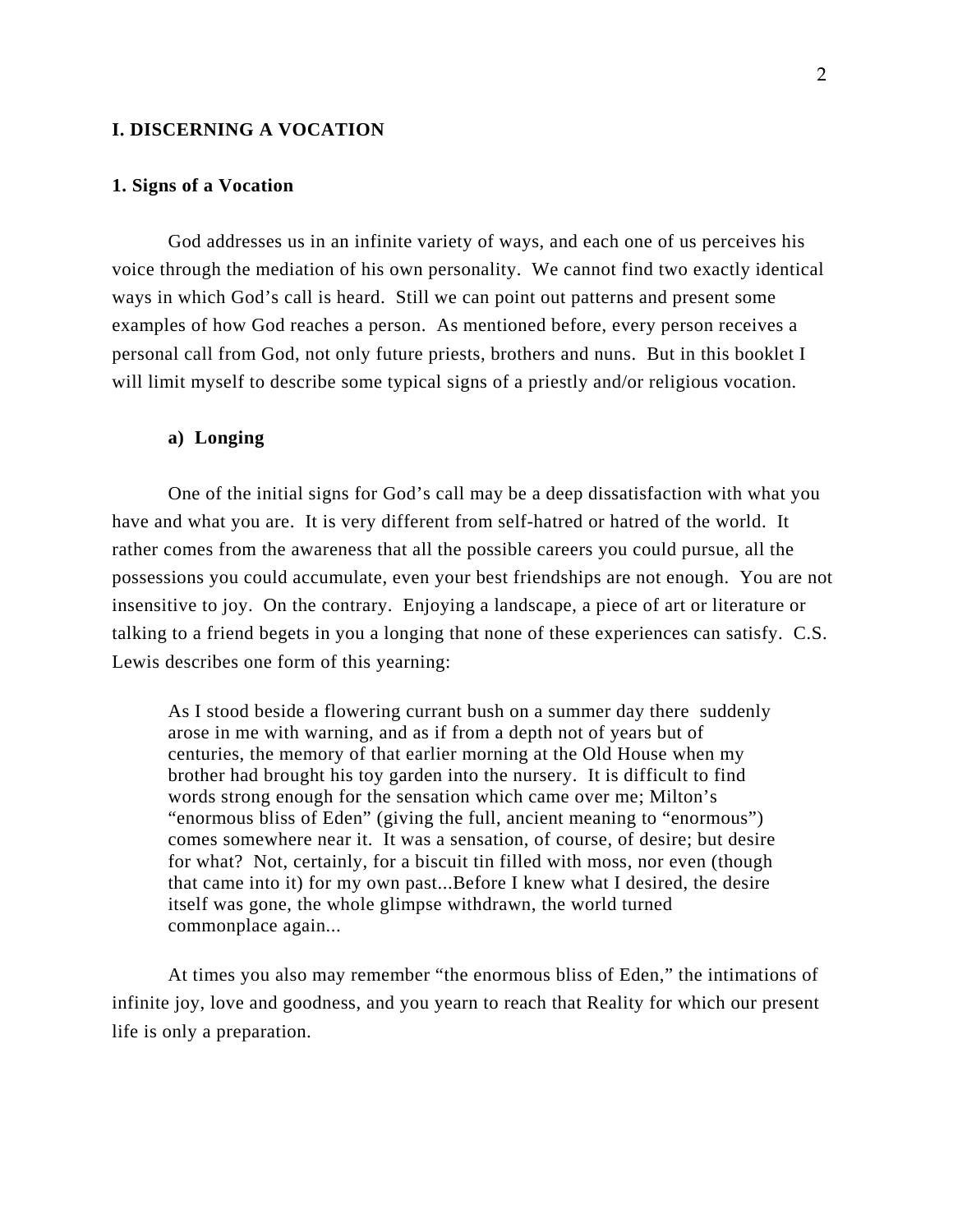### **b) Gratitude**

Someone else may start from an experience which at first seems very much opposed to dissatisfaction and longing. But once it unfolds, it will appear as another aspect of the same experience. You may find an intense joy in living and discover in all that surrounds you (a morning sunrise or a good conversation), signs and messages of Someone. Everything and everyone around you, all that happens to you, becomes a personal gift that fills you with gratitude, A young man who will later become Father Zossima in *the Brothers Karamazov* saw this overflowing joy and thankfulness in his brother who was dying from tuberculosis. This experience was the beginning of his monastic vocation:

"Well, doctor, have I another day in this world?" he would ask, joking. "You'll live many days yet," the doctor would answer, "and months and years too." "Months and years!" he would exclaim. "Why reckon the days? One day is enough for a man to know all happiness. My dear ones, why do we quarrel, try to outshine each other and keep grudges against each other? Let's go straight into the garden, walk and play there, love, appreciate, and kiss each other, and glorify life"...The windows of his room looked into a garden, and our garden was a shady one, with old trees in it which were coming into bud. The first birds of spring were flitting in the branches, chirruping and singing at the windows. And looking at them and admiring them, he began suddenly begging their forgiveness too: "Birds of heaven, happy birds, forgive me, for I have sinned against you too." None of us could understand that at the time, but he shed tears of joy. "Yes", he said, "there was such glory of God all about me: birds, trees, meadows, sky: only I lived in shame and dishonored it all and did not notice the beauty and glory."

Having seen the beauty and glory of God in his creatures, you may begin to desire the source of all beauty and glory. And in particular, if you have experienced how good, pure and noble a human being can be, you may begin to yearn for the source of all purity, nobility and goodness. In a mood of overflowing gratitude, you want to dedicate your life to Him in a direct and radical way. You cannot imagine for yourself any other way of life than living in His presence and serving Him in everything.

### **c) Encountering Jesus Christ**

Another vocation may start with getting acquainted with the person of Jesus Christ. Reading the Scriptures or talking to a Christian you encounter Him who calls you: "Come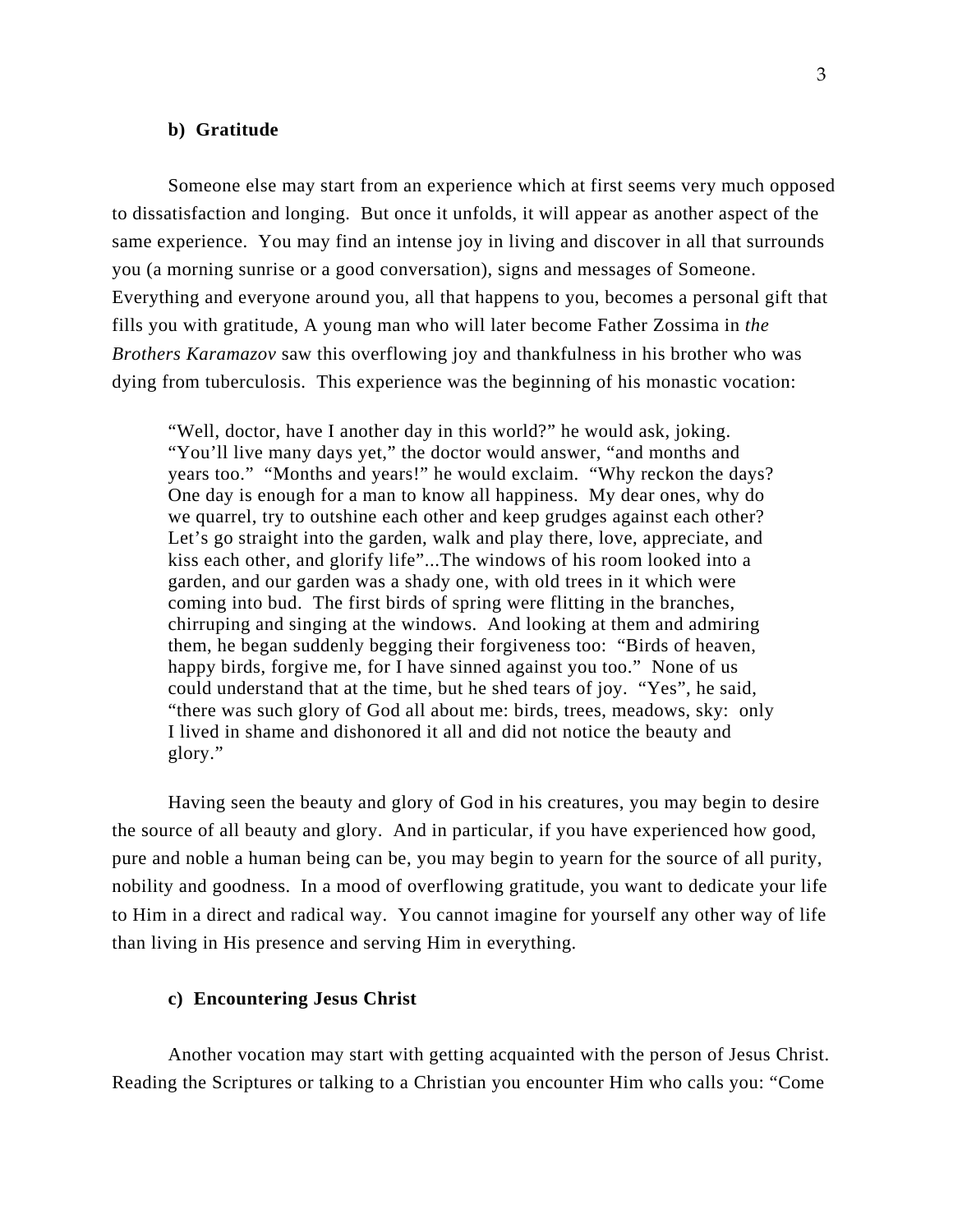and follow me." First, you wish you did not hear it. You try to go after your business as usual as if nothing happened. But you cannot. You become aware that you no longer belong to yourself. You cannot arrange your future as you wish. Christ wants you to give up everything and follow him. At times when you feel inclined to obey him, an immense peace overtakes you; when you decide to refuse him, you become sad and escape into distractions.

# **d) "How can I help people most?"**

For some people a vocation may start with a strong desire to help people. You ask yourself: how could I help people in the best way possible? And you dream about becoming a doctor, a psychiatrist, a social worker, a teacher or a nurse. But one day you discover that giving Christ to people matters more than anything else. Uniting them to the Body of Christ in the Eucharist, giving them His peace in the sacrament of penance, shaping and forming Christ in them through teaching and prayer appeals to you most. Healing their souls and bodies for eternal life appears to you more important than curing them temporarily from bodily or psychological disease. As a sister, you will also bring Christ to people; not only distributing communion and bringing them to the sick but also by your prayers of intercession and through the "sacrament" of your own body: you are called to embody and radiate the love of Christ in your words and deeds, in your smile and touch.

Close to this type is that of the "community-builder." You know that you have a natural ability to create "good community spirit." People instinctively turn to you for leadership. They sense your security and feel at home in your presence. Your enthusiasm is contagious; you can reconcile antagonists and inspire common projects. Christ may call such a natural leader into his service. In that case you will have to build not just any community, but the "Body of Christ," the gathering of those in whom Christ himself provides a home for the estranged and lonely people of today's world.

### **e) Love of the liturgy**

We find many people who are attracted to the religious life and to the priesthood because they are in love with the liturgy. This love may be the sign of an authentic vocation. After all, the central act of the ministerial priesthood from which everything else derives and to which everything else leads is the celebration of the Eucharist. For every religious, too, the center of the day is the Eucharist. If one seeks *the spiritual reality* which the rite expresses, if he is moved by the love of Christ who gives himself to the Father and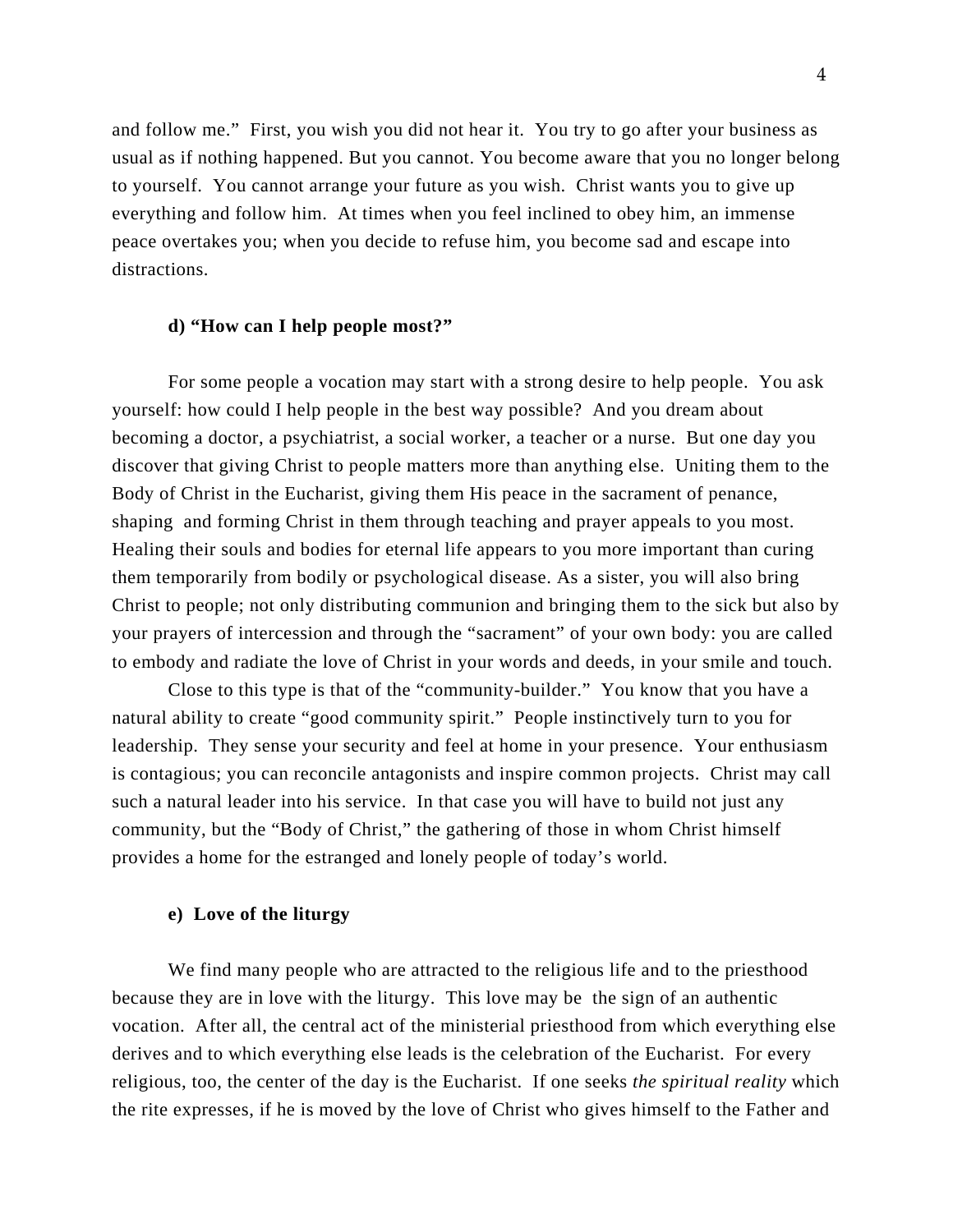to the Church in the Eucharist, his vocation will develop in the right direction. But it is not enough to appreciate *only* the experience of beauty in the liturgy or to seek *only* the warmth and shelter of a human community. Still worse, some seek the altar in order to cover up a deep-seated feeling of inferiority; they want to bask in the aura of borrowed holiness and pontificate over the faithful through the power of the ritual and of preaching. These are clear signs that such a person has no vocation at all or has distorted a beginning vocation.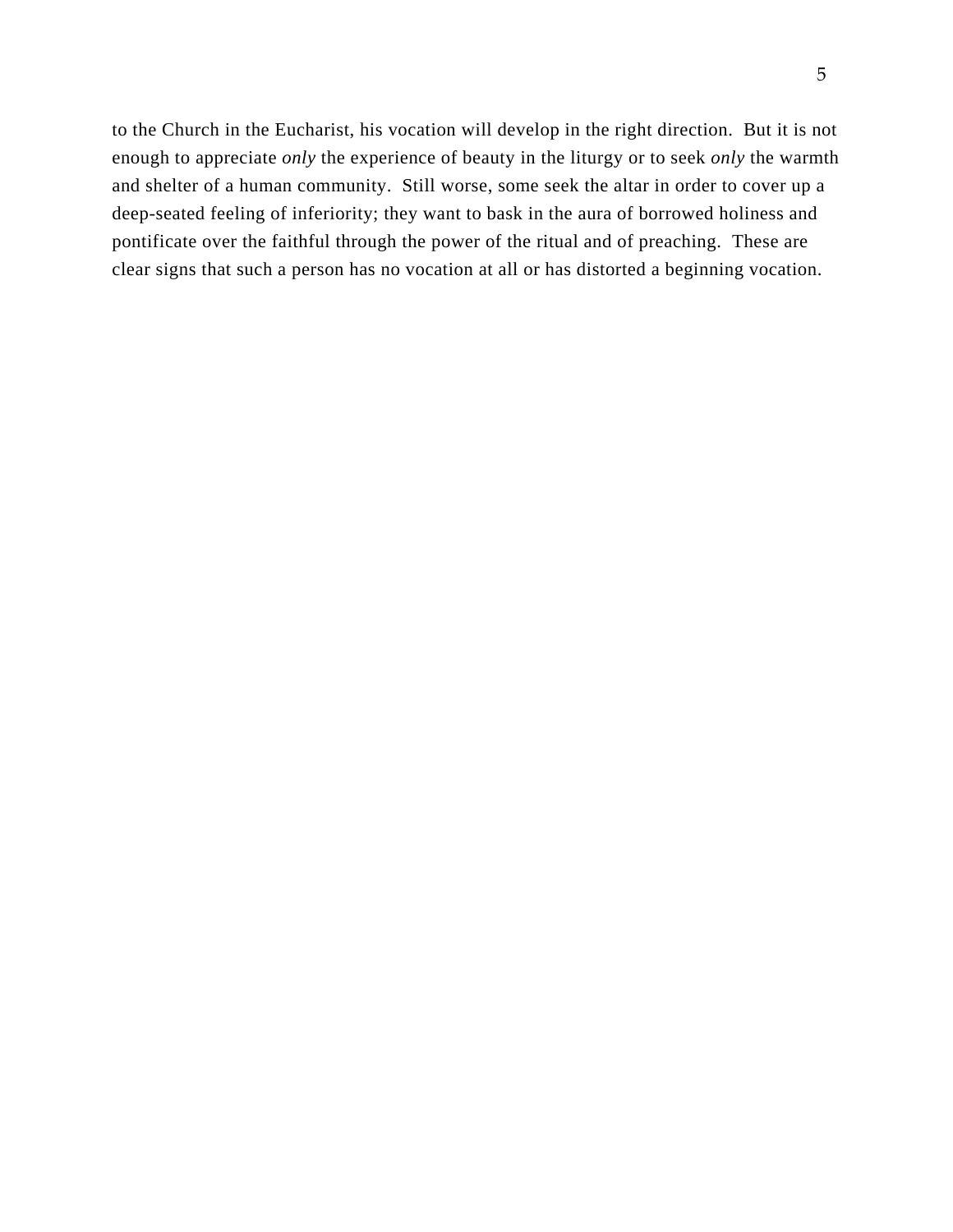# **2. The Natural Driving Forces of a Vocation**

Everyone who responds to God's call must draw on some natural "energy resource." Without harnessing a natural driving force, no vocation could, in the long run, survive. It would collapse in a psychological vacuum.

For instance, the ambition to do something really important, to become someone "who counts" may be that precious energy resource which God's grace can use and transform. At the beginning one craves to become important in the eyes of his parents, in the eyes of his social milieu or at least in his own eyes. But, if he listens to Christ, Christ will eventually teach him to lose his life in order to gain it. He will learn to please God more than men and to accept the indifference and even the rejection of people for God's sake. At the end, he may trust God so much that he puts himself and his work into God's hands and is no longer afraid to appear empty-handed before Him.

Likewise, someone with leadership potential will be encouraged to become a good leader. Instead of domineering and pushing people around, he will learn to support, inspire and coordinate the talents of everyone for a common purpose. When meeting with opposition, envy, or hatred, when discovering his own unpurified motives, he will learn humility and patience. He will realize how little he himself can do. God alone builds the house, He alone produces the harvest. The servant must do his best but attribute all the results to the One from whom all good comes.

Intellectual curiosity may also be very useful for God's work. Not only the study of theology but of any aspect of the world and of man is, in final analysis, the study of God's truth, and therefore, sacred. If an intellectual devotes himself to God's service, he must become a better intellectual. Instead of being a complacent possessor and a condescending dispenser of the treasures of knowledge, he will remain a student all his life. Aware of his limitations, he will always be drawn to learn more. Whatever aspect of the world is his field of inquiry and teaching, his respect and desire for the truth will inspire a respect and desire for God in his audience. Let me illustrate this with a true story. During the Communist era Valerie Dienes was interviewed on the state controlled Hungarian television. She was already in her nineties, but in full possession of her extraordinary intellectual powers which made her an internationally known philosopher, linguist and mathematician. She also had a deep Christian faith that transformed and inspired her scholarly research. The interviewer carefully avoided any religious topic. Yet, after the TV show, Miss Dienes received a letter: "I had never heard about you before, for I am just a boiler smith," someone wrote to her, "but while listening to you, I came to realize that God must exist." This is the apostolate of an intellectual. Without even speaking about God,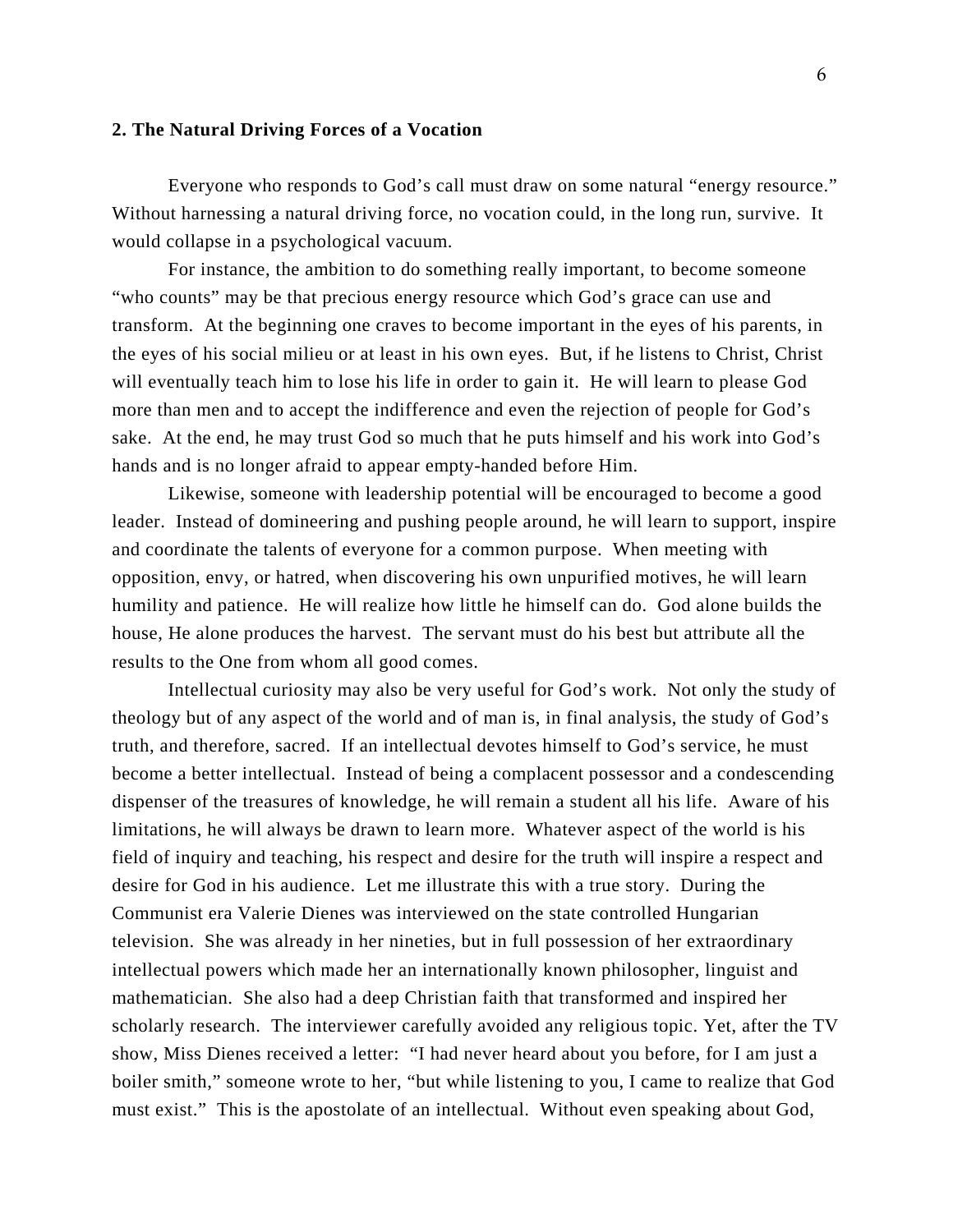she could not help radiating a reverence and love for truth that pointed beyond herself to the Source of all truth.

The aesthetically inclined individual has also much to offer to God. Sensitivity to beauty may develop into sensitivity to God. He can also use his aesthetic talents to develop a beautiful liturgy and beautiful surroundings for the liturgy. But he also must undergo a conversion, "a re-evaluation of his values." Truth, honesty, simplicity and love must be placed before and above any aesthetic value. Paradoxically, if he prefers honesty, humility and truth to cultivating beauty, even his aesthetic taste will develop: he will understand that beauty and truth are inseparable.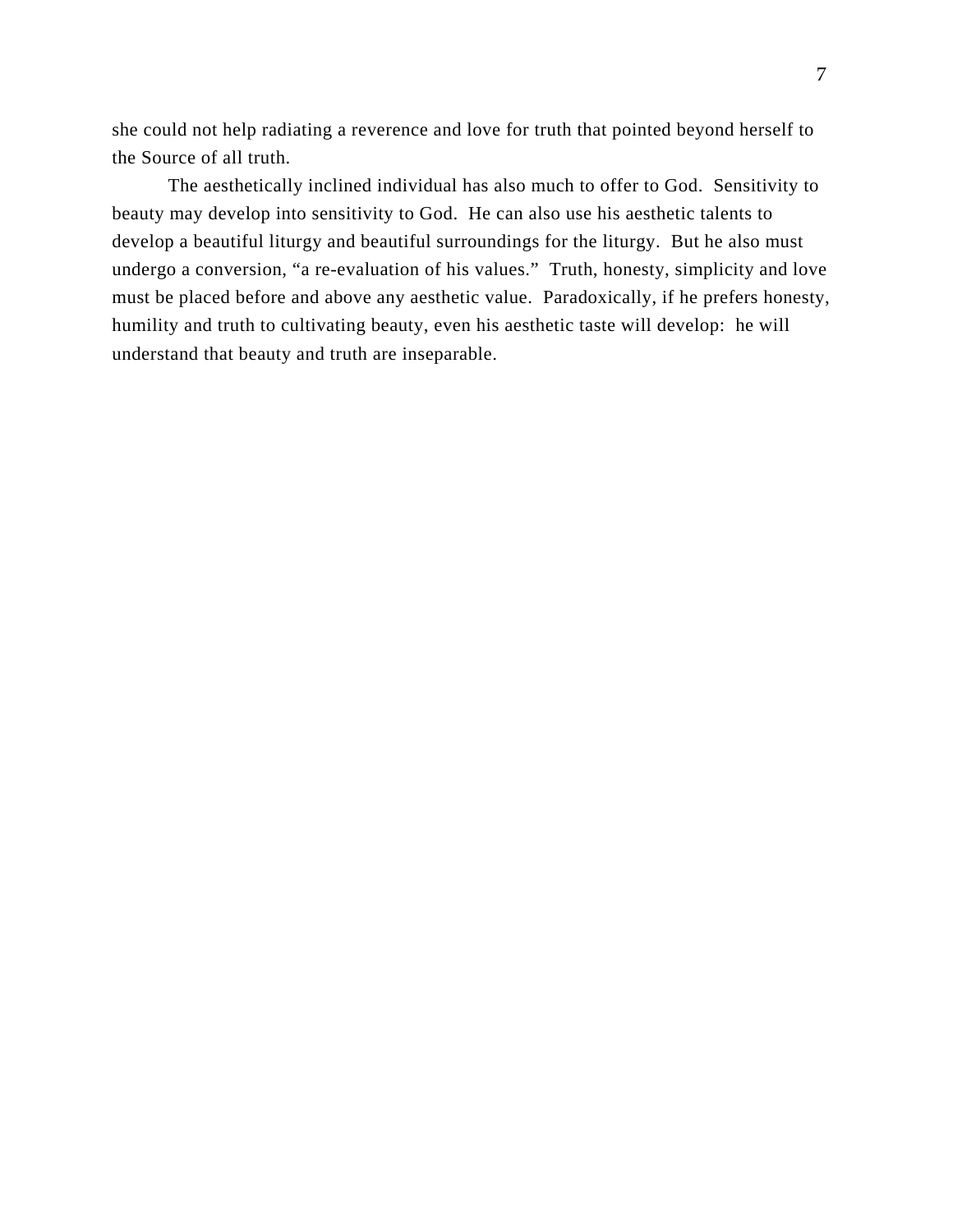### **3. Common Characteristics of All Vocations**

Regardless of the variety of forms religious and priestly vocations may take, we can identify three common characteristics in each of them: passion for God, ability to love people, and readiness to learn from criticism.

### **a) Passion for God**

Many of the characteristics of the different types of vocation I mentioned earlier may also be found in people who are not called to be priests or religious. What points to such a vocation is the singular intensity of passion which manifests itself in various forms: in yearning for something greater than this world can give, in gratitude to God, in readiness to serve Christ and people. In other words, a good vocation always has the potential to develop a passionate "adventure of love" with God. It happens in many different ways, but it is always the same basic experience: the one who is called knows that there is no greater joy than loving God. In comparison to his Beloved nothing else counts. Such a soul will appreciate the prayer of St. Francis, "My God and my all," or the words of St. Thomas answering Christ who offered him anything he wanted, "only you, Lord." We cannot expect this love to be aflame at the very beginning, but the soul must have *the desire* to love God and be ready to pay any price for learning it.

# **b) Capacity to love people**

In Christianity the love of God and the love of neighbor are inseparable. A document of the Cistercian General Chapter has put it with classic precision, "Our love should, in a single, undivided act embrace God and neighbor, our neighbor who has been created in the image of God and redeemed by the blood of Christ. Therefore true love should manifest itself in the twofold service of God and man." This applies not only to an active apostolic order, but also to an exclusively contemplative community. We can easily delude ourselves about our standing with God. We may enjoy a sweet, heartfelt peace and think that we are in love with God; but if we do not care about the people around us, we are deceiving ourselves. A genuine vocation always includes the desire and the ability to love others for their own sakes rather than as objects of our good works. If one is incapable of honesty in personal relationships and is merely playing a role, if one cannot sincerely give and receive, religious life and the priesthood would only aggravate his problem. But if you feel that you cannot love but have the desire to love,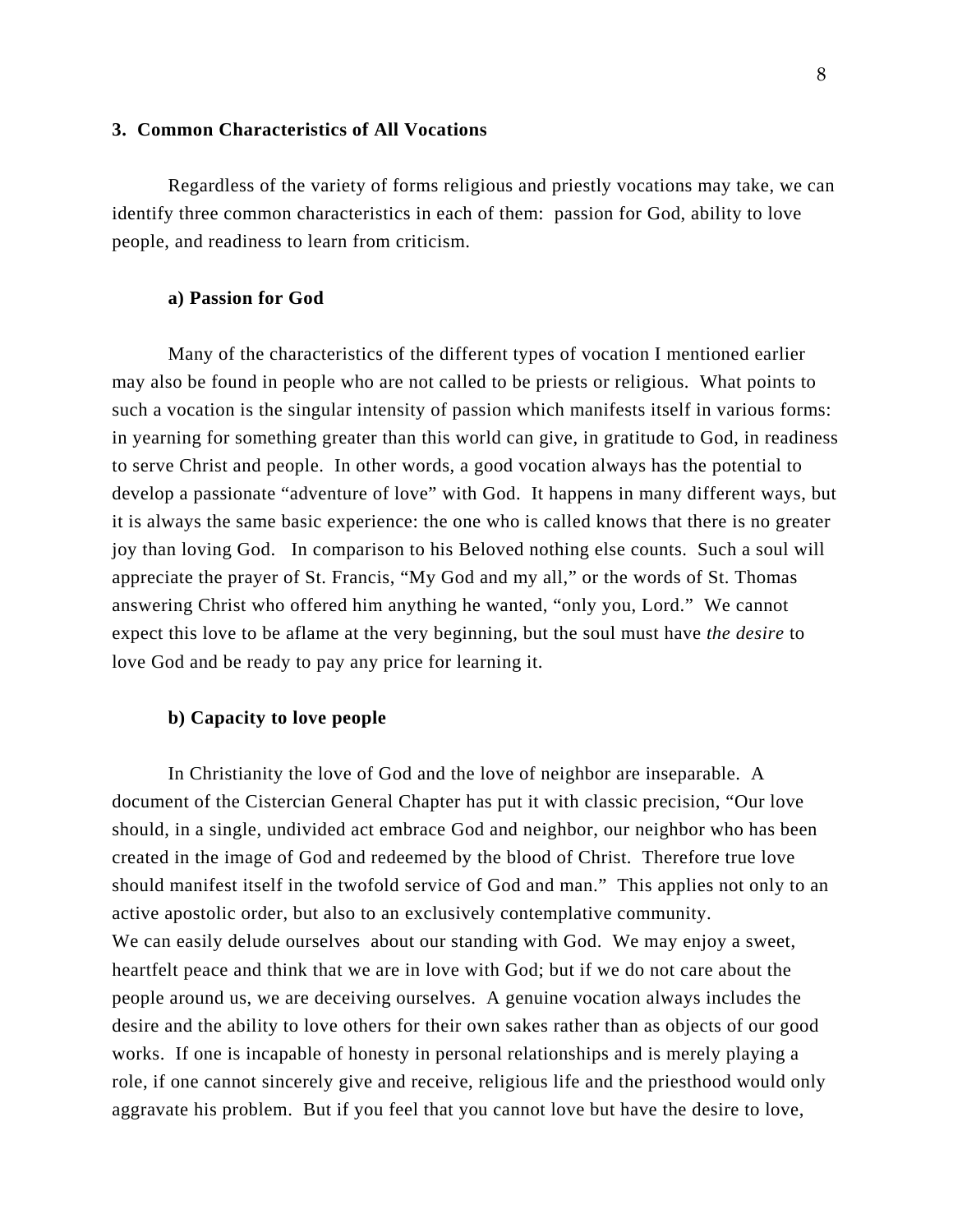there is no reason to despair. God is ready to do miracles for one who has faith the size of a mustard seed. "Ask and you shall receive; seek and you shall find; pray and it will be given to you...knock and it shall be opened to you. For whoever asks, receives; whoever seeks, finds; whoever knocks, is admitted" (Lk 11: 9-10). God can heal even the most timid person who has withdrawn from others for fear of rejection. He can make us overcome our dread of loving and being loved.

### **c) Readiness to learn from criticism**

The most dangerous trap on our way to God is our unlimited potential for rationalization. I can easily convince myself that I am kind, generous and loving while everybody else around me sees clearly that I am obnoxious and condescending. At the same time I am surprised that my friend does not see how irritating his self-righteous tone of voice can be. Others often see and judge our actions more objectively than we do. This is one of the reasons why priestly formation and religious life require living in community. I cannot know myself, let alone improve in my relationship with God and with people unless I am positively eager to receive criticism. The balloon of self-importance needs to be pierced and deflated so that I can learn and accept truth about myself. At the beginning this is a very bitter truth and almost impossible to swallow. It means discovering that I am hopeless, I am unable to love God and people sincerely. But hitting rock bottom is at the same time a moment of grace: I no longer put myself--not even unconsciously--above others, but begin to accept them as fellow sinners. I understand that I and my neighbors, *we all together* need God's forgiveness. Thus accepting the truth about myself is the road to accepting others and adopting the right relationship with God: I must beg for mercy rather than expect a reward.

However, it is not enough to wait passively for God's forgiveness. While waiting for his grace to transform my heart, I, too, must work on myself with all my strength. As St. Ignatius of Loyola said, "You cannot measure progress by facial expressions, gestures, natural abilities or by the love of solitude. The measure is the determination by which you shape and form yourself."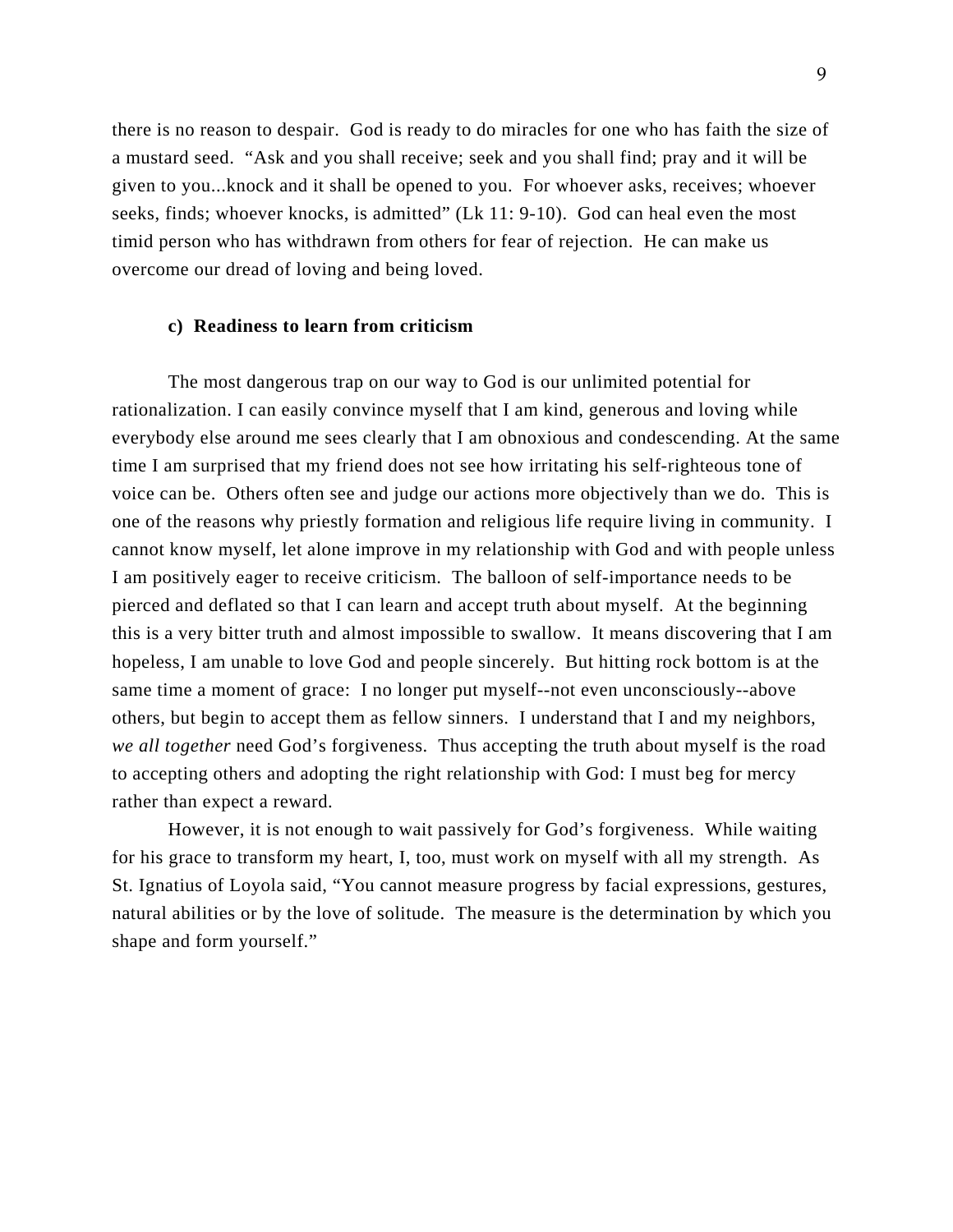### **II. RELIGIOUS LIFE AND PRIESTHOOD**

After examining God's call, we will now take a look at what some of us are called, religious life and the priesthood.

### **1. Religious Life**

Jesus treated people in different ways. Although he preached to all who wanted to hear him and healed all who asked for it, He did not let everyone to become his disciple. The man from whom Jesus expelled many unclean spirits begged him to be allowed to join his company, but Jesus sent him home to proclaim how much God had done for him (Mk 5: 18-20). Jesus chose his disciples with sovereign freedom. He called them and they left everything and followed him (Mk 1: 14-19; 2: 13-17, 3: 13-19, Lk 9: 59).

Unlike other rabbis, Jesus had also women in his entourage who followed him wherever he went and assisted him out of their means (Lk 8: 1-3). They stayed with him under the cross when all but one of the male disciples abandoned him. They observed where and how he was buried (Lk 23: 55). At the first possible time after the Sabbath rest, they returned to the tomb. Thus they became the first witnesses to the empty tomb and to the risen Christ (Mt 28: 1-10; Jn 20: 1-2; 11-18). They were commissioned by him to report the news of the resurrection to the apostles and so, as some of the fathers say, they became "apostles of the apostles."

The religious communities of men and women in the Church originated from the desire to live this life of Jesus' disciples. While we cannot accompany him in the flesh as his contemporaries did, we have a privilege the first disciples did not possess: Through his Resurrection Jesus has become present in a new way: he no longer is walking *next to us* or speaking *to us*, but he is present *within us*, inspiring us *from within*, and by nourishing us with his risen Body, he incorporates us into himself. Thus the intimacy of our relationship with the risen Lord in some sense surpasses that of the first disciples with the earthly Jesus. Yet, our faith that embraces the Christ present in us remains anchored in the experience of the first disciples who heard and touched and saw with their own eyes the Word made flesh dwelling among them  $(1 \text{ Jn } 1: 14; \text{ Jn } 1: 14)$ .

### **a) Celibacy**

Because of this intimate presence of the risen Christ in the believers, religious life is not only a discipleship. We not only learn from him and try to imitate his example; we are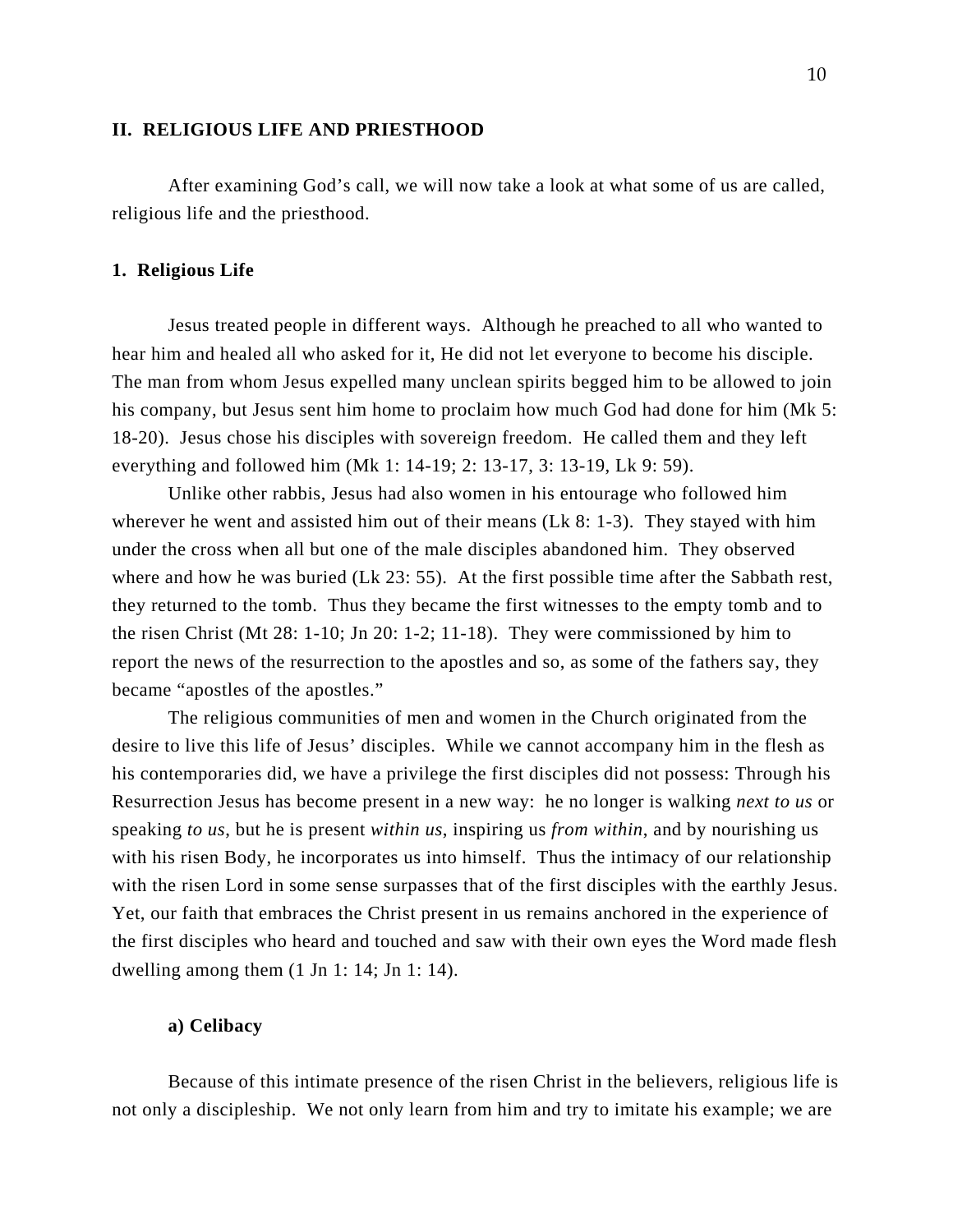also called to be one with him, as the bride becomes one with the bridegroom. According to the New Testament and the Fathers, the whole Church, men and women, single and married, are all called to become the bride of Christ (2 Cor 11: 2-3; Eph 5: 22-33; Rev 21: 1-4) by uniting themselves in pure love to Him.

Some share in this union with Christ through marriage and others through celibacy. The couples who receive the grace of the sacrament of marriage learn to love and serve Jesus Christ through loving and serving one another. Those who are called to celibacy, freely renounce sexual relations "for the sake of the kingdom of heaven" (Mt 19: 12). They do not despise marriage, but they want to reserve all their psychic and physical energies to prepare God's reign, the great wedding feast between Christ and humankind. Rather than being bound to one man or woman, they want to unite themselves to Christ directly and help many others to become united with Him. For these men and women (not for anyone else but for those who received the call to celibacy) marriage would mean a division of heart (1 Cor 7: 33-34) and a restriction. Were they married, they would have to honor their self-imposed restrictions; before everybody else they would have to love and serve their own families. As celibates, their vocation is to extend their love to many men and women and to present all of them "as a chaste virgin to the one man Christ" (2 Cor 11: 2).

We may attempt to understand the mystery of Christian celibacy from another viewpoint, the central role of sexuality in personal communion and communication. Unless we have obscured its value by promiscuity, we are very much aware that sexual relations are meant to become an intimate way of communication. In marriage where sexual relations can develop their full potential, giving one's body to the other may indeed express a radical way of giving one's whole self, both body and soul to the other. It is indeed the most dramatic way of being in one another and for one another. The celibate, then, senses, often instinctively, that his sexual powers hold "the key" to a radical way of giving himself. Through his celibacy he longs to give God his whole self, both soul *and* body. In the words of St. Paul:

The virgin--indeed any unmarried woman--is concerned with things of the Lord, in pursuit of holiness in body and spirit (1 Cor. 7: 34).

The celibate is, of course aware that God is not a sexual being and he cannot reach God through his sexual powers. (The Bible condemned from the beginning any form of sacred prostitution, the perverse attempt of human beings to reach the Sacred through sexual relations.) The celibate can do only what Mary did: not give away "the key" to her or his own gift of self, that is, renounce sexual relations. Just as Mary, the celibate wants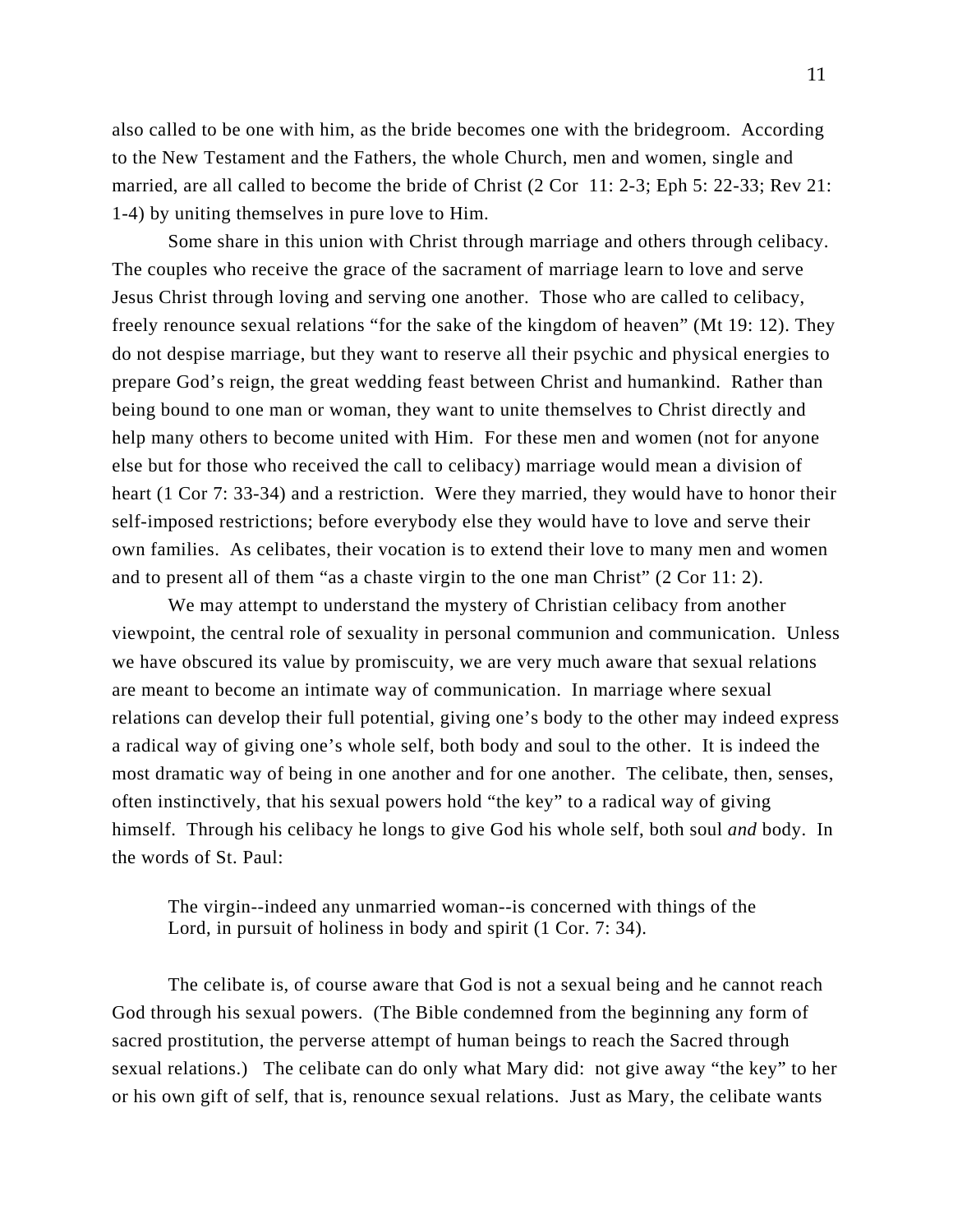to remain "unfulfilled," persevere in the attitude of prayer and expectation. He waits for God's initiative. He prays that God may look down on the lowliness of his servant (Lk 1: 48), that God may ignite his soul with the fire of His own love. As a result, the energy that would normally be used for loving one's spouse and children will be transformed into loving God and all those whom God entrusts to the celibate's care. For the celibate, then, his renunciation of sexual love becomes the form of his gift of self to God and to God's people.

However, he runs a much greater risk than a married person. If his faith fades and his prayer dries up, he may close in on himself and become in the end incapable of loving either God or man: his humanness withers away in a sterile isolation and egotism. Husband and wife, on the other hand, must at least curtail their egotism, share their income, their time and their bed if they want the marriage to survive.

However, if the celibate does not despair of loving God and man, but keeps trusting and praying, his hope will not be disappointed. He may not feel any more love than before, yet he will be able to help those who come to him and ease the burden of those who suffer from loneliness and despair. His own suffering will enable him to understand and accept those who suffer. Still, his "cross" of celibacy should not be exaggerated. More often than not, it may not be greater than the hardships of those who have to raise a family.

If the celibate's love for Christ and for people is real, he will bear witness to the reality of Christ who is the source of his love and peace. His presence among people will be a reminder that the "future age" is real since his ability to become human and loving without the natural support of a marriage points to a power greater than his own, the power of God's coming Kingdom. In the Kingdom there is no need for sexual relations but everyone will be united to the risen, spiritual body of Christ and to one another in a virginal communion of body and spirit.

Looking at celibacy from this perspective, we should not be surprised that the church clings to it in spite of great pressure from her own ranks. In the Roman rite of the Catholic Church only those are ordained to the priesthood who believe they received the gift of celibacy and commit themselves to a celibate life. The Church, of course, could change her law. St. Peter was married, many bishops and priests were married in the first centuries. Even today married men may be ordained in the Eastern rite Catholic churches. The charism of celibacy, as a prerequisite for priestly ordination in the Roman rite Church and for episcopal ordination in the Eastern rite churches developed first as a spontaneous tradition, before it became codified into church law around the end of the fourth century. In our times, the Church considers the celibate state freely chosen for the sake of Christ so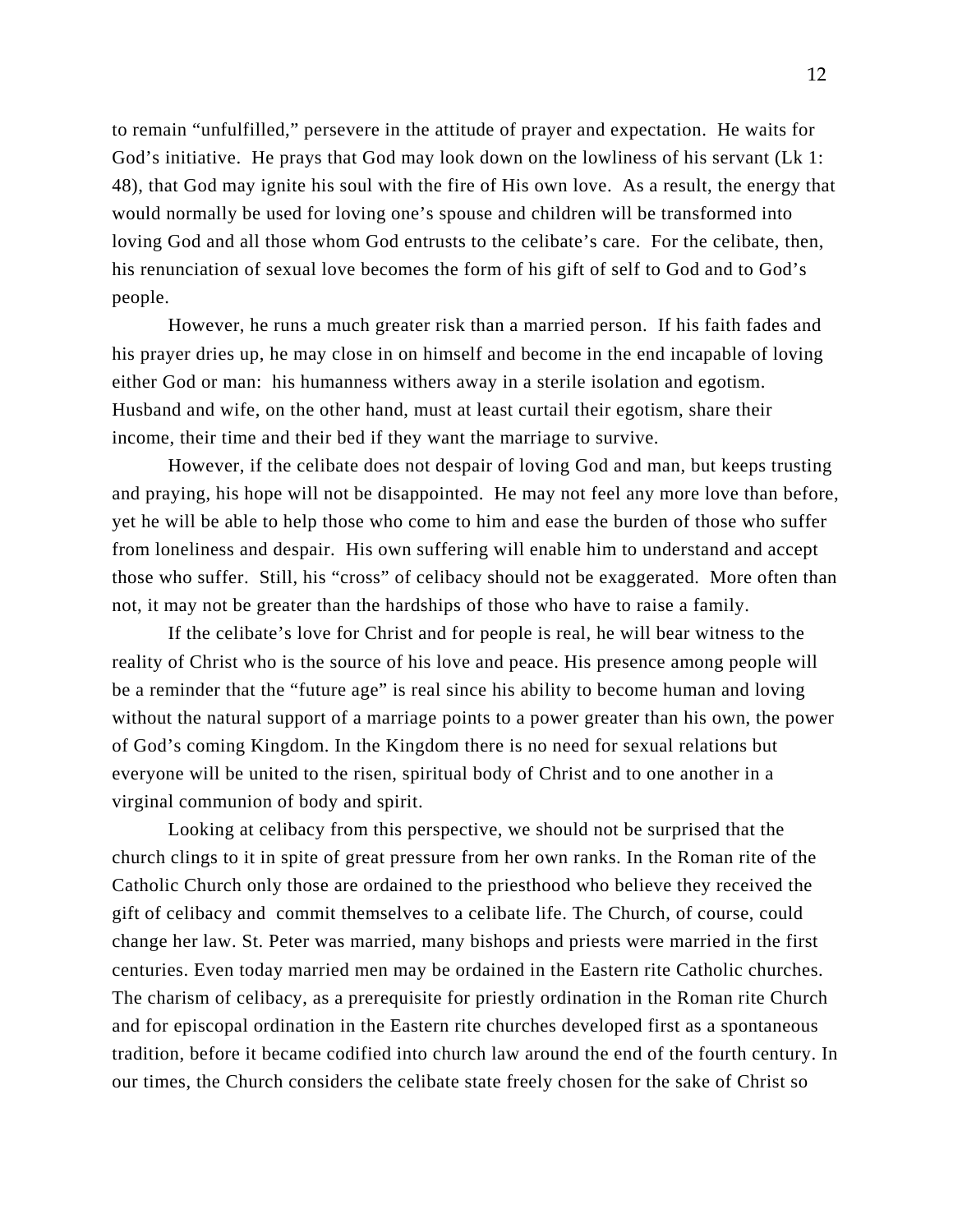important that she rather accepts a lower number of candidates for the priesthood than change her law.1

### **b) Community Life**

-

While celibacy for the sake of the Kingdom is the root and foundation of religious life, it expands and flourishes in community. (Even the first hermits in the history of the Church showed their love for Christ by welcoming guests and by sharing with others the fruits of their prayer and labor.) If we seek God, Christ will lead us into his community. When the risen Christ appeared to Saul on the road to Damascus, he told him, "Get up and go into the city, where you will be told what to do" (Acts 9: 6). The Lord tells the same thing to those whom he calls today: "Go to the Church, to the seminary, to a religious community, where you will be told what to do."

Modern men and women are torn between two contradictory drives. At times one would prefer to withdraw from the oppressing company of others and do "his own thing," undisturbed by any outside pressure. At other times the same person may crave to lose his own fragile identity in the anonymity of a group; he wants to feel and think *with the group***.** Sometimes most gifted individuals end up brainwashed by a cult that offers them an emotional shelter at the price of individual identity. A good religious community avoids both extremes: a divisive individualism and a mindless group-identity. Only a sufficiently strong person is *free* enough to become a constructive member of a community. Only he can choose to subject his own interests to those of the community and accept the community's tasks and commitments as his own. Obedience to the superior must be seen in this larger context: he assigns the tasks and responsibilities to each member and sees to it that everyone cooperates according to his own ability for the realization of the goals and ideals of the community. Of course, no religious community is a free-floating, independent group: it is part of the Church and is dedicated to serve the Church.

In community life we experience again and again the truth of Jesus's words: "Whoever would preserve his life will lose it, but whoever loses his life for my sake and the gospel's [we could add, "for the sake of his brothers and sisters"] will preserve it" (Mk 8:35). In working generously for the good of the community, our individual talents and unique potential will not be suppressed but rather stretched to the limit. We will be

<sup>&</sup>lt;sup>1</sup>Even if, at a later stage, the church changed her requirement for the diocesan priesthood, priests in religious orders and brothers and sisters in religious orders would still continue to make a vow of celibacy. It is remarkable that in the Eastern rite churches in which most parish priests are married, people prefer the celibate monks to the married clergy for confession and spiritual guidance.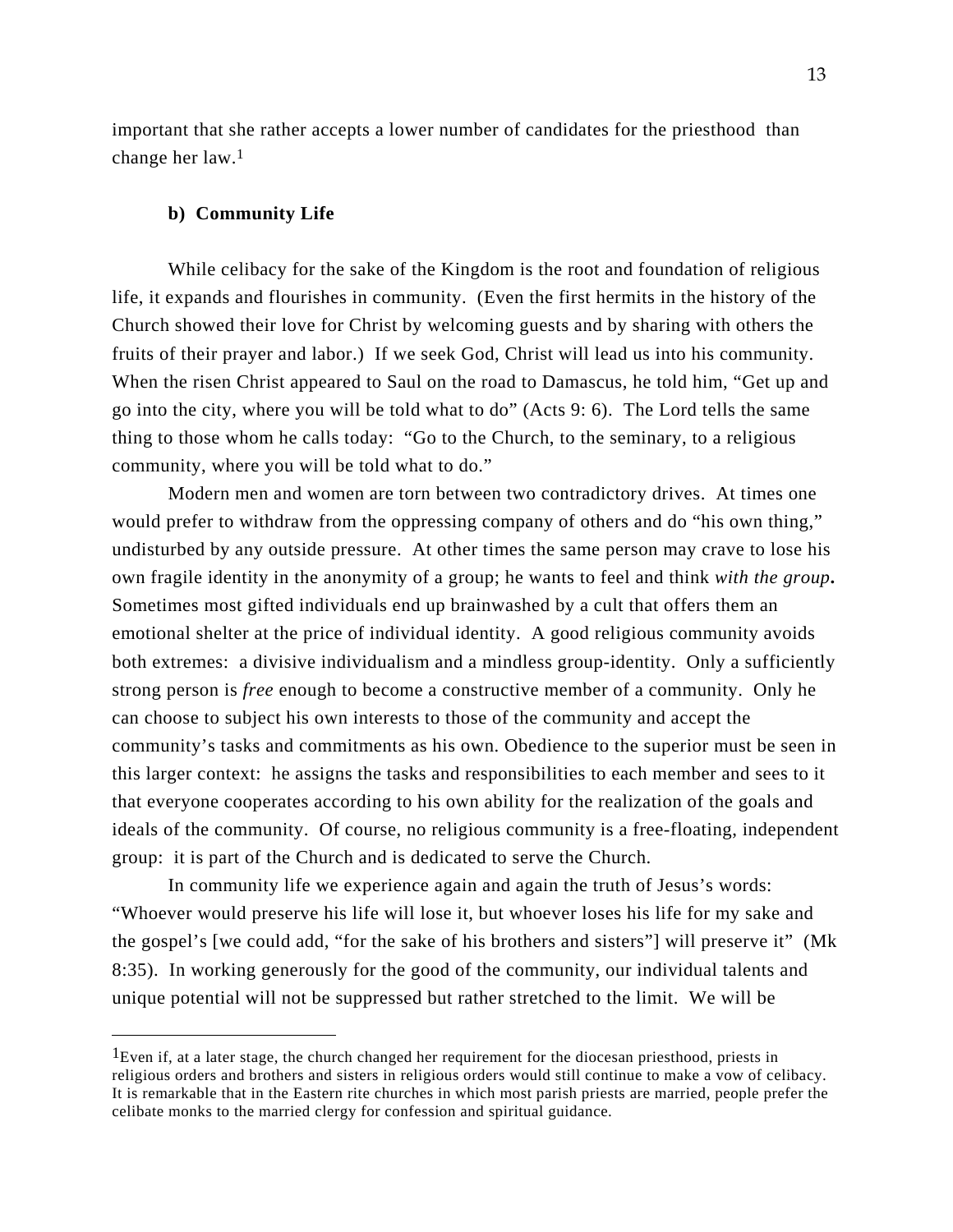surprised to find out that we can do much more and can handle a much greater variety of tasks and jobs than we had ever suspected.

The greatest asset of community life is that we are "mutually encouraged by our common faith" (Rom. 1: 12). My faith is rekindled by the faith of my brother, my sagging fidelity by his fidelity. I realize that it is Christ who makes him strong and faithful. By acknowledging the gifts of one another, their faith, goodness or wisdom, and by being grateful for what they have received, I myself share in their gifts. In this way, I experience what it means that we are all members of the same body.

Perhaps the greatest trials of community life are those situations where I am forced to admit my inability to love my brothers, when my sins and their sins weigh so heavily on me that I begin to lose hope for the future. Then only prayer can help. But a prayer which comes from faith "the size of a mustard seed." He who prays this way knows in advance that, if he asks for the ability to love his brothers, God will not, in the long run, resist him. Thus a religious community never becomes a "finished product." It is both a gift and a task, a present reality and an object of hope. Sometimes it provides a foretaste of our home in heaven, but more often than not, a convincing proof that we are only on the road to heaven.

# **c) Poverty**

Some form of poverty is essential to religious life. Jesus's words are clear: "If you seek perfection, go, sell your possessions, and give to the poor...Afterward, come back and follow me" (Mt 19: 21).

"Sell all you have": Jesus knows that clinging to possessions paralyzes the heart and closes it off to God. Everyone needs to be "poor in spirit" which means that no one should become a slave of his possessions but should be generous in sharing what he owns with those in need. Without this attitude no one can enter the Kingdom of God. Those, however, whom Jesus calls to himself, must do more: they actually must give up their possessions. Ever since the time of the apostles, religious communities responded to this call of Jesus. Today there are various degrees and different forms of practicing poverty.

Renouncing material goods does not mean despising them. To the heart freed from craving, material things reveal what they are: God's gifts, signs of his wisdom, goodness and beauty. St. Francis who never owned an acre of land in his life enjoyed more the blooming meadows of Umbria than those who actually owned these fields.

"Give to the poor": besides freeing the heart for God, renouncing wealth also has another purpose, to help those in need. Beginning with the first hermits and monks,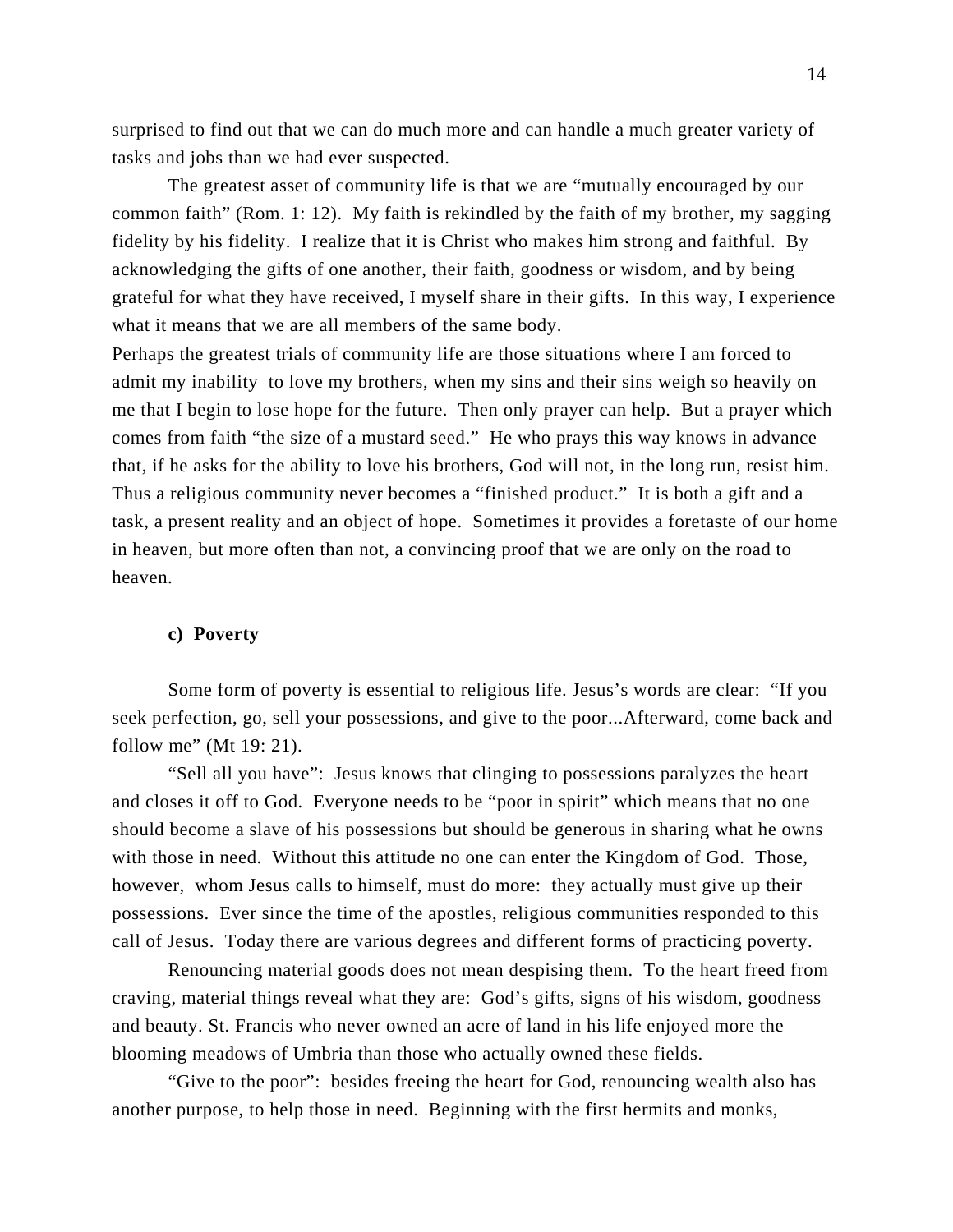religious always produced more than they themselves could use and they shared their surplus with the poor. In the Middle Ages monasteries fed a huge number of poor on a daily basis. Religious also worked in hospitals, ransomed slaves, and taught in schools. Since they do not work for a salary, their schoolscan more easily accept children from poor families who cannot afford to pay full tuition.

"Come back and follow me": those who followed Jesus lived from a common purse. The first Christian community followed their example. The members sold their property, gave the proceeds to the spostles who distributed them to each according to his need (cf. Acts 2: 44-46; 4: 32-37). Thus no one owned anything substantial as his own. By sharing material goods they built up a close community. Similarly, in a religious community you do not earn money or accept donations for yourself but for the community. It is, then the superior's job to distribute to each member what he needs. In this way material goods become both the expression of an existing unity and an effective means for fostering unity and a freely chosen dependence on each another.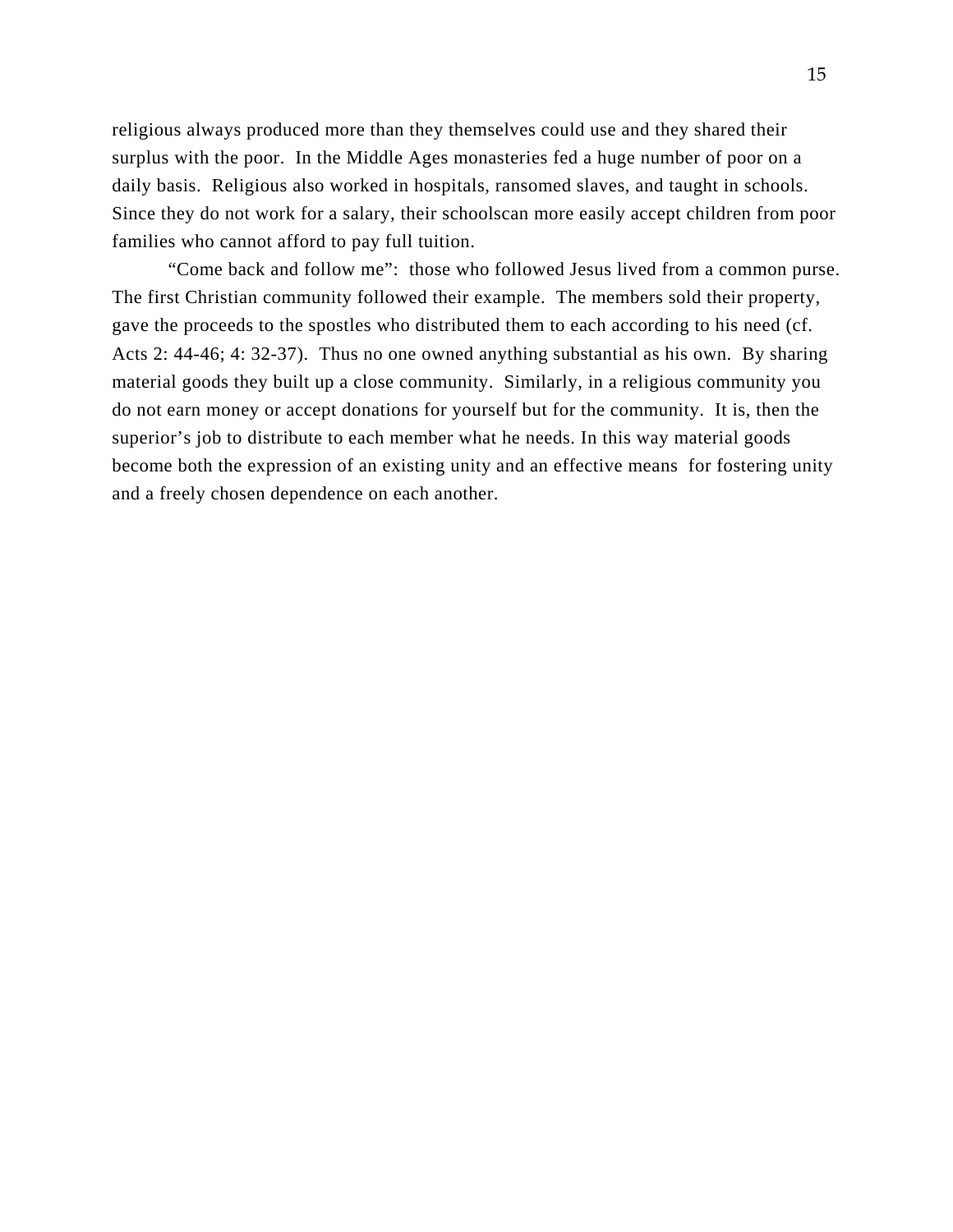### **2. Priesthood**

The identity crisis among priests is, I believe, one of the most important reasons for the sudden decline of priestly vocations after the Council. Youmust be convinced of the value of what you aredoing in order to attract young people to share your work.

Before the Council, the image of the priest was clearly defined in the Church. Every Catholic knew that "Father" is the possessor of immense spiritual powers: he changes the host and wine into the Body and Blood of Christ; he opens and shuts the gates of heaven by granting or refusing absolution; he facilitates the entry of the dying into heaven by giving them the last rites. He controls everything in the parish, both the Church and the School; if you had any problem of conscience, you went to Father.

After the Council, however, people began to re-discover the old Catholic truth that all members of the Church share in Christ's royal priesthood and that each member possesses a special charism by which he or she should contribute to the building up of the Church. Alongside what was coming to be called "the ministerial priesthood," a wide range of other ministeries arose, from youth minister to marriage counselor to religious education director, all open to lay men and lay women in the parish. The question was asked, what then is the ministerial priest still good for? Except for a few sacramental rites, everything, it seemed, could be taken care of by lay people. And the lay ministries did not impose on the candidate the often misunderstood obligation of celibacy.

Today, after a period of much confusion and experimentation, a new priestly identity is slowly emerging. The new ideal is at the same time more faithful to the biblical and patristic understanding of the priesthood and more adapted to the needs of our times. The priest sees his vocation as a two-fold service: he is the servant of Jesus Christ for His people. His role is to create, shape, and form the communities of the Church by joining them to Christ so that every faithful may live and practice the royal priesthood of Jesus Christ. He still looks at the celebration of the sacraments and especially that of the Eucharist as the center of his ministry. But he understands better today than before that the sacraments transform the lives of the faithful only if they are received with living faith. Consequently, he spends more time and energy on preaching and teaching the word of God in order to enkindle and deepen the faith of his people. His task can best be seen in the eucharistic celebration. By preaching the word of God he prepares the community to receive the word of God made flesh in the Eucharist. As the servant of Christ, the priest alone makes Christ present in his sacrifice under the sign of bread and wine. But the purpose of his priestly action is to actualize the priesthood of the whole community: all the faithful join him in offering Christ and themselves through Christ to the Father.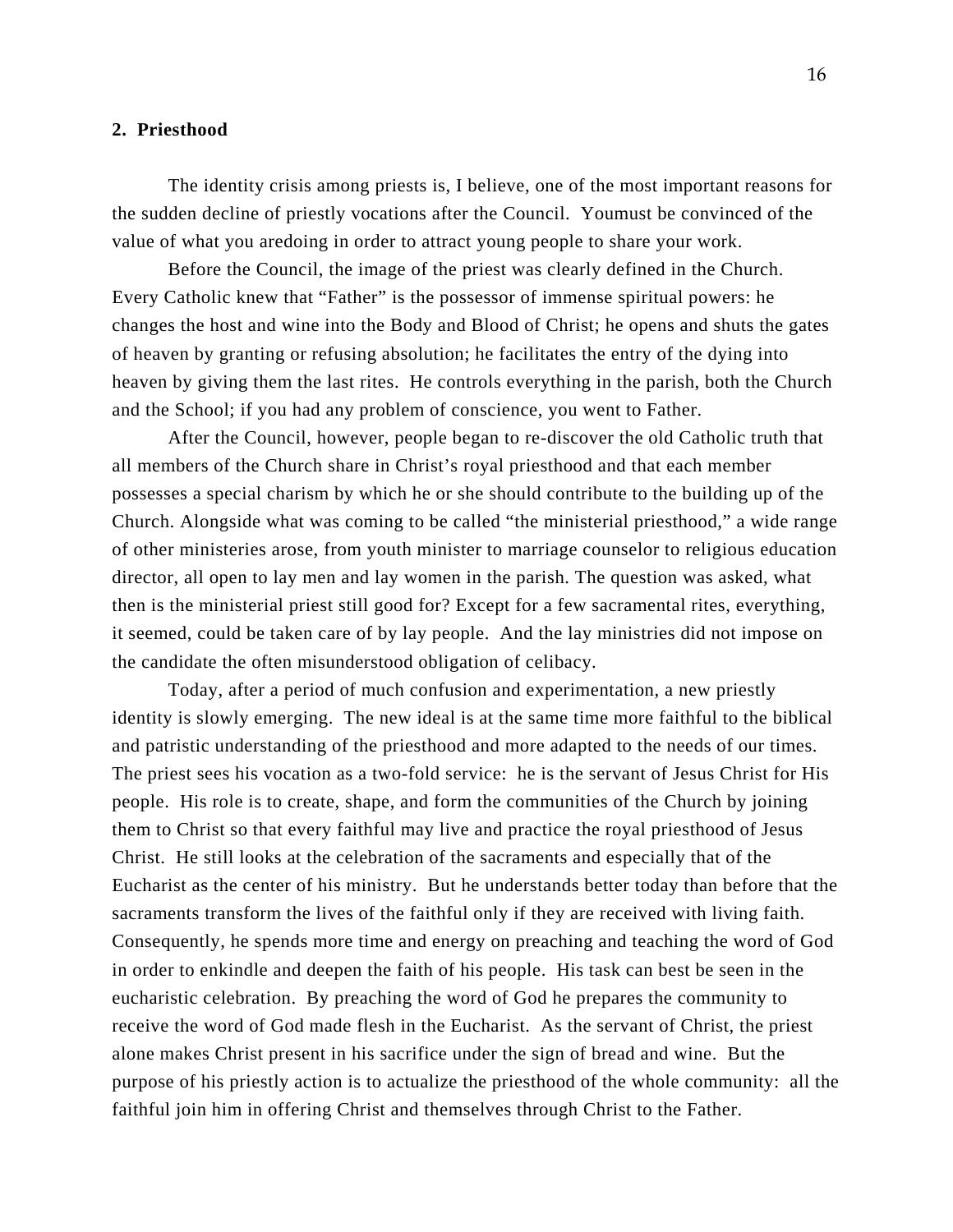It would not be right to oppose the role of sacramental ministry and community building. It is by preaching the Word and administering the sacraments that the priest builds up the Christian community. In other words, by feeding his people with the Word and the Body of Christ he builds them into the Body of Christ which is the Church. This, of course, is anything but an "automatic" process. He can feed them with the Word only if he himself is fed by the Word, striving to understand and live the Word in his own life. Because the Church is the Body of Christ, Christ lives and acts in her, each member communicating Christ's love to the other and to the world. Just as Jesus gave his flesh for the life of the world (Jn 6: 51), a Christian community does not exist for its own sake, but for the sake of the world. Christians cannot remain indifferent to the problems that plague humankind today. They must do their utmost to help eliminate poverty, injustice, oppression and war. Yet they will succeed in improving society only if they do not restrict the Gospel to social justice. Their most important task is to give *Christ* to mankind. Without Christ affluence would only make more unbearable an empty and meaningless life. The high suicide rate of the affluent but areligious Scandinavian countries has proved this convincingly.

Faced with so many tasks, the post-Vatican priest knows that he cannot do his job by himself. He must search for all the talented assistants he can find, not only financial experts and architects, but also people with special spiritual gifts. In a good parish many different lay ministries flourish today. They specialize in the care of the poor, the sick, the liturgy and religious education. They counsel engaged and married couples, help the divorced. The number of these ministries is still increasing. Enlisting the active cooperation of others, coordinating their activities, criticizing and encouraging them is a much greater challenge than the one-man show of old. This new, more sophisticated leadership is badly needed in the Church today. We still see too many instances of the authoritarian pastor. On the other hand, some priests and bishops misunderstood the demands of the postconciliar era: they abandoned the principle of one-man responsibility and allowed the parish staff to go their way without providing guidance and direction. If a pastor or bishop shifts responsibility to others for what is going on in his parish or diocese, the mistake is as grave as if he had tried to do everything by himself. After all, he remains the shepherd who will have to give an account to God for each of his sheep.

Not only the Second Vatican Council, but also the profound changes in the social position of American Catholics make it our duty to re-think the tasks of the priestly ministry. In the 19th century and in the first decades of the twentieth, the Catholic priest was the undisputed leader of a group of uprooted immigrants living on the margins of American society. The German, Irish, Polish and Italian Catholics faced the complex task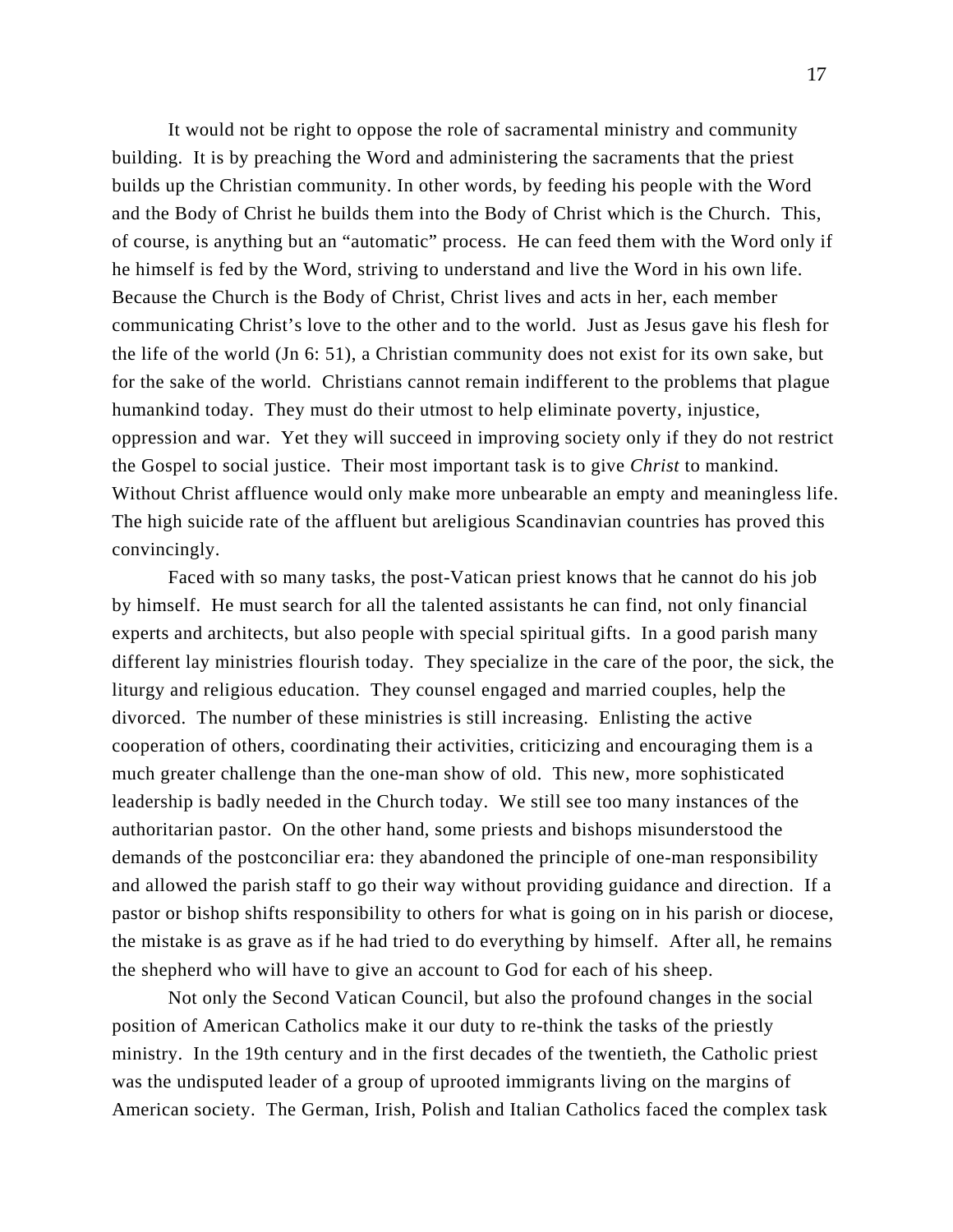of finding their place in a largely Protestant environment that fostered a deep-seated hostility against all ethnic groups and Catholics in particular. Priests provided the muchneeded leadership in the Catholic ghetto. They built churches, schools and hospitals, organized trade unions and, to a large extent, managed to preserve the religious identity of their flock. Through the Catholic school system, they even promoted a slow but steady integration of the immigrant Catholics into the mainstream of American life. Today, with the exception of native Indian and Latin-American minorities, the process of integration has been completed. According to a recent survey, the second richest ethnic group in America is that of the Irish Catholics. It is no wonder then that churches and parish halls serve less and less as the rallying points of an insecure minority. Priests are no longer looked up to as fathers and protectors of uneducated immigrants.

As a result of this sociological change, a hardly perceived new challenge is facing the Catholic priest today. More and more American Catholics are in desperate need of an intellectual leadership which would help them preserve their Catholic faith in the midst of an increasingly secular culture. Just as a highly educated Protestant might disdain his fundamentalist origins, many educated Catholics do not find themselves at home in their neighborhood parish. Most priests cannot help them make the connection between their faith and education, between God's revelation and the world of philosophy, science, literature, and the arts. We have forgotten to a large extent that the Catholic Church, precisely because it is *catholic* (having a mission to transform *all* men and *the whole life* of man), has inspired and shaped culture throughout her history. Who could prove convincingly to our laity that the Church is a promoter and inspirer of learning, if not the Catholic priest? Some priests should manifest in their own lives that reason and faith, secular knowledge and theology, scholarship and Catholic identity are natural allies rather than irreconcilable enemies. Such priests would not be teachers and scholars *in addition* to their priesthood, but priests who live and practice their priesthood *through* teaching and scholarly work. They would not punctuate a math class with religious exhortations or give first place in a literature course to Christian authors. They would rather have a reverence for the truth wherever it is to be found. By fostering a knowledge of the truth, they would lead their students closer to God, the source of all truth. Only a commitment to all truths and to the truth *for truth's sake* is Catholic.

The sectarian approach is diametrically opposed: whether non-Catholic or Catholic, the sectarian is interested in the truth only to the extent that it furthers his movement: preoccupied with religion and morality, narrowly understood, he is indifferent or even hostile to "merely" human values, such as science, literature and the arts. If educated, he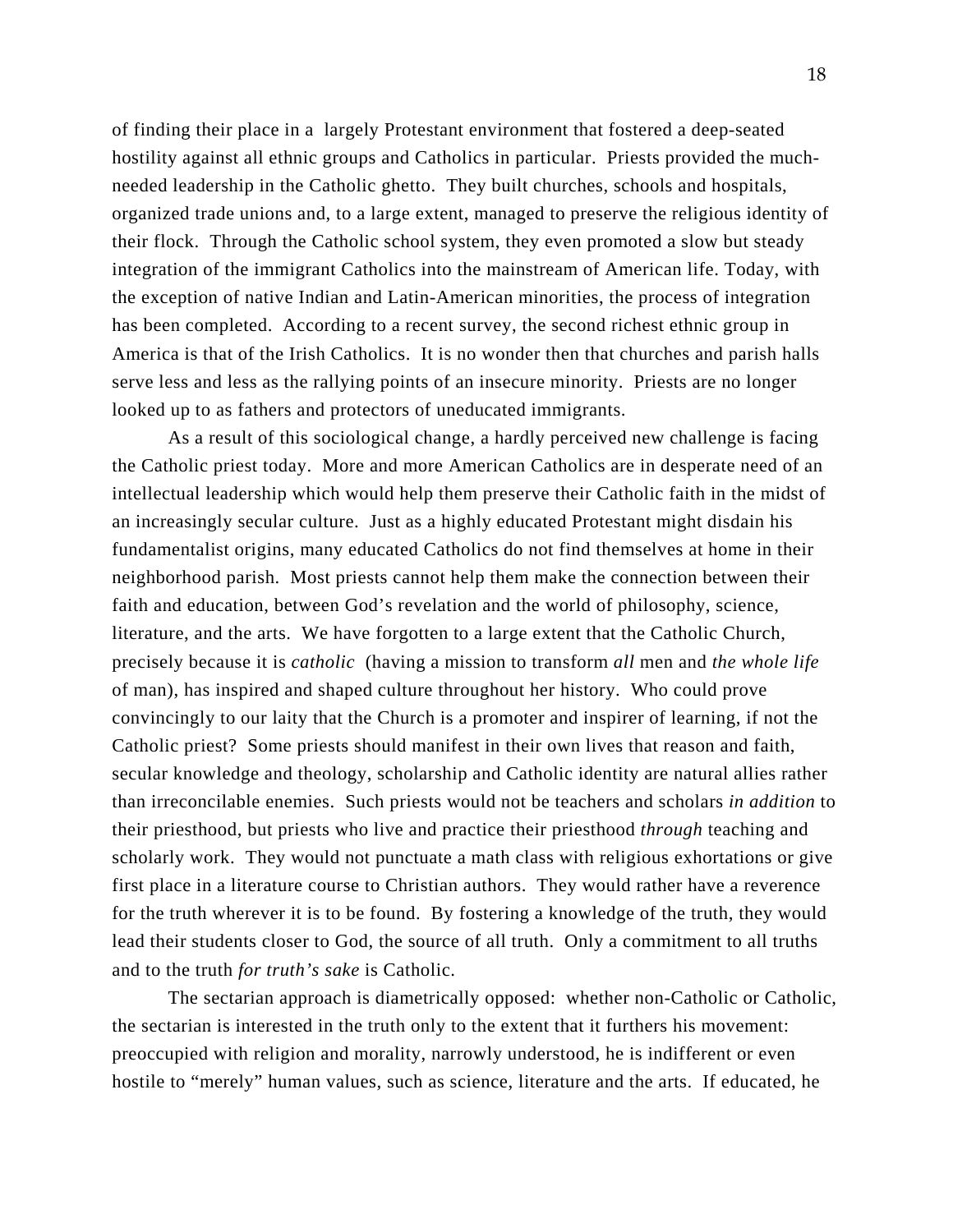uses his learning as a weapon to "defeat the enemy," the Protestant, the atheist and, more recently, "the exploiting capitalist."

This then is one of the great challenges the American Catholic priest faces today: to provide intellectual leadership for the formation of a Catholic intelligentsia. He should help them understand and formulate their Catholic faith in such a way that it makes sense in today's world. He should inspire them to value, criticize and deepen the intellectual life of the country.

I wrote more extensively on the need for intellectual leadership not because this is the only challenge the American Catholic clergy faces today, but because this is the least perceived and most neglected. There are many other urgent tasks that should be explored in a more detailed account. Let me mention only a few. More than 80 million Americans do not belong to any of the Christian churches. We need to devise ways to reach them and explain to them the Gospel of Jesus Christ. We should also educate the rich and middle class Catholics about their moral obligation to help the poor: Catholic lay men and women should cooperate with other Americans in finding ways to eliminate poverty in our country and help Third World countries raise themselves out of the quicksand of an ever-worsening poverty.

Paradoxically, the clergy will be successful in providing intellectual leadership and influencing the social consciousness of Americans only if it does not consider these as the central tasks. The center of the Gospel is God's call to an eternal communion of life with Himself and with one another by conforming to the life, death and resurrection of His Son. Our transformation into Christ extends to the whole person: hence, it must shape culture and society. Our share in the love of Christ is real only if we love not only by words but also by deeds: hence our duty to help the poor and oppressed. But the Gospel must not be distorted into a mere cultural or social concern. *It can transform the world only because it calls us beyond this world.* Here we can only anticipate and prepare for the wedding feast of heaven.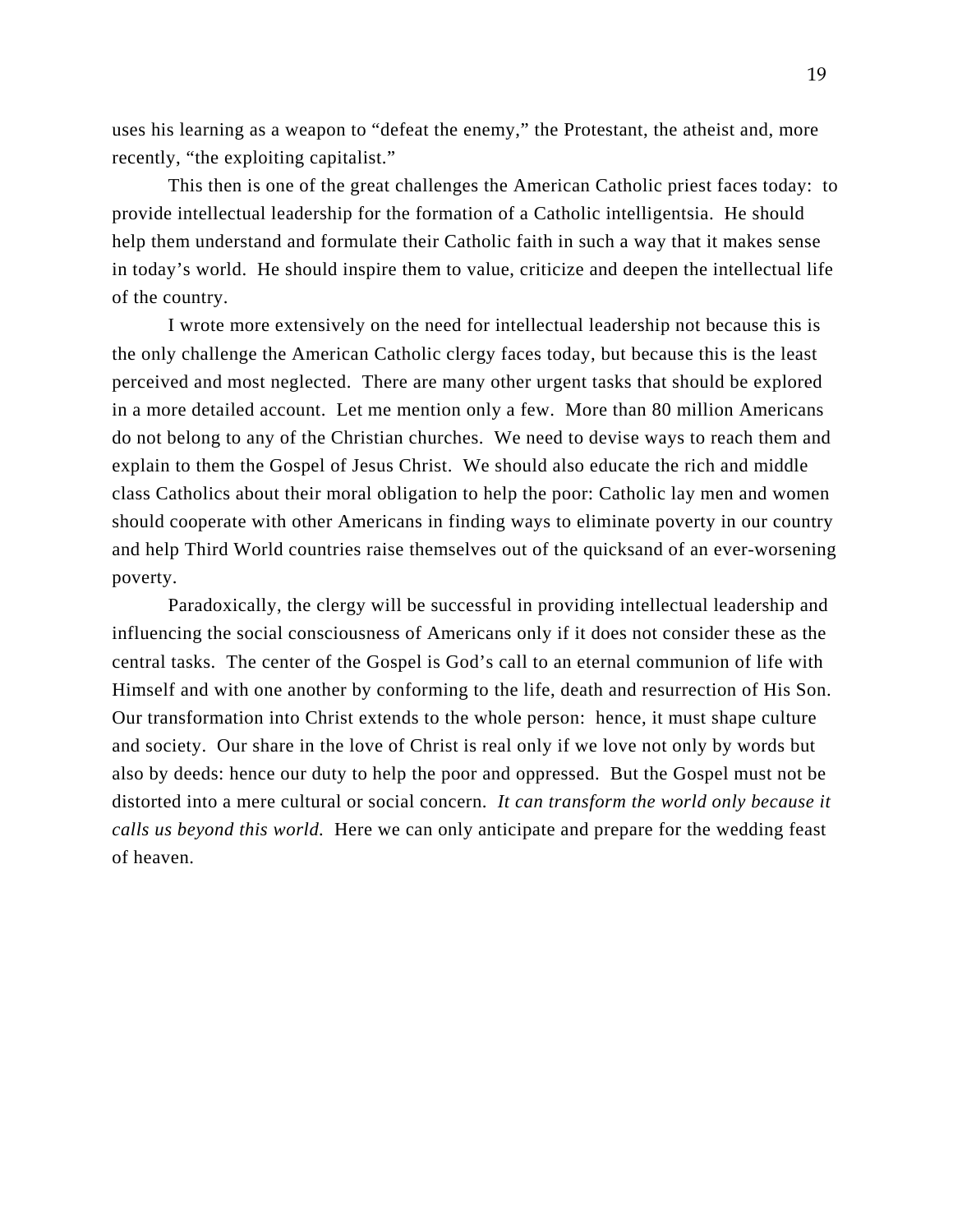### **III. THE MEANS OF REMAINING OPEN TO GOD**

Once God has broken through our defenses and we feel more certain that we are called, it is important to keep open "the channels of communication" towards God. Even though God deals with each of us in a unique way, there seems to be a pattern in his treatment of beginners. After a first encounter and "honeymoon," he usually withdraws, hides and waits. He wants to lure us out of a passive attitude of enjoying warm religious feelings. He leads us away from a fascinated preoccupation with our own experience so that we may search for God himself. He withdraws the heart-warming spiritual consolations in order to test us: "Do you love me or only my gifts: Do you seek me or only your own feelings?"

Let me mention here the most important means that, after the first experiences, help us remain open to God's guidance.

### **1. Daily Meditation**

One of the most important practices that helps us in our search for God is daily meditation. There need not be any elaborate system for a successful meditation. Each one of us should develop his own way. Here I will present only some general guidelines. *The goal of meditation* is to develop a sensitivity to God's presence. Even though we often don't feel his presence, faith can teach us that He is always there: not even a sparrow falls to the ground without his knowledge and will. He constantly sends us "coded messages," not through earth-shaking extra-ordinary interventions, but through the normal flow of events. But only a sensitive faith can decode the ciphers. In the words of Martin Buber: "All that happens, even the simple flow of events, is a call addressed to me. True faith begins when I become aware that everything that happens has a message for me...I suddenly realize that a presence confronts me.

*A prerequisite* for Christian meditation is the belief that God will work"mighty deeds" in our own lives similar to those He worked in the history of Israel, Jesus and the Church. What Christ did once in a visible way, he does every day spiritually in the life of the faithful. If we are convinced of this, we will read the Bible not merely as a source of information but as God's Word spoken to us here and now. This Word is an almighty word as much today as it was yesterday. If we have faith, the Word of Christ will raise us from the dead, will restore our sight and straighten our paralyzed limbs so that we may walk in His way.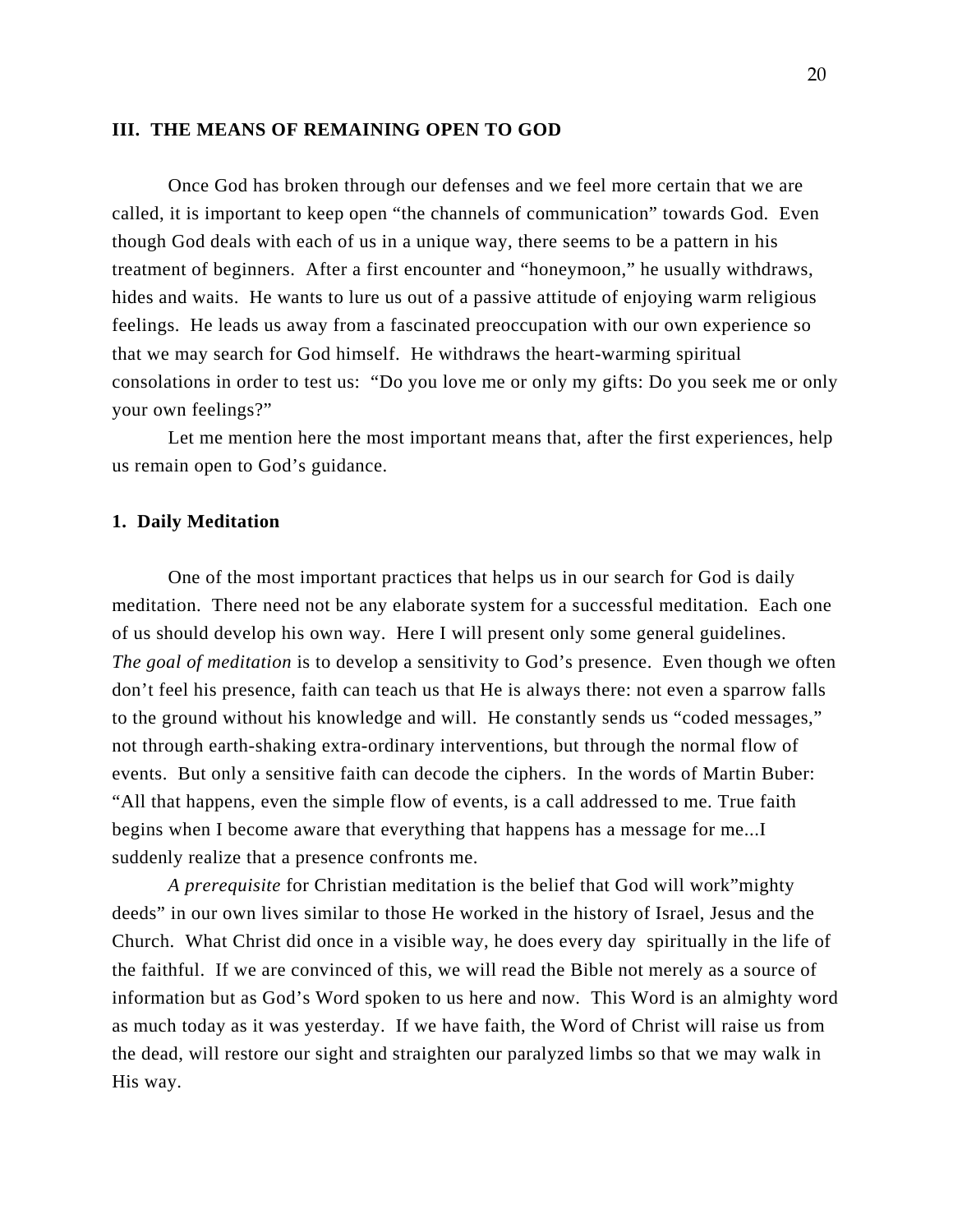### **The Process of Meditation**

a) The most important preparation is *presence to ourselves.* We should not try to escape from ourselves by pumping up some lofty religious emotions. God waits for us inside our real selves, not in an imaginary idealized self. We should admit our poverty: all those feelings, resentments, envies, and cravings that we are ashamed of yet are part of ourselves. God hears only an honest prayer, the cry from the depth of our misery.

b) Once we have gotten in touch with our true selves, we can create some *silence* and *hunger* in our hearts. A story about one of the Fathers of the Desert may help here.

A young man came one day to an old spiritual father and asked him, "Father, teach me how to find God." The old man did not reply but started towards the river nearby. Surprised, the young man followed him in silence. When they arrived at the river bank, the old hermit grabbed the young man, dunked him and held him under water until he almost drowned. "What did you desire most while you were under water?" asked the hermit after he had let the young man catch his breath. "Air, of course," he replied. "If you desire God so passionately as you were craving for air while you were under the water, you will find him," the old man said in conclusion.

If we have this desire for God, we should be confident: our desire of Him is a sure sign that He wants to be found by us. We could not desire Him if His grace were not already at work within us.

c) The next step is to *read* a passage from the Bible (or from a good spiritual book) *very slowly* and *peacefully,* pondering, almost tasting each word.

We may also imagine a scene from the life of Jesus and identify ourselves with one of the characters: depending on my changing needs, sometimes I am the disciple whom Jesus encourages or reprimands, the sinful woman to whom he says, "I do not condemn you. Go and from now on do not sin," or the self-righteous Pharisee whom Jesus tries to shake out of his complacency. Let us allow the words of Jesus to sink in, to make an impact on our mind and heart. Sometimes we will find what we need immediately. Sometimes we will continue reading longer until some words seem applicable to our situation.

d) Then let us ask, *"Lord, what do you want me to do?"* For instance, if I am thinking about the words of Jesus, "Blessed are the peace-makers," I should examine what prevents me from being at peace, what is the cause of my restlessness; what are those situations where my peace could influence others? Then I would ask what is the secret of Jesus' peace, how is it different from the peace of this world? How can it co-exist with struggle and suffering? I beg him with full trust to give me a share in his peace knowing that he inspired this request in me so that he might also grant it to me.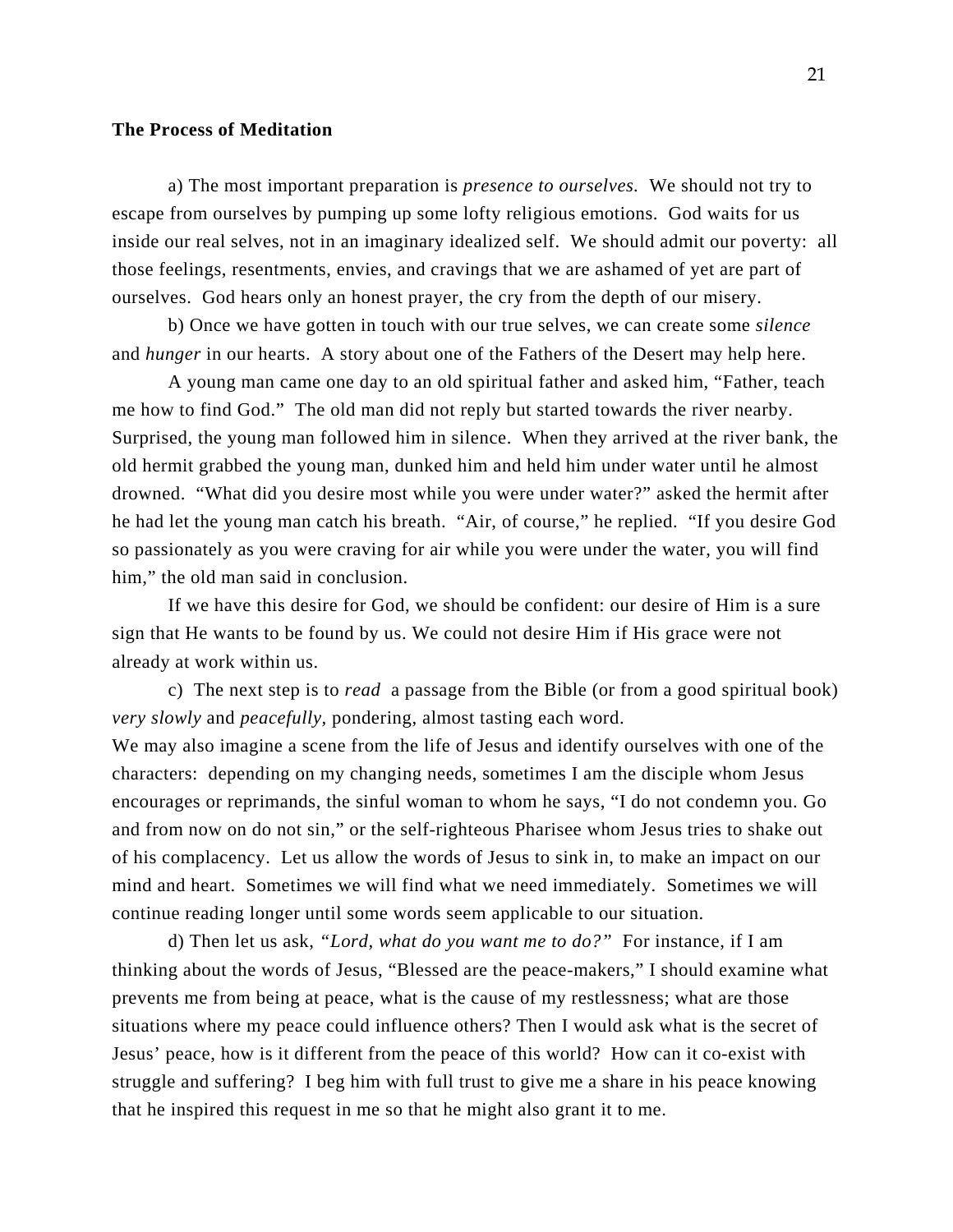e) Finally, let us *thank God for what we received*--even if we feel that we did not receive anything. It is important that we meditate every day about 20 to 30 minutes regardless of our moods. We will see only later that it was worth the effort. Even if our heart and mind remained empty and dry during the meditation, we still may become sensitive to God's signals during the day. This means that we perceive a harsh criticism, a sincere smile or a beautiful sunset as God's personal gifts to us. God remains quite unpredictable: he takes the initiative when he wants to. But without a personal struggle every day to keep our ears open, we may not be able to hear him when he decides to speak.

### **When to Meditate?**

It depends on individual needs. For some, the best time is in the early morning before the daily chores and duties have drained them of all energy. Some cannot keep their eyes open and their minds going at an early hour. For them the ideal time might be at night, when they are alone and at peace and still wide awake. Some may want to divide the time for meditation between evening and morning. They read the text once at night and think about it peacefully before they fall asleep. They wake up and return to it in the morning. After such conscious and subconscious preparation the words of Scripture will sink in much more effectively than after one cursory reading in the morning.

# **Are Physical Exercises, Such as Yoga (Lotus Position, Rhythmic Breathing, etc.) Helpful?**

They are very helpful—for some people. The exercises calm them down, get them in touch with their bodies and feelings so that they are more ready to listen. But some may not need exercises at all. Just because meditation exercises are a fad, they are not indispensable for everyone. It may be actually harmful if one thinks that yoga in itself can achieve union with God.

# **Material for Meditation**

God's Word that gives light and life is the Bible. So the Bible should be our most important spiritual reading to which we return time and again; yet, at times other books of spirituality or lives of the saints help us make the words of the Bible come alive and speak to us more effectively than the Bible alone. Sometimes, when we don't have any particular question or problem, we may just use the readings of the mass for the day or read through a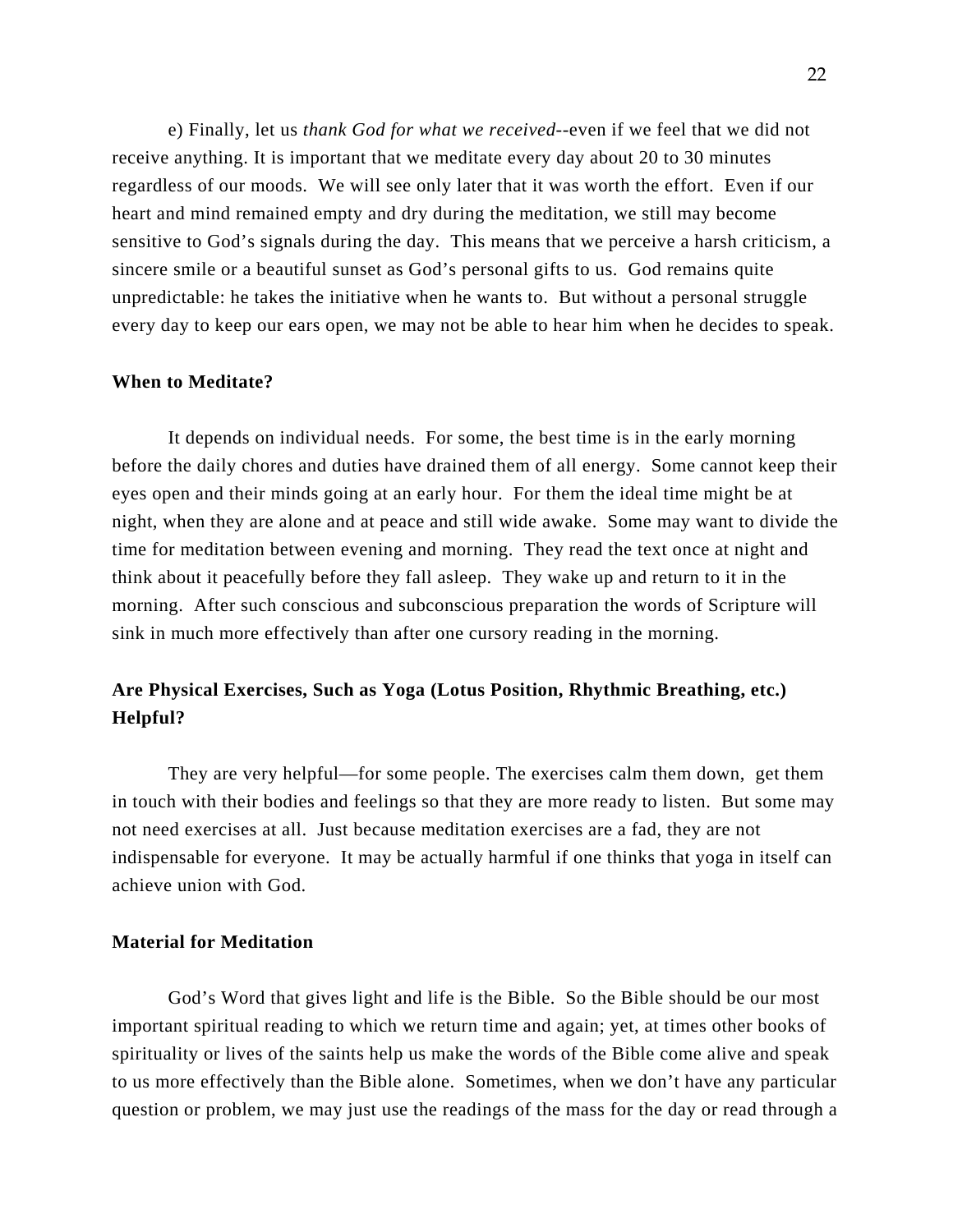whole book of the Bible over a longer period of time by selecting a passage for each day. But if we have a specific problem or question (for instance, what is the meaning of this crisis I have to endure, how could I pray better?) I will try to find those Bible passages that promise an answer to my question. Several Bible editions, such as the Jerusalem Bible, have a topical index that can help us find the texts we are looking for.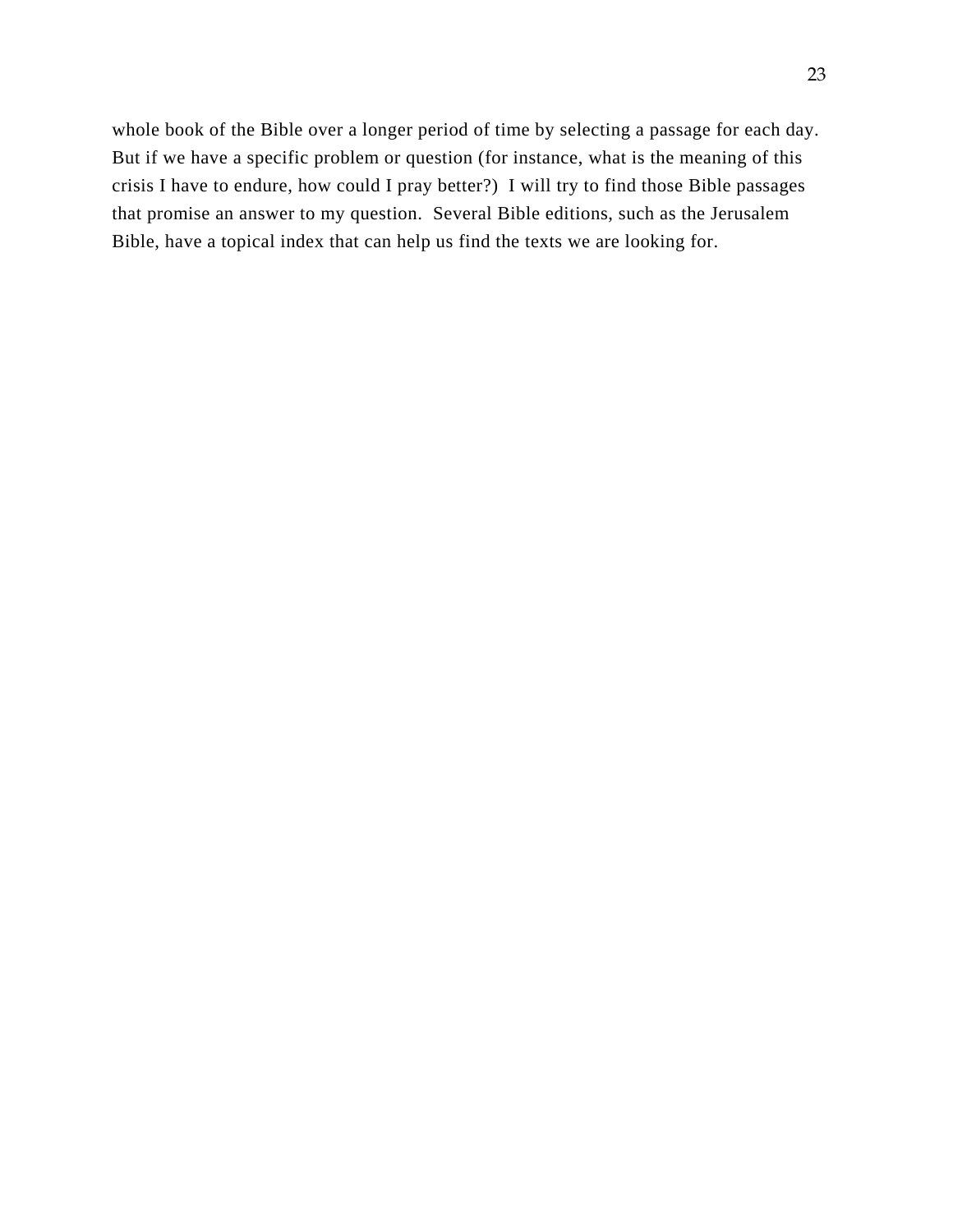### **2. The Eucharist**

One day in the late 1930's Jesus revealed himself to an agnostic Jewish-French woman, Simone Weil:

He took me into a church. It was new and ugly. He led me up to the altar and said: "kneel down." I said "I have not been baptized." He said, "fall on your knees before this place, in love, as before the place where lies the truth." I obeyed.

Indeed the Eucharist is *the Truth:* it sums up the truth about God, humankind and the cosmos. It reveals God made man in the state of pure gift for us and invites us to become pure gifts for God and one another through the same Eucharist. All this takes place in the most humble and hidden way: the incarnate Son becomes present in the form of simple bread and wine. No wonder that from the first moment of its revelation the Eucharist became the greatest challenge for the disciples' faith, an issue that has divided those who believed from those who refused to believe: "This is hard talk. Who can accept that?" (Jn 6:60 ) However, if we accept the "logic" of God's self-emptying love, the Eucharist becomes that luminous center which sheds new light upon all the other mysteries of faith and shows their bearing upon our communal and personal existence. It is indeed the "mystery of faith" par excellence.

Consecrating, distributing and living the Eucharist is the center of the priest's life and ministry. All his other tasks and activities either lead to a better participation in the Eucharist or are the consequence of Eucharistic celebration. He meditates on the Word of Christ and preaches it in order to whet his own appetite and that of the people for receiving Christ in person. A sincere celebration of the Eucharist will lead to a transformation of the Christian community into Christ: the Eucharistic Body of Christ builds up his mystical Body so that Christians, in union with their Lord, may become nourishing food for each other and for all people with whom they live.

### **a) The transformation of Bread and Wine into the Body and Blood of Christ**

What we offer through the ministerial priest and along with him at the beginning of the Eucharistic Liturgy are actually ordinary bread and wine, yet precisely the reality of bread and wine serves as the basis for multiple, interconnected symbolic meanings.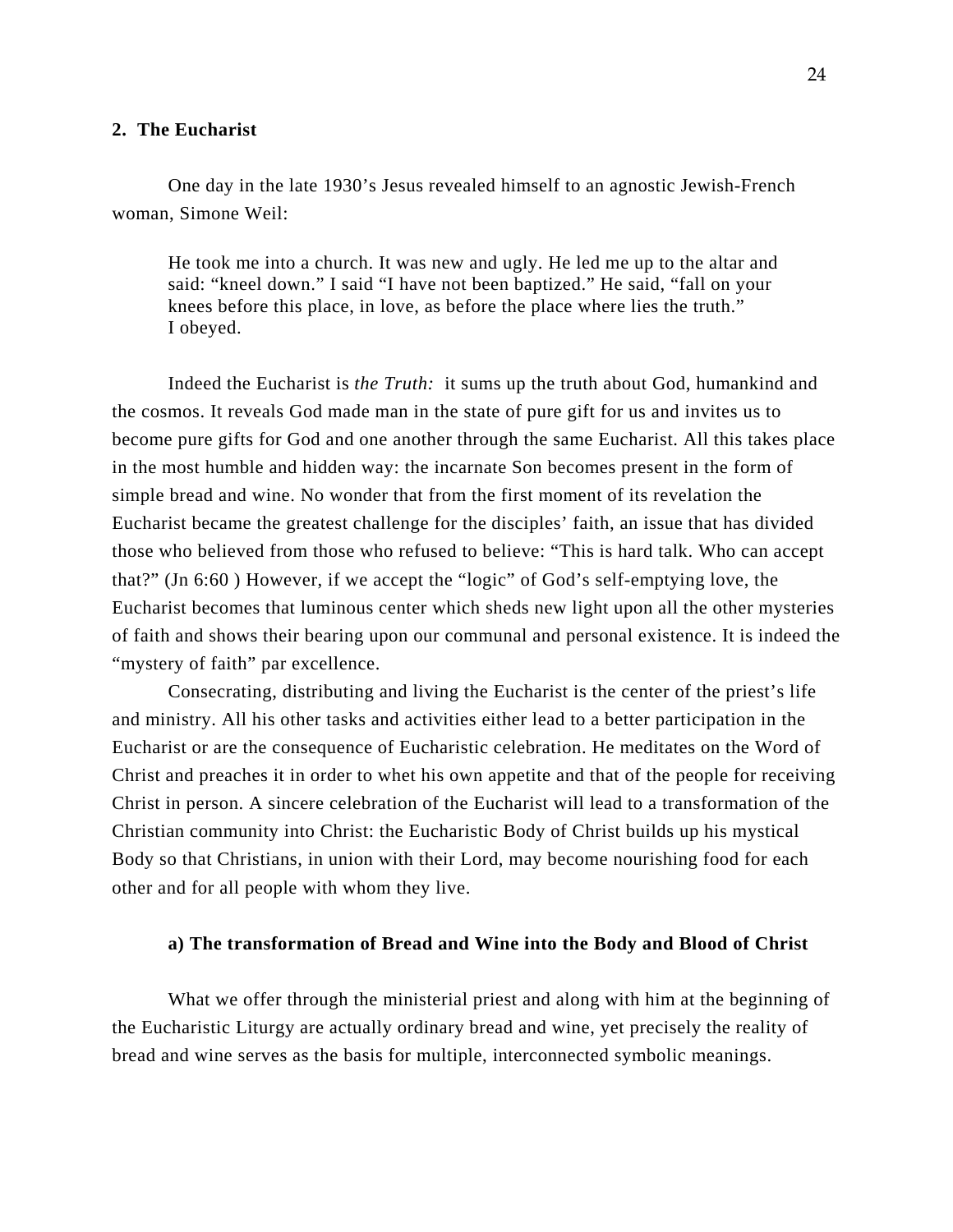1) In the Jewish culture where the Incarnation took place bread and wine reminded the people of God's creation. With some effort of empathy even people of very different cultures where other forms of food and drink are more widely used can recognize the symbolic meanings of bread and wine.<sup>2</sup> It is God's earth that produces the grain and the grape, the raw materials for our gifts. *Thus through the bread and wine we offer to God his own creation, acknowledge our total dependence on the Creator, praise his generosity and the goodness of his gifts.* 

2) The bread and wine, however, are not creation in its pristine state before human civilization has touched it. On the contrary, the production of bread from the sowing of the seed through harvesting the grain and baking the bread up to its being placed in the ciborium on the altar engages the work of many human hands with different expertise; it brings into motion the whole intertwining web of human society. The wine in the chalice is likewise the result of a long process of human work and social interaction. While the bread is our most necessary food, wine is the symbol of what is more than just basic nourishment. It suggests an atmosphere of celebration and leisure which are the source of any cultural activity. Wine is used for festive gatherings where people enjoy life and each other's company. *Thus the bread and wine aptly stand for all that is good in human civilization and culture which transforms and perfects (rather than destroys) nature.* 

3) Finally, the bread and wine before consecration stand for the human person in the totality of his/her personal, social, economic and cultural relations. On the one hand we spend ourselves in "earning bread" and making wine, in sustaining and enriching the human community, civilization and culture. On the other hand, we are what we eat and drink, the bread and wine signify our lives in the world, our vital energies, our minds and hearts. In other words, *the bread and wine stand for our embodied selves in manifold interaction with society and God's creation.* 

To summarize all three aspects we may say that *the preparation of the gifts expresses our intention to offer to God the whole of his creation, our efforts to build a civilization of love, and ultimately our own personal and social selves.* Yet, the structure of all the original Eucharistic rites and the change of offertory into a preparation of gifts by the post-Vatican Western liturgy make it very clear that this is only a preparatory step rather than a sacrificial act in itself. No real sacrifice is possible before and apart from the

 $\overline{a}$ 

<sup>&</sup>lt;sup>2</sup>The Church has never considered herself free to substitute the popular food and drink of other cultures for bread and wine (for instance, rice and tea in Asia). This is not a narrow "Eurocentrist" attitude (the origin of the Eucharistic elements comes from the Jewish culture of the Middle East rather than Europe), but respect for the Incarnation. God has become a Jew in a Jewish -Hellenistic culture. Therefore just as the Jewish and Greek Bible will always remain normative and unsubstitutable, so will the ordinary food and festive drink of this culture remain the starting point of the Eucharist in all cultures.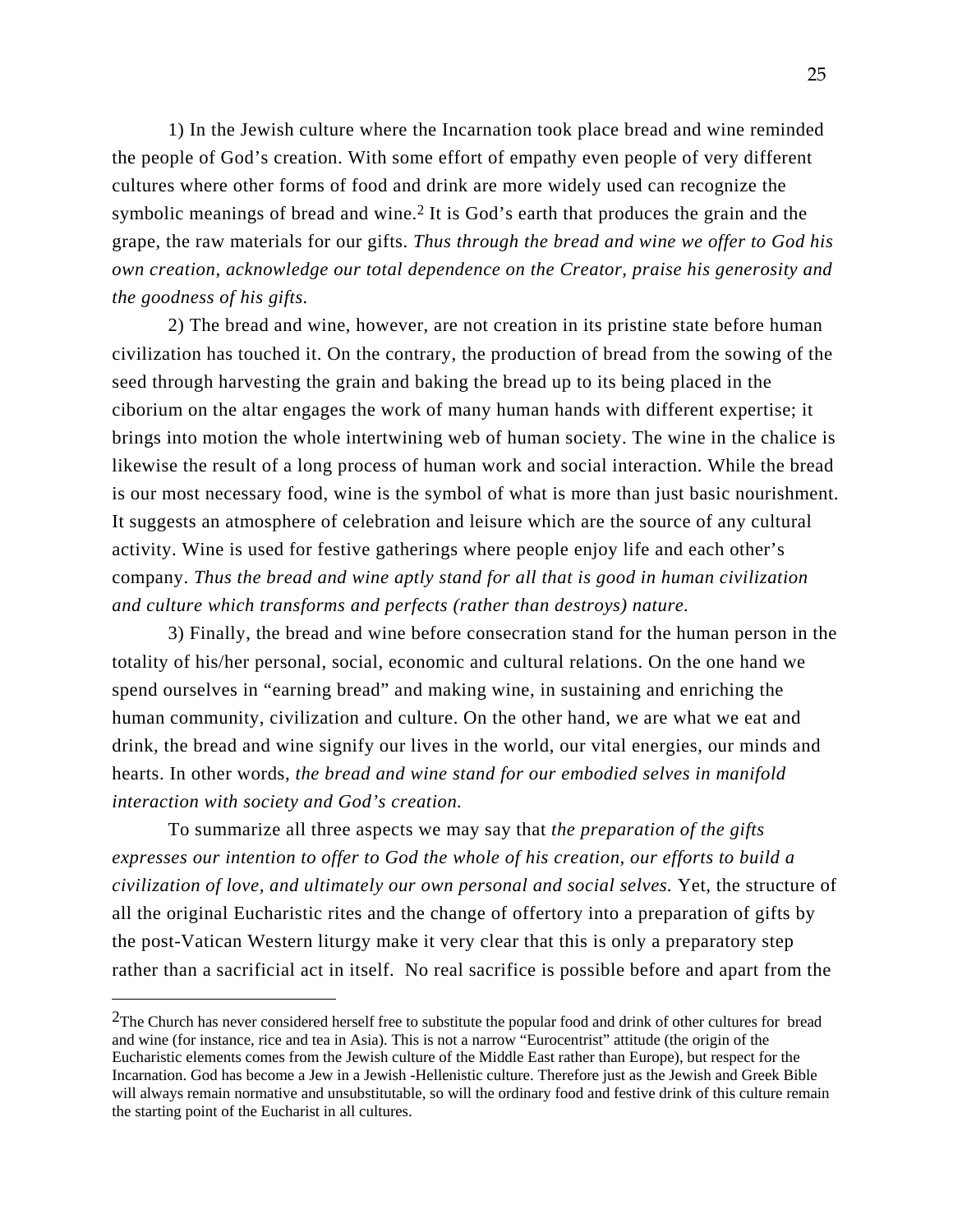consecration of the gifts. This fundamental fact brings to light both the highest dignity and the deepest misery of the human being: it manifests both our will to give ourselves and all of creation back to God as a perfect gift and our radical inability to do so.

Why can we not offer a perfect gift to God as long as we are left to our own human resources? Biblical revelation, liturgical tradition and theological understanding provide two reasons for this inability.

1) Only the Son knows the Father; he alone understands the Father's infinite splendor, truth and love both in himself and as revealed in his creation. Consequently, only the Son made man can offer himself with such an infinite love, praise and thanksgiving that is worthy of the Father's infinite perfection. Briefly, only God can give a perfect gift to God.

2) Moreover, humankind has sinned. Original sin and the increasing avalanche of personal sins have separated us from God. Burdened by our sins, we cannot approach God and live. This awareness comes to light most dramatically in the experience of Israel, but is also attested in the most primitive religions of humankind. Before we can petition, praise and let alone love God, we need to obtain forgiveness for our sins. From the very beginning of history humankind has felt the need for atonement. Yet the continuously flowing blood of human and animal victims outside and inside Israel attests that no sacrificial victim could provide the reconciliation we had been looking for. Only the innocent Son of God who took upon himself all the consequences of our sins could offer the Father an atoning love in our place and for our sake which would obtain free access for all of us to the Father. Only in this way does God's infinite love and wisdom become fully manifest, a love and wisdom which turns the worst evil into the greatest manifestation of his infinite love.

Even though not a sacrifice in itself, the Preparation of the Gifts is indispensable for the Eucharistic sacrifice. The Father does not destroy our gifts nor does He simply place next to them the sacrifice of his own Son. Rather, He accepts our gifts of bread and wine so that *they* will become our bread of life and spiritual drink, the Body and Blood of his Son. This fact of transformation has been constantly attested in the Church since the second century. It has been expressed in most Eucharistic liturgies much before the philosophicaltheological formulation of the doctrine of transubstantiation began. That our gifts are transformed into the true sacrifice of Christ rather than replaced (or placed next to the Body and Blood of Christ) have important consequences for Christian existence. Just as the Father does not reject our material offerings, He does not reject the inner attitudes expressed in them; on the contrary, He takes seriously our efforts at repentance and our desire (already inspired by his grace) to give back ourselves and the universe to Him in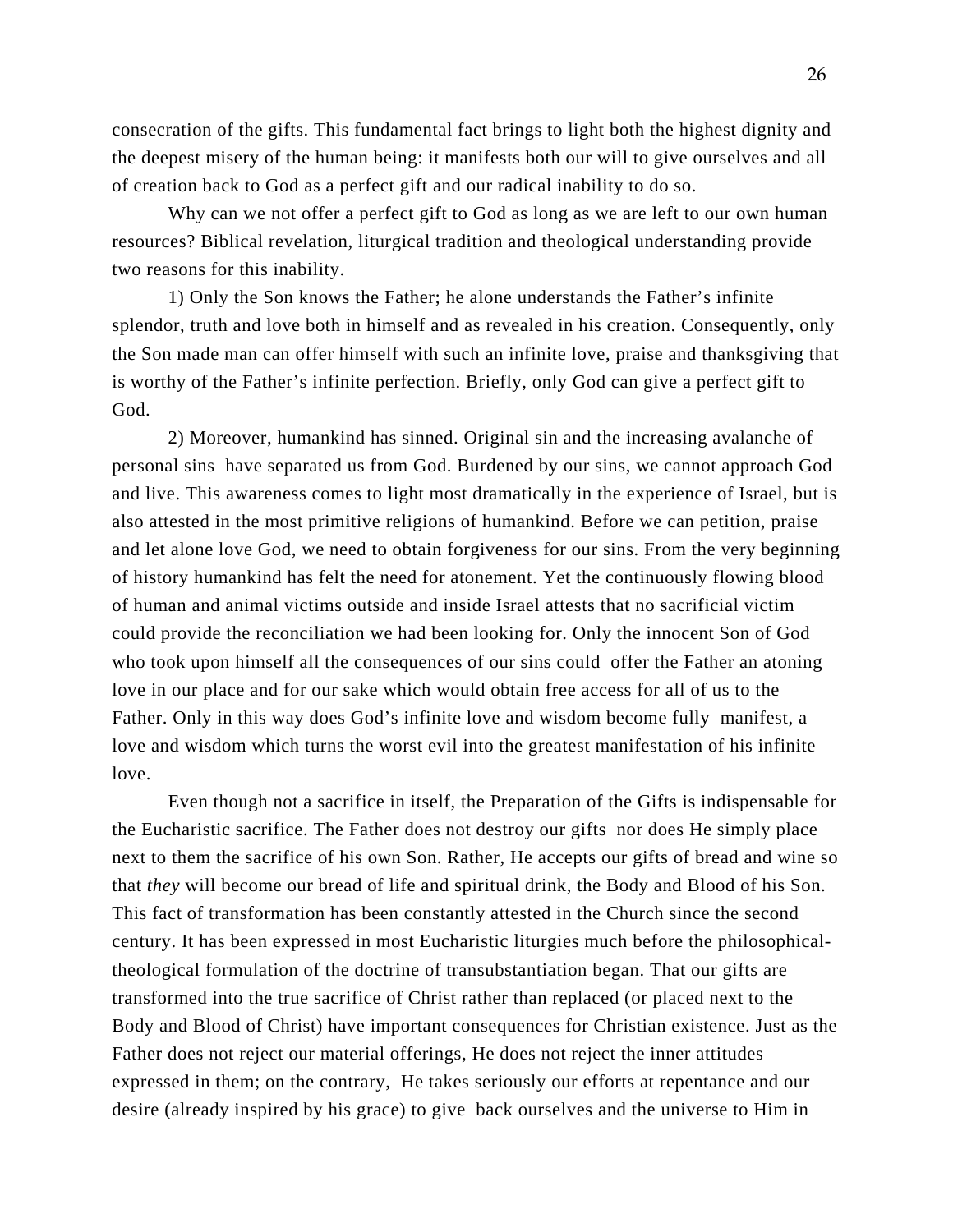atonement, thanksgiving and praise. As the gifts of bread and wine are changed into the sacrificed humanity of His Son, so are our efforts of offering to God ourselves, our work and all creation to be transformed into the perfect sacrificial attitude of his Son. Through Him, with Him and in Him we can and should become the perfect sacrifice of thanksgiving, petition and atonement.

Thus, we would oversimplify the facts by saying (as it has often been done) that the bread and wine offered to God at the beginning of the Mass constitute our gifts to God while the Body and Blood of Christ are God's gifts to us. We have to add that our gifts at the beginning of the Mass become *the* perfect and acceptable sacrifice only through the consecration as they are turned into the perfect gift of self of the crucified and risen Christ. His gift to us consists ultimately in making *us* "an everlasting gift" to the Father through, with, and in his Son by the unifying power of his Spirit. In order to expand on these themes, we need to consider the theology of the Eucharistic Prayers themselves.

### **b) Holy Communion**

Before Vatican II the prevailing attitude after receiving holy communion was to foster "a personal conversation with the Lord" concentrating on our own individual petitions, praise, thanksgiving, and atonement even though our petitions and atonement often involved other people too. Nowadays the dominating practice is the communion hymn and procession which intends to manifest that by receiving holy communion we are built up into the one body of Christ, the church. By the time we would be able to settle down to some individual conversation with Christ, in many places the parish bulletin announcements drag us back to the mundane realities of daily life.

The nature of the Eucharistic celebration, however, as emphasized by the Council itself, calls for the integration of both aspects. *We can be united to each other only to the extent that we are united to Christ himself; on the other hand, we cannot be united to Christ if we isolate ourselves from our brothers and sisters.* Communion with Christ and with each other are inseparable. Yet, the source of our communion with one another is our communion with Christ. In every Eucharist according to St. Paul "we proclaim the death of the Lord" (1 Cor 11:26). This proclamation means not only reciting words but a real participation in his sacrificial death. Our sinful self that idolizes this world, that lives only for the desire of the flesh ( unbridled sensuality) , the desire of the eyes (greed for possessions) and the pride of life (considering ourselves the center of the universe: 1Jn 2:16) must die again and again in every Eucharistic celebration so that we may share in the life of the risen Christ. This means a confident placing of our whole existence into the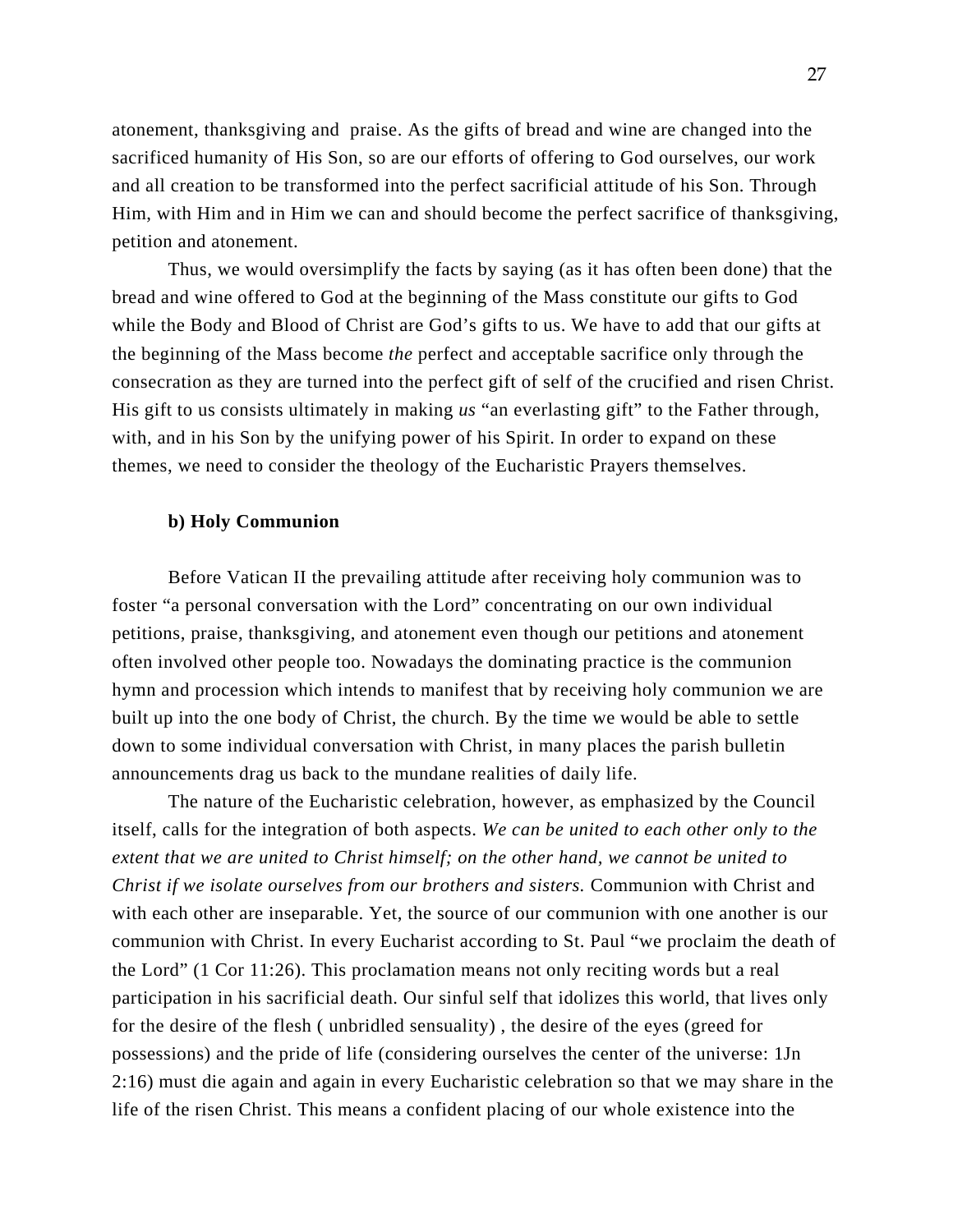Father's hands with gratitude and love and a share in Christ's love for our fellow human beings so that in Christ we ourselves may become nourishing bread and gladdening wine for them.

Our assimilation to Christ is so real that according to Paul those who partake of the one (Eucharistic) bread become one body, the extension of the body-person of Christ into the world (1 Cor 10, 16-17). In other words, just as the personal body of Christ expresses his divine life and communicates his divine love to us, so must our bodies share in the same task. In our bodily, social reality we are to become the manifestation of the bodily reality of Christ in this world. Then we will make the joys and sorrows of each member our own and contribute our part to the good of the whole body.

This twofold aspect of Holy Communion then should also manifest itself in the Eucharistic celebration: common singing and prayerful silence, expressing unity with one another and opening up to Christ in personal prayer should go hand in hand, the one aspect must not suppress the other. Only if we allow Christ to transform us, will we discover and love Him in our brothers and sisters. And conversely, the life of Christ cannot grow in us unless we also accept Him in our fellow human beings.

Interestingly, the more we are trying to create a liturgical celebration which is always novel and exciting, the more people will complain that they are thoroughly bored and that "they do not get anything out of the mass." Such attitudes reveal the intrusion of a consumerist mentality into both the shapers and participants of our liturgical celebrations. We come in order to get some tangible results which prove that going to church was not a waste of our time and energy. If this attitude prevails in an individual or community, a radical re-orientation is needed. We come to give rather than to get something. Yet the Gospel paradox reveals its truth here with a particular force. "Whoever loses his life for my sake will gain it." If we desire to be assimilated to Christ who has become a gift in the totality of his existence, a gift of praise and atonement for God and nourishment for others, Christ will most certainly accomplish this miracle in us; gradually, almost imperceptibly, but in reality and truth. We will experience that the Eucharist is indeed an inexhaustible source of repentance, renewal, trust, love and perseverance.

The Eucharist being the Body and Blood of Christ, has also an effect on our bodies. In the Gospel of John Christ announces "Whoever eats my flesh and drinks my blood has eternal life, and I will raise him on the last day" (Jn 6:54). That the Eucharist assures the immortality of our flesh remains part of the two thousand-year-old tradition of the Church. This is to be taken not in the simplistic sense that the flesh of those who partake of the Eucharist would not decay. However, the Eucharist, received in faith into our bodies, nourishes and transforms the soul. Our new risen bodies will have a real continuity with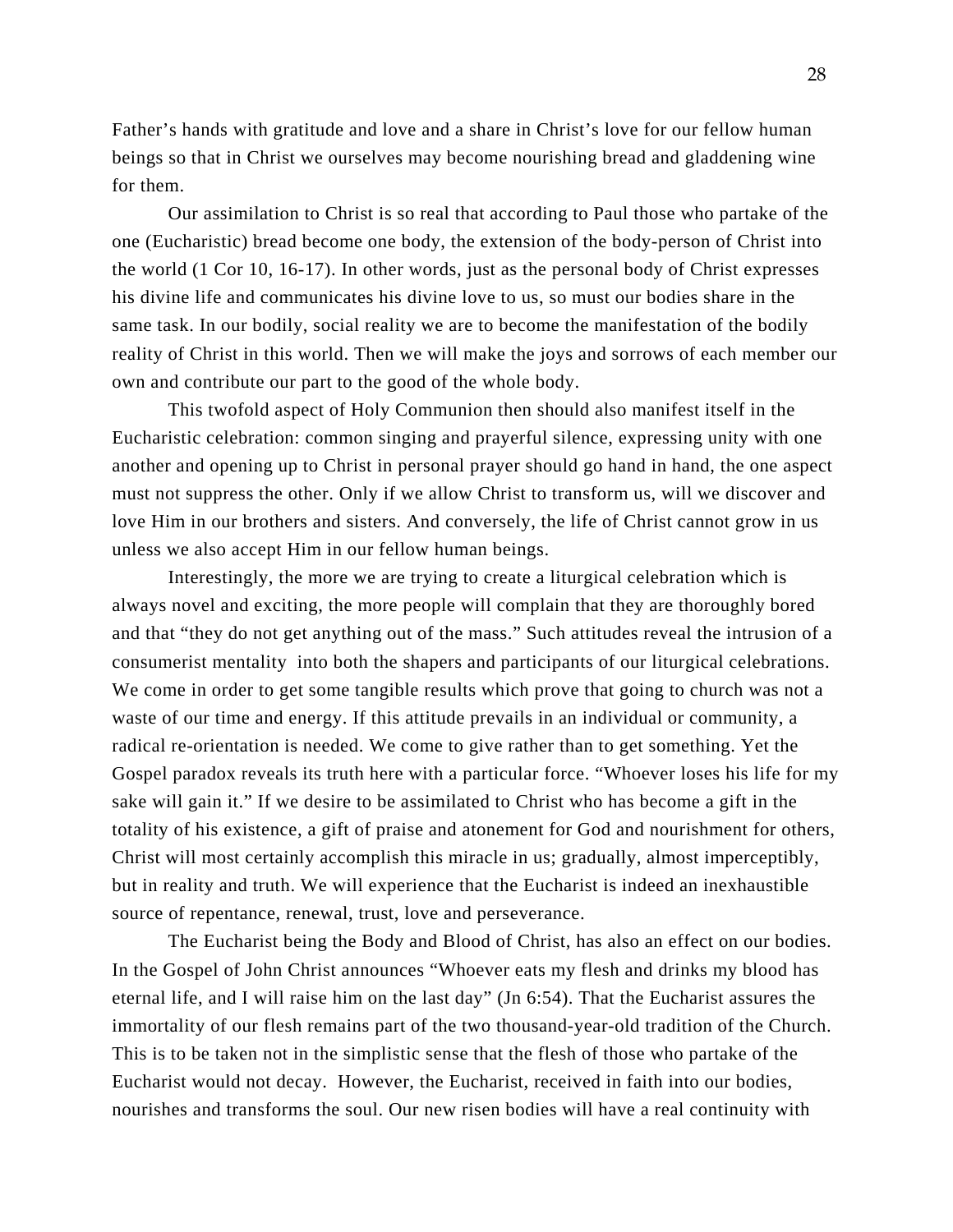our earthly bodies not because of the identity of the material particles (all our material particles are exchanged within a span of some years in our earthly life) but because of the identity of our soul which will transform the risen body according to its own likeness. In other words, *the Eucharist transforms our souls through our bodies, while our transformed souls will assimilate into their own likeness our resurrected bodies.* 

It is an almost universally forgotten truth that the bodily effect of the Eucharist is perceptible already in this life. In every mass the priest prays before communion that his receiving of the body and blood of the Lord may heal both his soul and body. While clinical healings by the Holy Eucharist have always occurred in the history of the Church, the ordinary bodily effect is different from clinical healing but even more astoundingly real. It does promote the healing of the body in the sense that its passions and urges no longer prevent us from living the life of Christ; in fact as it becomes perceptible in the saints, all our actions and words, even our body language begin to radiate that love which comes from Christ and expresses Christ. *The pure flesh of Christ is "contagious": it will transmit some of its purity to our flesh. His blood is like choice wine: it will communicate to us that "sober ebriety" of the Spirit which knows no limit in loving and serving.* 

### **c) The Adoration of the Eucharist Outside the Mass**

As is well known from the history of the liturgy, in the first centuries the only reason to set apart and preserve the consecrated hosts was to provide communion for the sick and dying. It is only in the Middle Ages that the worship of the Eucharist outside the celebration of the Mass developed in the Western Church. The tabernacle was placed in the center of the sanctuary, light burning before it day and night, and all were invited to pray before the Blessed Sacrament. At the same time solemn expositions of the Blessed Sacrament became more and more frequent, the feast of Corpus Christi was established and solemn processions with the Blessed Sacrament through the streets of the city began. In the baroque age worship before the exposed Blessed Sacrament and benediction with it began to be perceived as so important in popular piety as to overshadow even the Eucharistic celebration itself. Up to the first half of the twentieth century "visiting the Blessed Sacrament" had been an essential feature of Catholic spirituality. Religious orders and associations of lay people were instituted for the primary purpose of assuring the perpetual adoration of the Blessed Sacrament, worshipping the Eucharistic Lord as reparation in behalf of all those who neglect and offend him, offering atonement for sinners. Parishes introduced the custom of 40 hour devotion (40 hour uninterrupted prayer before the Blessed Sacrament). Saints like Julian Eymard arose whose vocation was to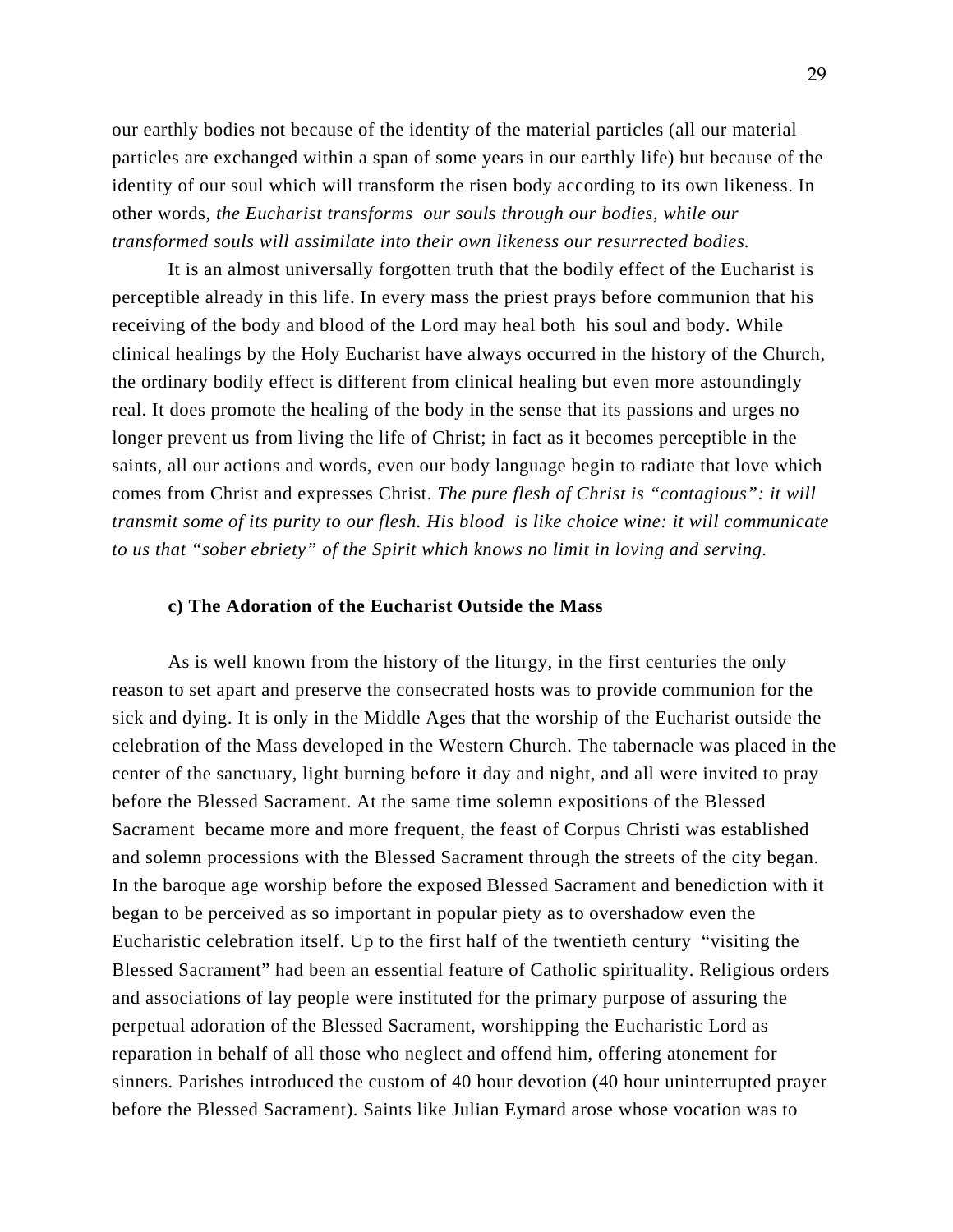explain the importance of Eucharistic devotion with a particular emphasis on the adoration of the Eucharistic Lord in the tabernacle. He is there as a "prisoner of the tabernacle" in his risen state yet in a condition of an even greater voluntary humiliation than in his earthly life. He is not present as a person with civil rights but appears as a mere object, hidden and insignificant.

The liturgical renewal in the twentieth century rightly emphasized the central importance of the Eucharistic sacrifice over against the exaggerated emphasis on benedictions and other Eucharistic devotions outside of the Mass. The conciliar document on the Liturgy, *Sacrosanctum Concilium,* does not mention the adoration of the Blessed Sacrament outside of Mass. However, both the encyclical *Mysterium Fidei* of Paul VI and the Instruction of the Congregation of Rites insist on its importance while explaining that worshipping the Eucharist outside of Mass has as "its origin and goal" the Eucharistic celebration of the Mass. In spite of assiduous reminders by the Magisterium, the adoration of the Blessed Sacrament became neglected in many parishes; the tabernacle was often removed to such an inconspicuous place as to de-emphasize the importance of continuous adoration. This neglect had consequences on the Eucharistic celebration itself. Gradually, but often quite perceptibly, the emphasis shifted from the celebration of the Eucharist to the self-celebration of the community as merely occasioned by the Eucharist. The real presence of Christ was not so much denied as left unmentioned both in homilies and in religious instructions. This seems to be one of the reasons why such a large number among younger Catholics does not believe in or rather has no firm knowledge about the real presence of Christ under the sign of bread and wine.

If we try to see the meaning and the value of the adoration of the Blessed Sacrament outside the Mass, we need to start from the fact that its origin and goal is the Eucharistic celebration itself. The Eucharistic Lord remains in the same state as he is during the Eucharistic celebration, the state of self-surrender to the Father and that of nourishing food for us, as long as the empirical signs of bread and wine remain. This state he acquired through his crucifixion and eternalized through his glorious resurrection. He wants to remain with us in this form all the time up to the consummation of history rather than just intermittently, during the short intervals of Eucharistic celebrations.

One may object here that the risen Christ is permanently present in those whom he nourishes in the Eucharistic celebration; in fact, he is omnipresent since he is God. But according to all the biblical evidence the risen Christ remains a true human being and therefore he cannot be ubiquitously present in his humanity. He is indeed present in all those who believe in him and love him, but only to the extent that they allow him to be present through their love and faith. Moreover, as explained above, no Christian will ever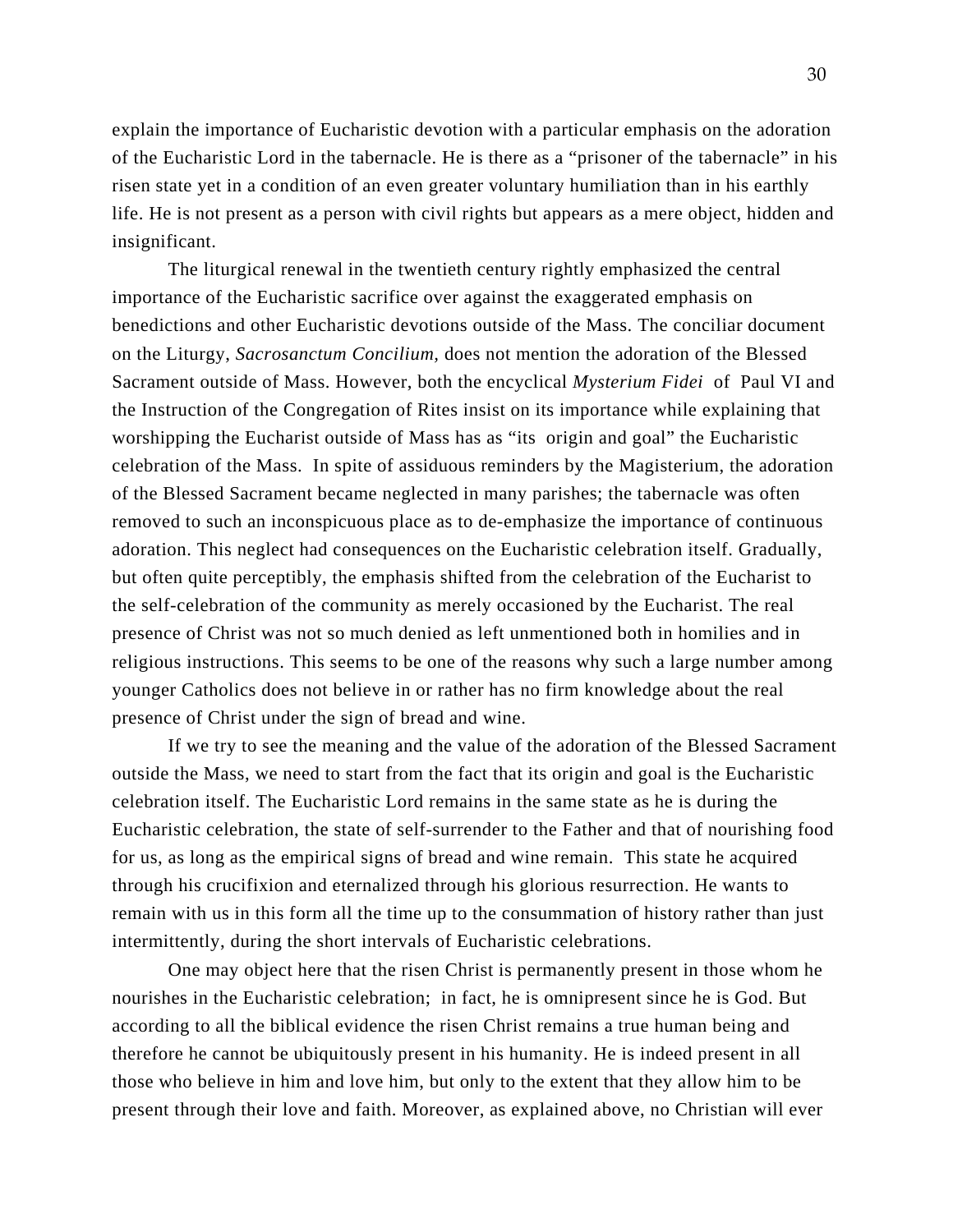be substantially, totally Jesus Christ. It is only in the form of food (and drink, even though it is less convenient to preserve the consecrated wine) that he is permanently, totally, substantially present in his own crucified and risen humanity.

The Eucharistic presence of Christ fulfills and surpasses the perennial desire of humankind for a sacred place in this universe, a point of permanent contact with the Sacred. The Eucharist is that concentrated divine presence which makes God's extended presence perceptible in all creation. The Eucharistic presence fulfills and surpasses the desire of Israel to have the *kabod Yahweh*, God's glory, dwell in their midst. God's glory can no longer leave his eschatological Temple nor can He allow his Temple to be destroyed since he forever dwells in Jesus, the new Israel.

Of course, Jesus is not the "prisoner of the tabernacle": his being present there does not in any way impede him to be present in other places and to work in human hearts. His becoming present in the form of bread and wine changes the bread and wine, not Him. To say that in addition to the tabernacle Jesus dwells also in heaven is misleading since it implies that heaven is another place analogous to the space of the tabernacle. Heaven is God's transcendent realm that penetrates our world and is present in the most intense way where the risen Christ is present in his humanity, inseparably from the Father and the Holy Spirit and from his heavenly court of angels and saints. Thus, we should rather say that the tabernacle is heaven itself present among us. It is the mysterious ladder Jacob saw in his dream, a ladder that joins together heaven and earth. This ladder, however, is no material object but represents the person of the risen Christ who draws all to himself ( Jn 1:51; 12:32 ).

While Jesus is not restricted by his Eucharistic presence, he freely chose the signs of bread and wine as the form of his permanent presence among us. The incarnate Son does not become bread and wine in the same way that the eternal Son has become man. Bread and wine are not assumed by the Son as his human nature is, "without change and fusion." We cannot speak here about "impanation" as we speak about incarnation. The bread and wine are indeed transformed into the body and blood of the risen Christ, yet they retain their sign value: their visible characteristics of bread and wine point to Christ as our spiritual food and drink. Jesus spoke the truth when he said, "I am the bread that has come down from heaven." His return to the Father, his transcendent form of glorified existence at the Father's right hand, enable him to adopt a new form of immanence among us. His exaltation results in a new descent, more lowly and more humble even than the incarnation itself: The risen Lord is present among us not in the visible form of a human being but as ordinary food.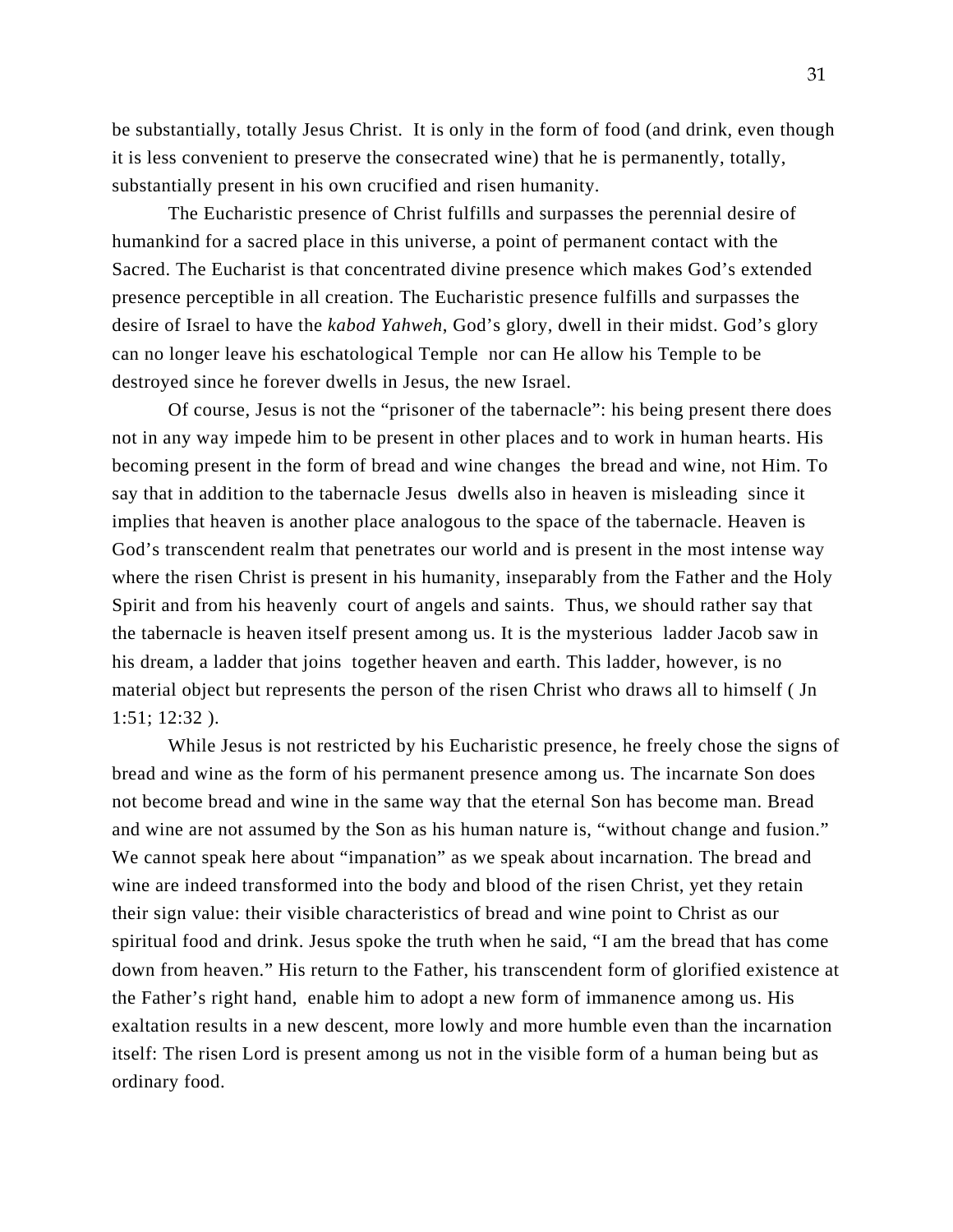This tension between Christ's humble form of appearance and his glorious existence in heaven determines our relationship to Him in the Eucharist. Being present before him in the Holy Eucharist, we are in the presence of heaven itself: the joy of the risen Christ reduces the sense of our own personal tragedies and sufferings to size, making us foretaste the ultimate triumph of love. As the great worshipper of the Eucharistic Christ in the deserts of Africa, Charles de Foucauld said: "How can I be sad when my beloved is already in the joy of his Father?" On the other hand, his humble form of presence reassures us of his ability and willingness to make our sufferings his own in a way that surpasses all understanding. From St. Paul who wanted to fill up in his own body what is lacking in the sufferings of Christ, through Origen and Gregory of Nazianzus through Pascal up to our age, the Christian mystic has always been aware that the fullness of joy in the risen Christ coexists with his agony in his members up to the end of the world. This means that the risen Christ extends himself into the very being of the worshipper, suffers and prays through him, with him and in him. In this way He turns our sufferings into a well-pleasing sacrifice to his Father. Thus a mysterious exchange takes place between the worshipper and Christ. Christ makes his own our sufferings and gives us a share in his joy. We need time, time spent in adoration before the Eucharist in order to become more aware of the incredible mystery of this exchange. In such communing with Christ by desire the worshipper will have a much greater understanding and desire for what takes place in sacramental communion Thus Eucharistic adoration prepares us for a more fruitful share in the Eucharistic celebration.

### **3. The Sacrament of Penance and Spiritual Counseling**

If we want to be transformed into the likeness of Christ in meditation and through the Holy Eucharist, we will soon see that it is not so difficult to avoid external sinful acts. But the more we try, the more we will realize that we cannot clean up our hearts. Vanity, pride, selfishness, and impurity are so deeply rooted inside the person that they taint even our good deeds.

The more we struggle to become a truly good person, the more we discover that we are doing what we do not want because we are a slave under the power of sin. This is the time when the sacrament of penance and spiritual guidance begin to make sense. We need to receive the forgiveness of Christ and his healing power again and again in the tangible human sign of the sacrament of penance. Since we encounter Christ through the sacrament, it makes sense to go to confession regularly even if our confessor cannot help us with personal counseling.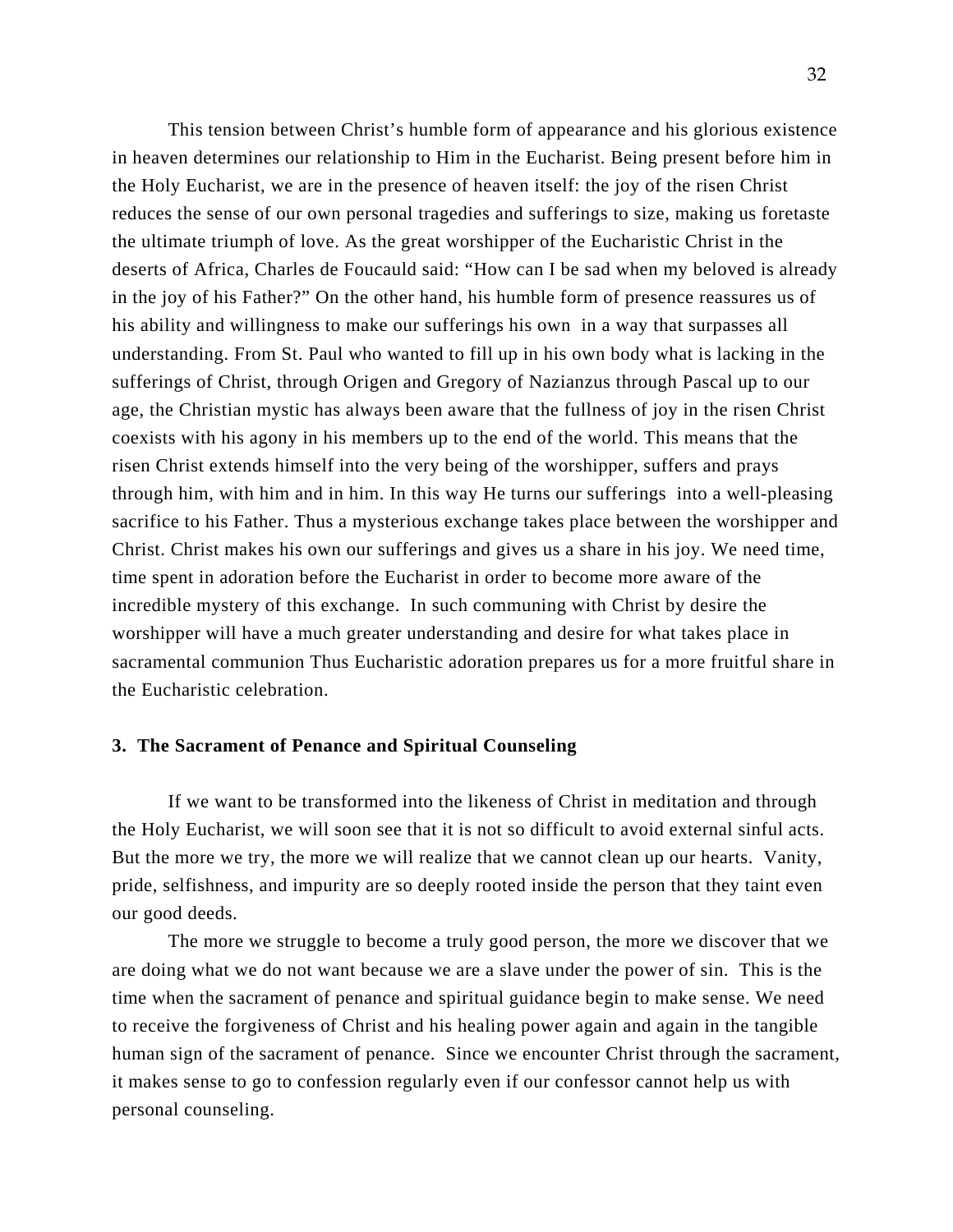Let us examine the sacrament of reconciliation in more detail:

### **a) The Need for the Sacrament of Penance**

Here we assume the knowledge of the reader about the fact that Christ has instituted this sacrament (cf. especially Jn 20,19-23 & Mt 18,18). We try to answer here the next logical question: Why did Christ, who has done everything in wisdom, establish this sacrament? Answering this question may be easier if we approach it from three different perspectives: the nature of man; the nature of sin; and the nature of the Church.

1) We know that man is neither spirit nor body alone: he is a substantial unity of soul and body. Put more simply, he is both a spiritual and physical being. The result is that he expresses inward feelings outwardly, through physical symbols, gestures, and sounds. Those same outward signs enable him to receive the spiritual communication of others.

Furthermore, man is a social creature. He depends on other members of the human community for his survival and growth, his physical and spiritual well-being. As an example, the child cannot learn what is right and wrong, or know what it means to be forgiven by other people, unless his parents or others help him to experience these spiritual realities.

The way of our salvation has been purposely adapted by God to suit our unique physical and spiritual nature. Thus, in the sacrament of penance, our inward sorrow and readiness to change are expressed in words and actions (confession, acts of penance), and we receive the assurance of God's forgiveness through the words of another human being, the priest.

2) Every sin wants to "crawl underground," stay hidden from us, from God, and from the world. We know that the temptation of every sinner is therefore to rationalize, that is, to hide his guilt even from himself. Each of us feels the impulse to deny, forget, or at least "explain" the evil that we have done.

In penance, however, I am forced to face the reality of my sins. I have to dig them up, bring them out into the open, and acknowledge them without any false excuses. Confessing them offers a first step toward putting them behind me forever.

3) The reason Christ established the Church was to make himself continually present and active among all people. That means that the task of every Christian is to build up the community of God in accordance with his gifts, and to make present the love of Christ when and where he finds himself. At work, among friends, in school, I am charged with bringing Christ's love into the world; for the world can know Christ's love is alive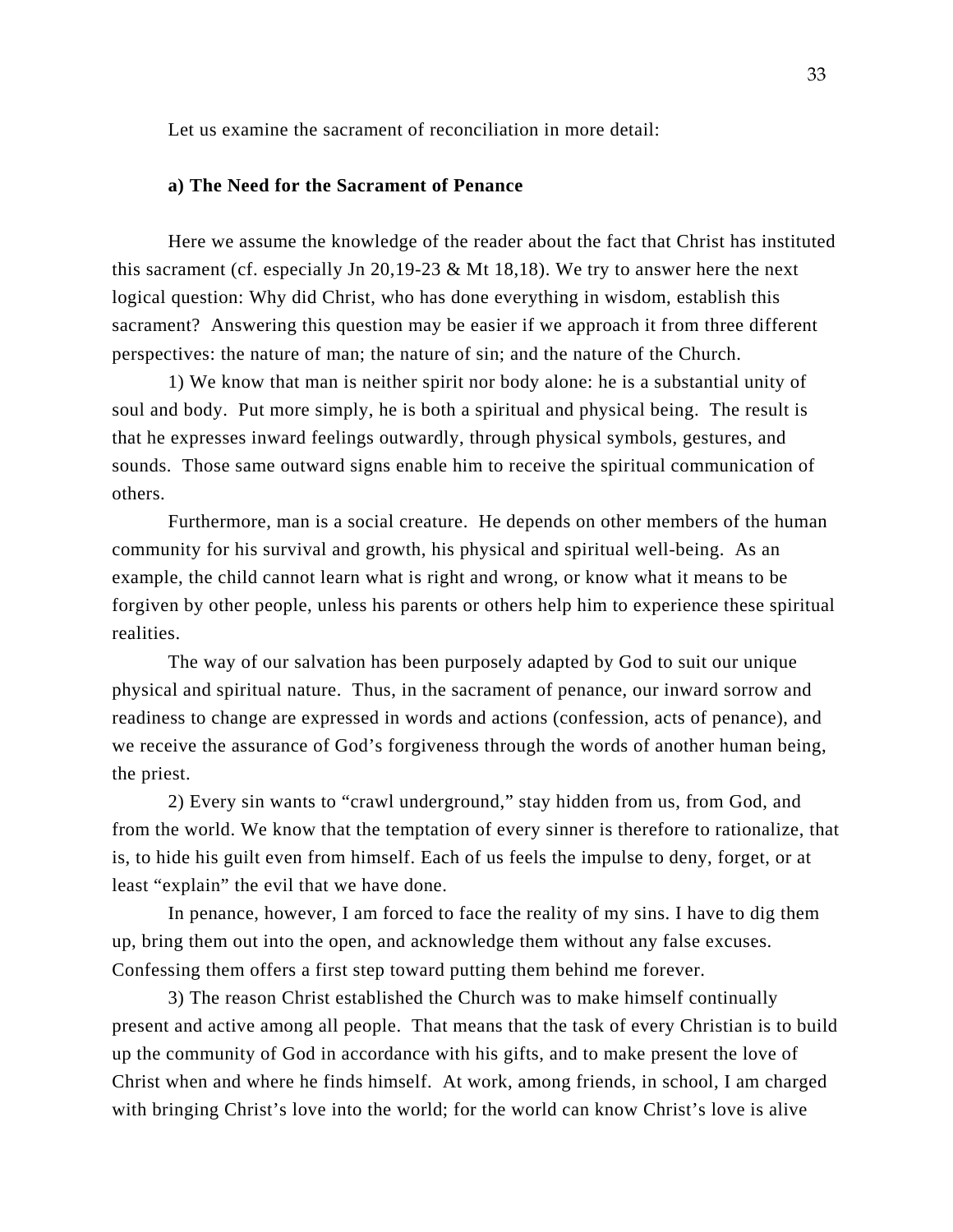and active only if it sees Christians inspired by a love it cannot comprehend, a love that points beyond human power.

The consequence of sin is to weaken the Church. Because of sin, the love of Christ will be less effective; it may not reach certain people. As an example, consider a family or a class, and the infectious influence that the selfishness or conceit of one member can have. The spirit of the entire group is endangered by the wrongdoing of a single member. This helps to explain why a Christian who has sinned should seek, not just God's forgiveness, but also reconciliation with the Church his sins have harmed.

### **b) The Process of Receiving the Sacrament of Penance**

Receiving this sacrament involves five steps. First, I examine my conscience in order to uncover my sins. Second, I inwardly detach myself from them through sorrow. Next, at confession, I outwardly present both the sins, and my sorrow for them, to a representative of Christ and the Church. From him I receive God's forgiving word (absolution or reconciliation). Finally, I am given the obligation of compensating for my sins by doing penance.

Let us explore these five steps one by one.

### **(1) Examination of conscience**

Examining our conscience should be a daily exercise, part of our prayer to end the day. If we neglect it, very soon our conscience will grow less and less sensitive to God's will. When that happens, we may find ourselves preparing for a confession without anything meaningful to confess. And this will not be because we are in perfect agreement with God's will, but because our conscience no longer senses what it is that separates us from God.

A helpful way to examine one's conscience is to think of this present hour as the last. What would God say to me if I died now, and I had to give an account to him of my life? Where do I stand, at this moment, in relation to God, to my parents, brothers and sisters, friends, colleagues, and "enemies"? Have I taken care of those whose lives were entrusted to me?

Furthermore, what talents has God given me, and what use have I made of them? How well have I discharged my various responsibilities?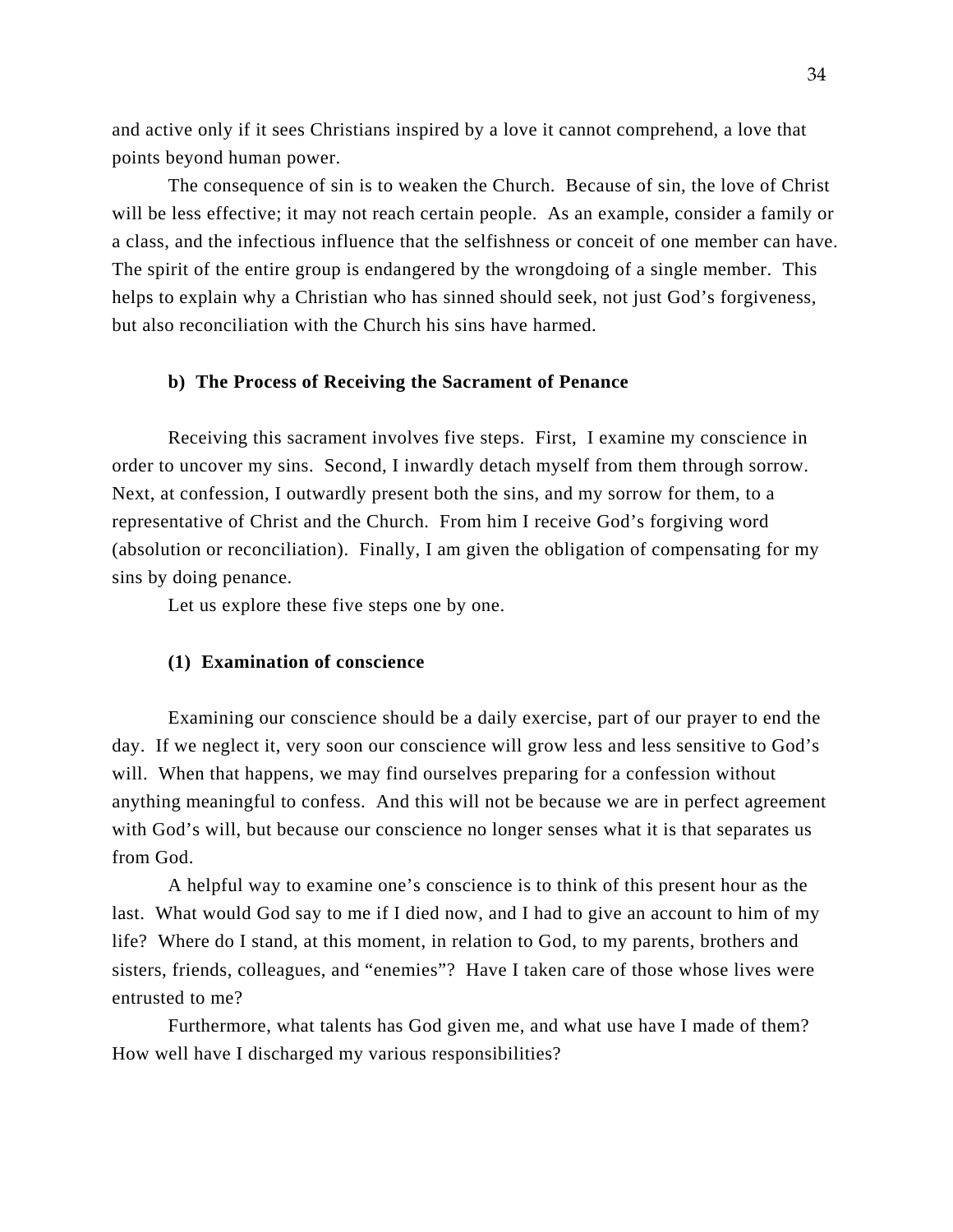### **(2) Sorrow**

We must first understand what sorrow is not, for purposes of the sacrament. It is not feeling sorry for myself, or brooding morbidly over past actions. Nor is it selfrejection, or a loss of self-respect. While feeling low about myself after I have sinned is normal, this feeling is not sufficient for receiving the sacrament.

Nor is it enough to feel sorry that I have lost the respect of people I admire. To despise sin because it causes me to lose both self-respect and the respect of others is a good beginning, but will not by itself secure God's forgiveness.

I have sinned against *God.* In order to be forgiven by God, my sorrow will have to be directed somehow *towards God himself.*

True sorrow demands that I take an objective look at myself, judging my own actions as God would judge them. I turn away from my sins and decide, with God's grace, to unite my will with his. But my motivation for doing so requires further analysis. Looking a little deeper into this concept of motivation, we can say that the motivation for sorrow falls under one of two types:

Imperfect contrition is turning away from my sins and uniting my will to God's chiefly because I fear God and his punishment. While this form of sorrow suffices for going to confession, I will not obtain forgiveness of my sins unless I then proceed to the actual receiving of the sacrament. As I receive it, God takes my imperfect contrition and makes it perfect; he strengthens my initial goodwill and gives me back the power to love him.

Perfect contrition means that my motive for sorrow is no longer fear, or fear alone, but love for God. Perfect contrition secures immediate forgiveness for sins, even without the actual reception of the sacrament. This is because loving God is a sign that one is already forgiven by God; seeking forgiveness, in love, and receiving the love of God are two aspects of one and the same event. One cannot love God and be rejected by him at the same time.

Perfect contrition would not excuse me from going to confession, however. (After all, my love for God would be a little suspect if I refused Christ's command to confess my sins to a representative of his Church.) A further consideration in this regard is the lack of absolute certainty whether I actually have perfect contrition. Since feeling love for God is not the same as sincerely loving him, how can I know for sure that my sorrow is perfectly motivated? Thus, I will naturally seek the sacrament of penance, both as a means of deepening my conversion, and to obtain the grace of God in resisting future temptations.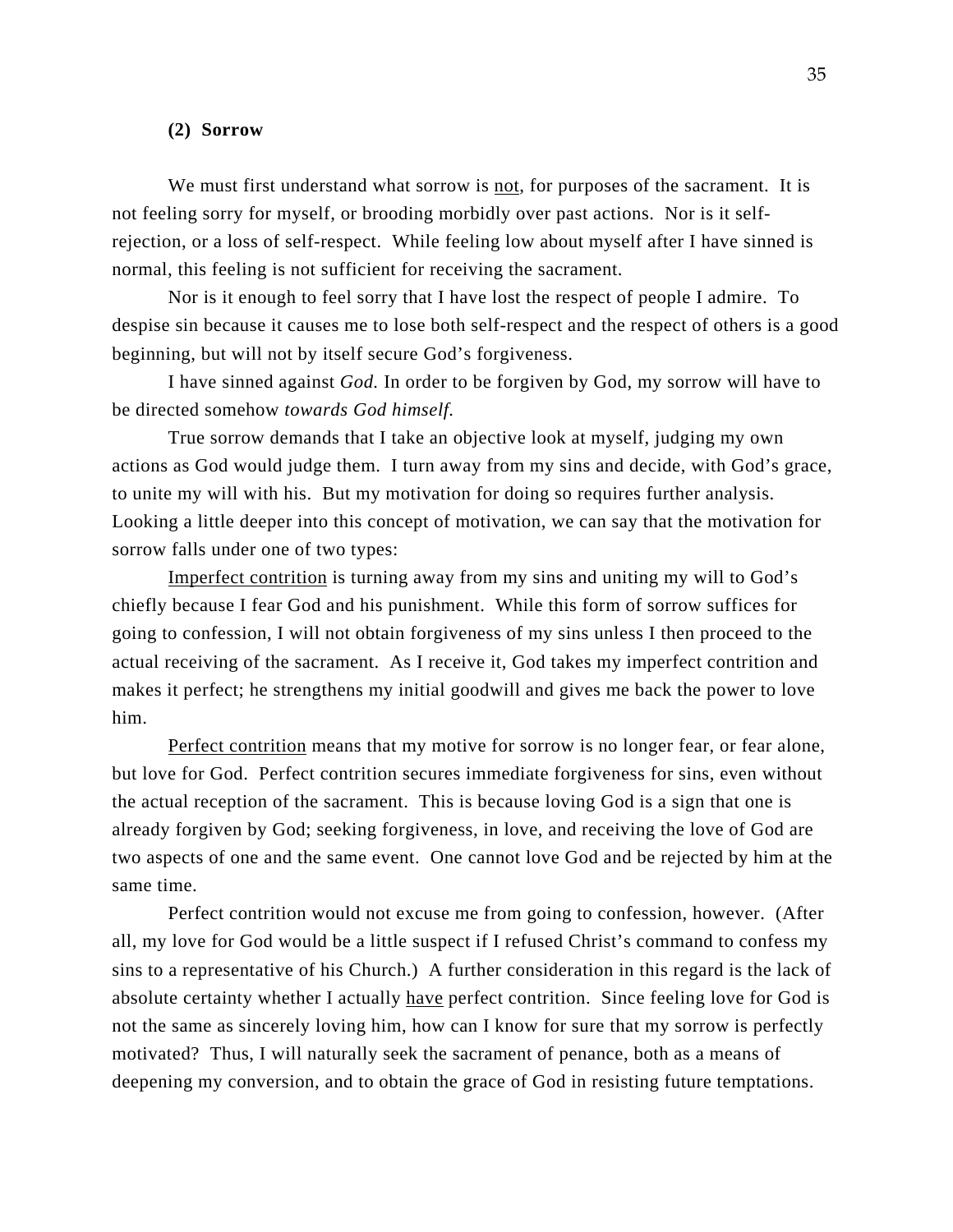As with examining our conscience, contrition should be a daily act, not something hurriedly accomplished before we go to confession. Making a habit of being contrite or sorry for my sins is a very different thing from discouragement or depression: telling God again and again that I am sorry for my sins, and that I want to love him more, is the way of health and peace and joy. The more vigilant and sincere my sorrow, the more God's love renews and uplifts me.

### **(3) Confession**

### **What must be confessed?**

I must confess all mortal sins committed since my last reception of the sacrament. Remember that mortal sin represents a breakdown of the friendship with God. Because Christ no longer dwells in the sinner through his Spirit, the sinner loses God's sonship and the privilege of eternal life. A mortal sin has three essential characteristics:

1) It must be a sin as to some grave matter. The act must seriously subvert the order of values created and willed by God.

2) One must have been aware of the seriousness of the sin before committing it.

3) One must have acted freely in the sinful omission or commission of the act.

### **What is one recommended to confess?**

Although they do not destroy God's life in us, venial sins tend to stifle its growth in us, and push us almost imperceptibly toward mortal sin. Thus, the Church recommends that we should confess all our sins as we recognize them, especially those which appear in patterns and are choking off our growth in certain areas: for instance, repeated acts of selfishness, or a habit of inflating one's own ego by putting down others.

### **How should our confession be made?**

Confession must not degenerate into a mechanical recitation. The penitent should tell the priest of his specific sins, not an impersonal "grocery list" of generalities. On the other hand, he should not be concerned with irrelevant details.

Sometimes, when one has not been to confession for long time, or needs advice, the confession might start with an informal conversation. Obviously, however, talk should turn eventually to a frank confession, *before God*, of one's sins.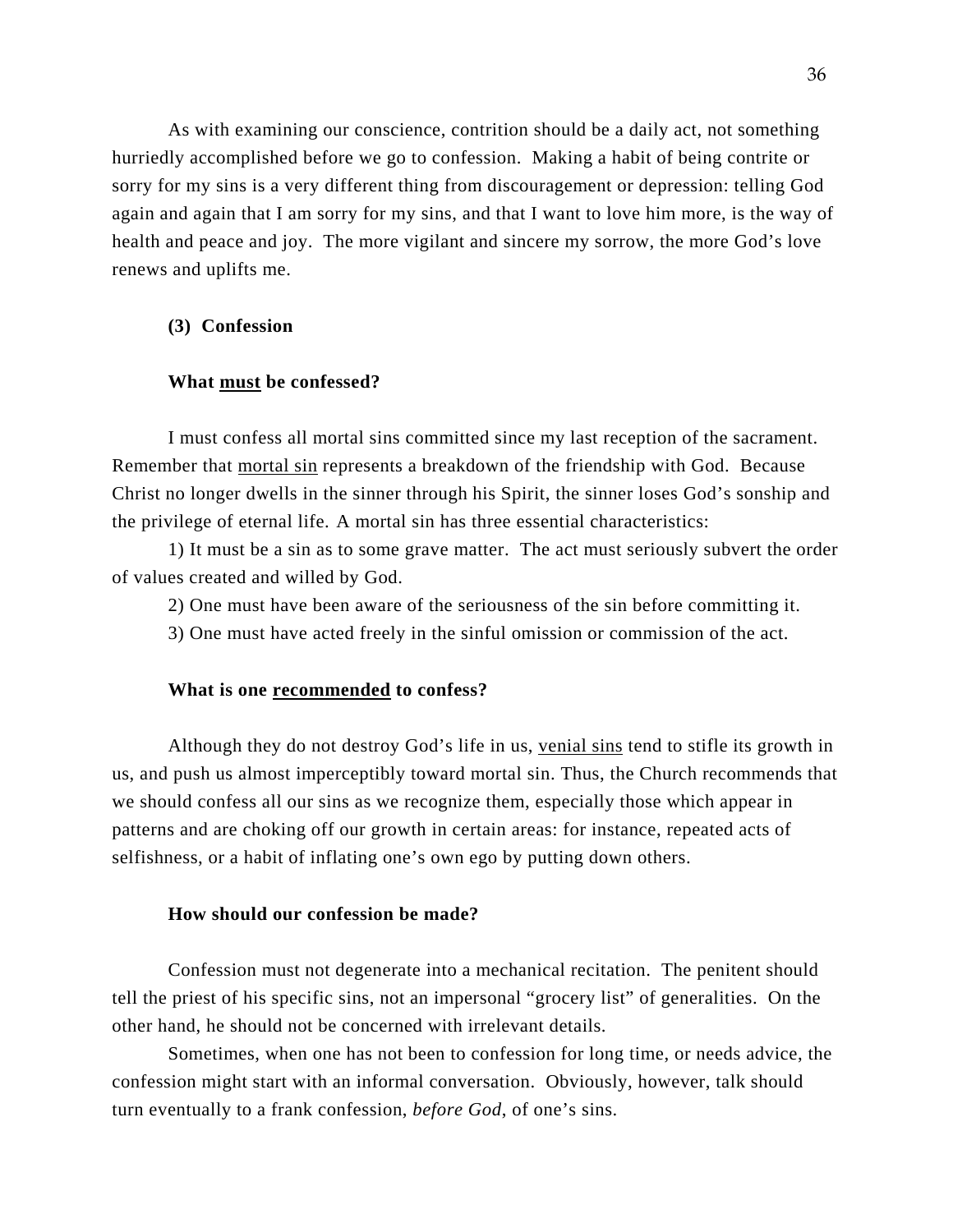### **(4) Absolution or reconciliation**

Although the priest to whom one goes for confession may be a gifted counselor, skilled in listening and offering advice, this is not essential to a proper receiving of the sacrament. The results of reconciliation go beyond what could be expected of any counseling session.

For in the words of absolution, spoken by the priest in the name of Christ and the Church, Christ himself prays to the Father for the forgiveness of this sinner. Through the same absolution, Christ imparts to the penitent his "peace," reconciliation with the Church and the Father's forgiveness. This will translate into either a new bestowing of the Holy Spirit (if the sin was a mortal one), or a deeper presence of the Spirit in the penitent (if the sin was a venial one). One hears this expressed in the words of absolution:

*God the Father of mercies, through the death and resurrection of his Son has reconciled the world to himself and sent the Holy Spirit among us for the forgiveness of sins; through the ministry of the Church may God give you pardon and peace, and I absolve you from your sins in the name of the Father, and of the Son, and of the Holy Spirit. Amen.* 

# **(5) Penance**

Although the old "public penance" has been reduced to a symbolic act assigned by the priest, it still serves as a reminder that we must take practical steps to improve our lives. If possible, the penance should help the penitent in his struggle against his main faults. The priest may be helped in this regard if, for example, the penitent himself suggests ideas for penance which appear particularly useful to him.

### **When should one receive the sacrament of penance?**

Church Law obligates Catholics to receive the sacrament of penance at least once a year if they are aware of having committed a mortal sin.

This is a bare minimum, however, and it is recommended that we take frequent advantage of the sacrament, even if we do not have mortal sins. Once a month would be a good habit.

It is important to choose a spiritual counselor or director, who may be someone other than our confessor. We should be able to trust him and to reveal ourselves to him.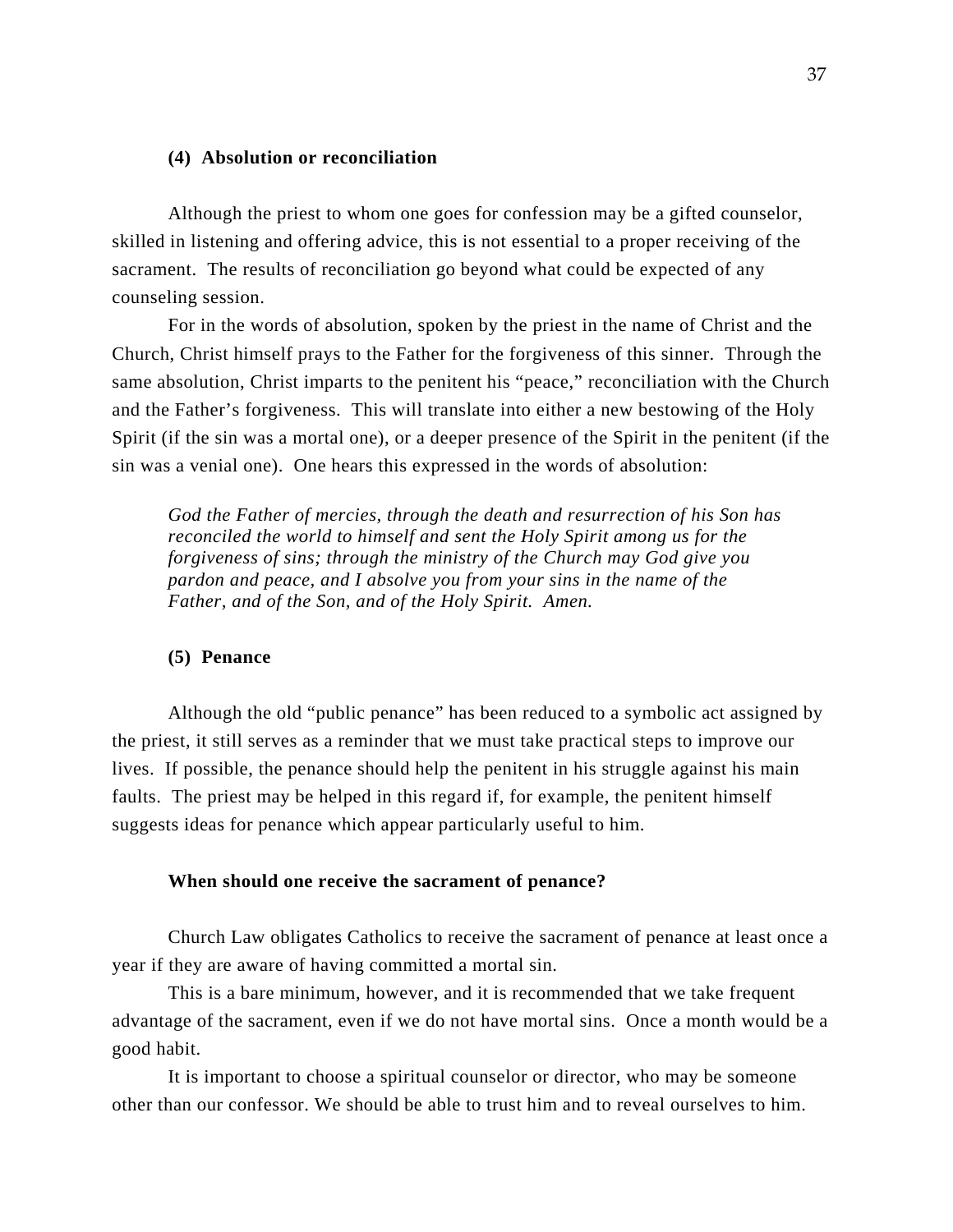Most importantly, he should be able to help us know ourselves in a more realistic way. The spiritual director will not make the decisions for us but will help us define the available options, discern the values which are at stake in each possible courses of action and. With his help we can see more clearly God's will for us: what is the next step He wants us to take.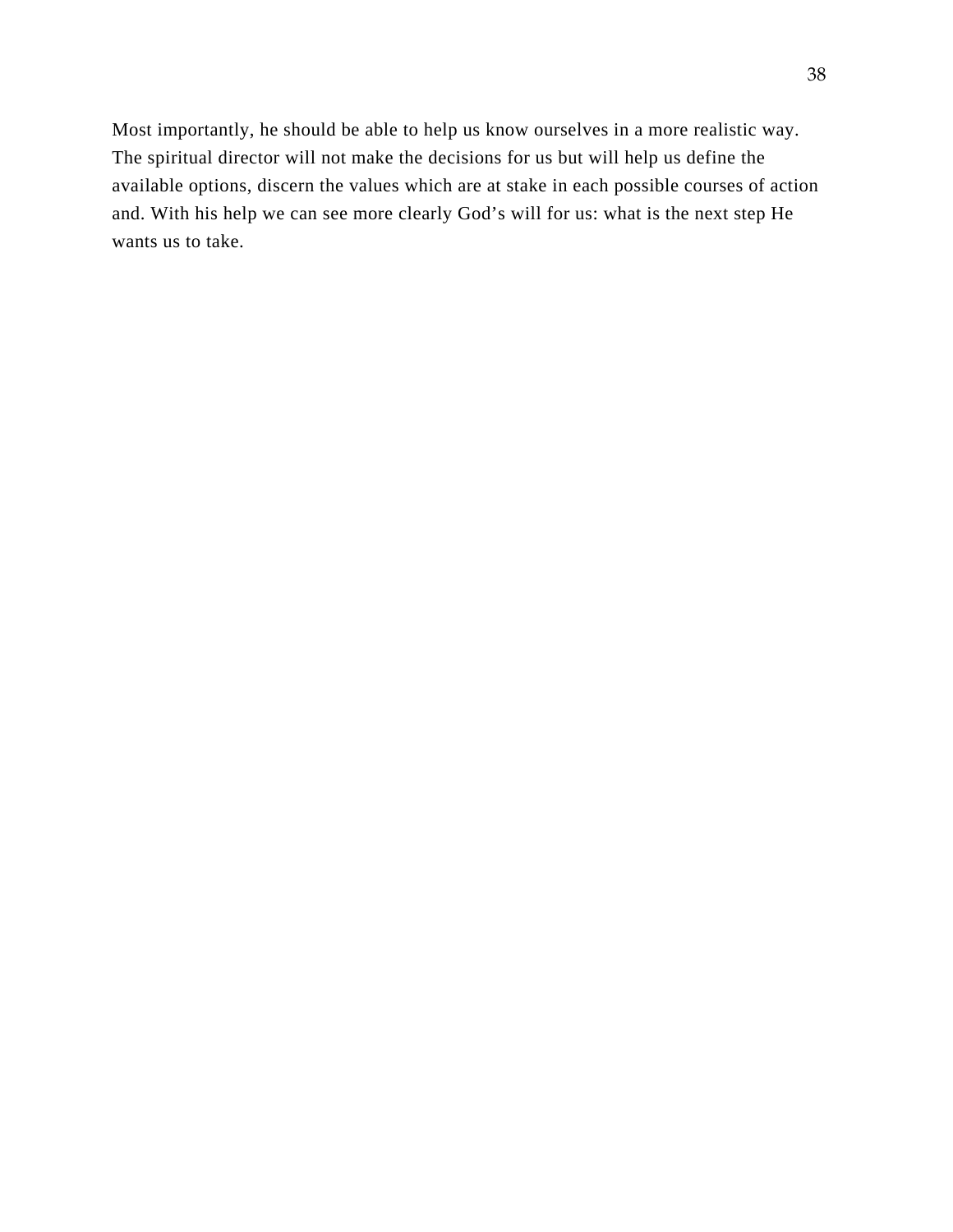### **IV. STEPS IN DECISION MAKING**

When you begin to think about a vocation, it is so easy to start off with the wrong question, "Where could I be most happy?" If your first goal is your own happiness, you will never reach it. "Whoever wants to keep his life will lose it" (Mt 16:25). Instead, you should repeat Saul's question he asked as he was lying in the dust of the road to Damascus: "Lord, what do you want me to do?" (Acts 22:10.) Only by discovering his will for you and by doing it, will you find the peace and joy that literally nothing can take away from you. If you are able to surrender to Christ your life no matter what he wants you to do, you will also feel a sense of relief and freedom. This will be the springtime of your life, the time of growing love and expectation. You will understand what the world can never grasp, that being in love with God can become a much more powerful experience than any romantic love affair.

If you want to remain in God's love, though, you must remain united with His will. He wants you to follow Him wherever He calls you. You may take only one step at a time, but you should choose the one step *He* wants you to take.

The first step is to answer the question: Should you remain "in the world," have a job (and most likely) get married and raise children? Is this *your* way of loving and serving Christ? Or is Christ calling you to give up *all* you have and follow him? This is the vocation to celibacy or virginity. It may take different forms, for instance, joining a religious community, becoming a priest, or a combination of both.

The second step is to decide among these forms. There is a difference between the vocation of a diocesan priest and that of a priest in a religious community. Both want to follow Christ and share in his love and work. Yet, the diocesan priest has greater material and personal independence than the religious. He usually works in a parish. If you feel the need to live, pray and work as a member of a community, you may be called to a religious institute. There is a great variety of religious communities, some strictly contemplative, others combining prayer with apostolic work, such as education, care of the sick, and missions. In some, all members are required to become priests; in others, all or most members remain brothers, while again others have both brothers and priests living in the same community.

If you choose the diocesan priesthood, get in touch with the vocation director of your diocese. If you are attracted to religious life, consult one of the following publications: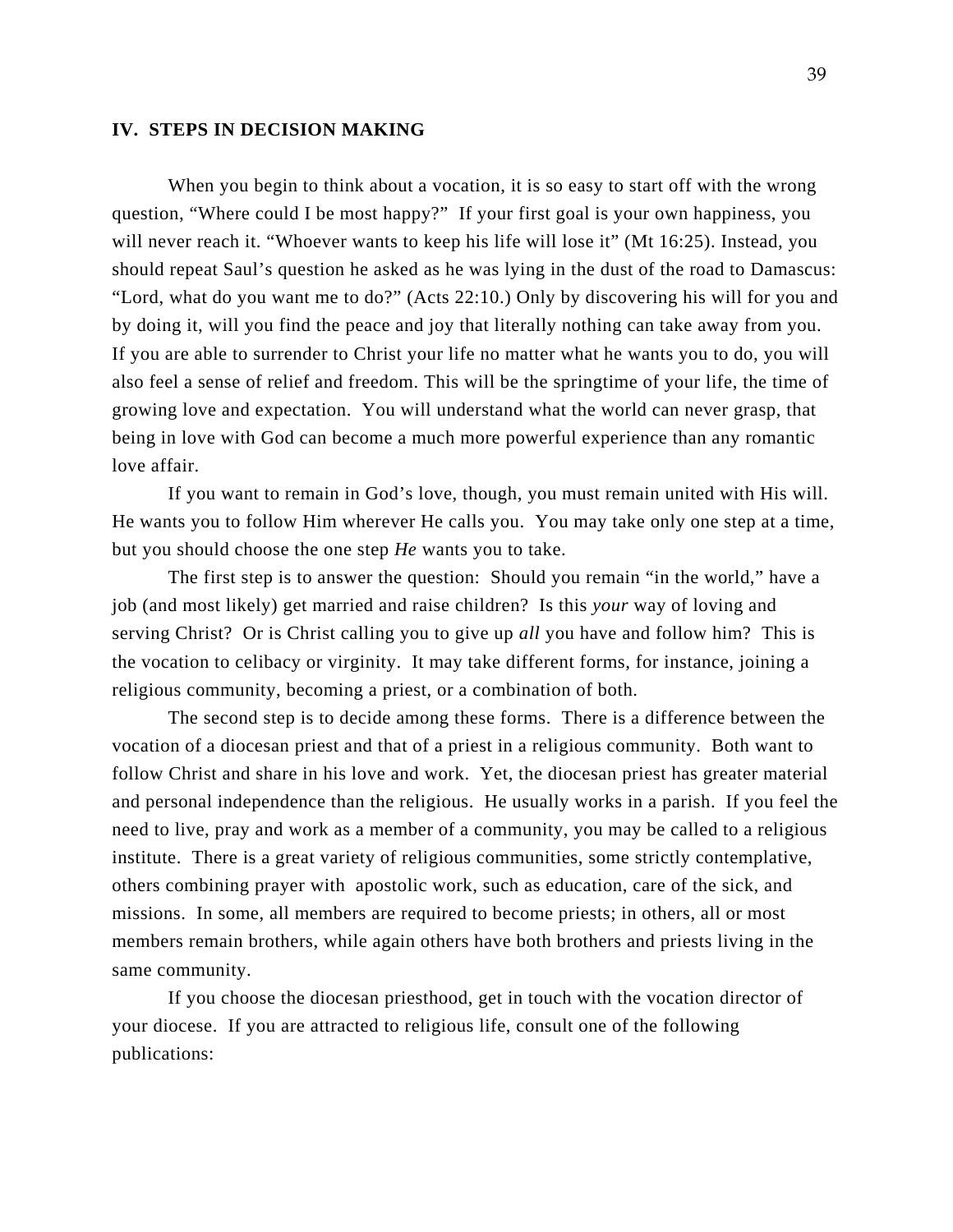*A Guide to Religious Ministries for Catholic Men and Women.* New Rochelle, NY: The Catholic News Publishing. (New edition every year)

*Vision Magazine. An Annual Publication of the Nationa Religious Vocation Conference,* Evanston, IL: Berry Publishing Services

You may find these publications in the office of any vocation director, in a Catholic school, or in a rectory. Narrow down your choices to a few communities or orders. Write a letter to their vocation directors or call and ask for further information. Arrange to spend some days with these communities so that you can see for yourself whether or not God has prepared a place for you in one of them.

I recommend that you wait for a while after the visits; then observe your state of mind and actions.

1) If your prayer life continues peacefully and your daily activities remain focused on doing God's will; 2) if you do not become aware of any great loss after leaving this or that community, there is a good chance that God does not call you—at least not for the time being—to these communities. Then these visits were a good retreat time for you, whose memory and insights you may cherish for a long time.

If, however, 1) you become more and more aware of an emptiness in your life as you continue to live "in the world;" 2) if giving yourself directly to God in one of these communities appears to you the right thing regardless of the cost; 3) if you begin to realize that the postponing of your decision is motivated by fear, inertia or just attachment to something other than God's will; and especially 4) if you begin to lose touch with God, become superficial, unfocussed and even start slipping morally: then it is practically certain that you are resisting God's call.

But perhaps the most telling sign of a true vocation is this: once you put aside all rationalization, **the choice between a religious vocation or life in the world appears to you (not to someone else) identical with the choice between a deep life of faith or the loss of your faith and your salvation. In other words, you come to a more realistic selfknowledge. You become aware that, being the person that you are, for a full gift of yourself to God you need the "stronger medication" of religious life - to use the words of St. Bernard.**

In this case the only right decision is to stop resisting God's grace, give up whatever you are doing (such as finishing your degree or finishing a great project with great personal satisfaction) and apply for admission to the community (or diocese) to which you are most attracted. If you delay, later you may no longer be able to hear the call. Jesus knocks for a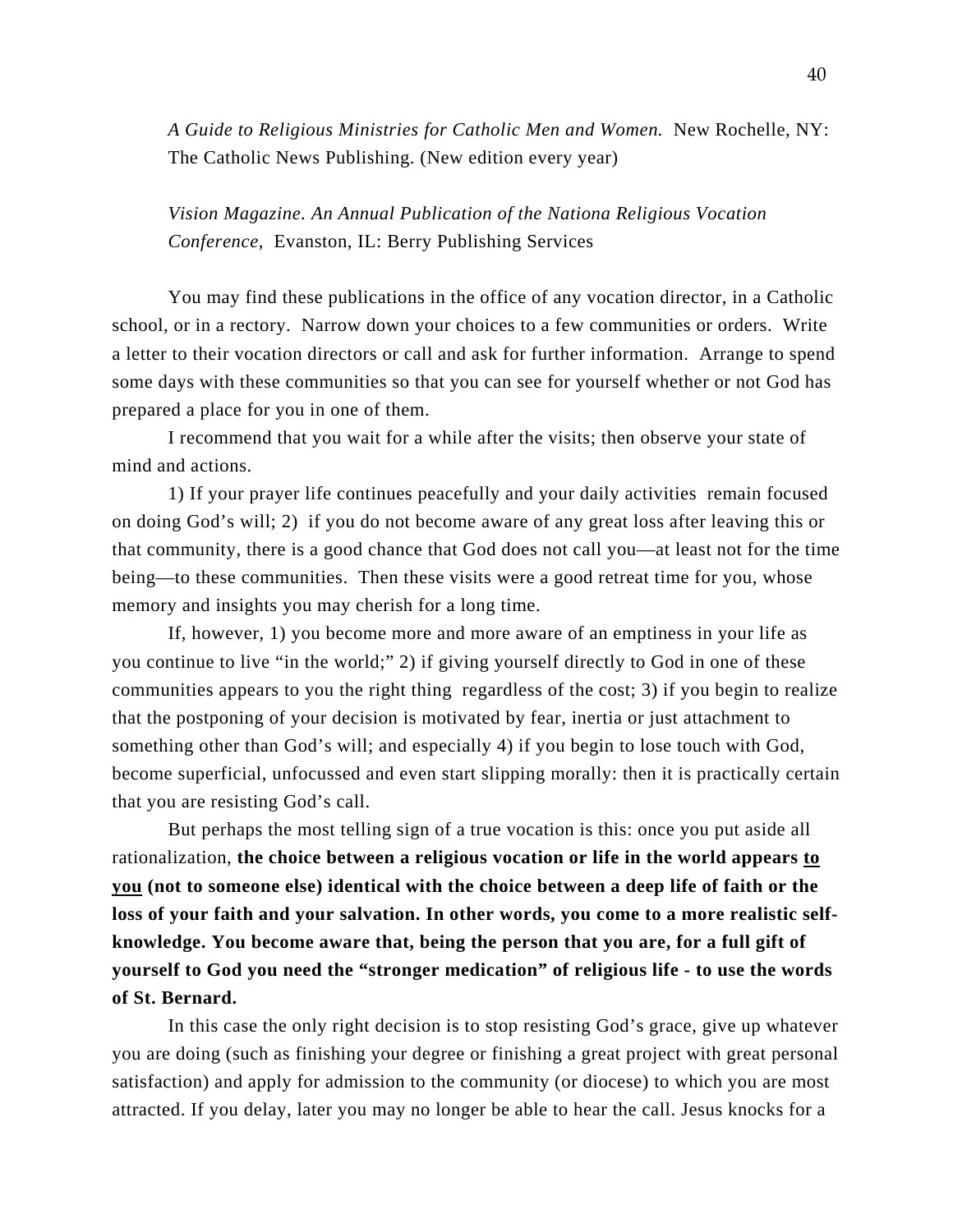while at the door but then he leaves (Rev 3:20). If you cannot make up your mind, read again and again Lk 9, 57-62.

You may insist that you are still not quite sure. The "trick" to overcome the paralysis of indecisiveness (an epidemic that plagues most of the affluent West) is to accept the possibility of failure. You may not be called to religious or priestly life after all. But even in this case, the time you spent in the community was not a waste. Your attempt of trying to live this form of life will always remain for you a blessed memory, a source of grace and yearning for God. If you can accept the possibility of this kind of "failure," you will be free. Then you will not be expecting an irrestible "push" from God or the blinding light that struck down Saul on the road to Damascus. You will know, that, normally, God does not act that way. He expects you to make your decision *on the basis of mere probable evidence.* You will know that you can never be " hundred percent sure" about your vocation before final vows or ordination. But if you really love God, you want to show him your love by taking a risk for him. You will never find out whether or not you are called unless you give it a try.

If living in a seminary or religious community makes you more and more selfcentered, if you are unable to establish good personal relationships over a longer period of time, this will be a sign that you are not called to that kind of life. On the other hand, if this kind of life helps you become more open and sincere, more capable of friendship, if you can pray better than before, these are signs of a true vocation, even though you may feel that your life is a constant struggle, a constant stretching yourself beyond your limits. Then you can make the words of Paul your own:

It is not that I have reached it yet, or have already finished my course: but I am racing to grasp the prize if possible, since I have been grasped by Christ Jesus…. I do not think of myself as having reached the finish line. I give no thought to what lies behind but push on to what is ahead (Phil. 3: 12-13).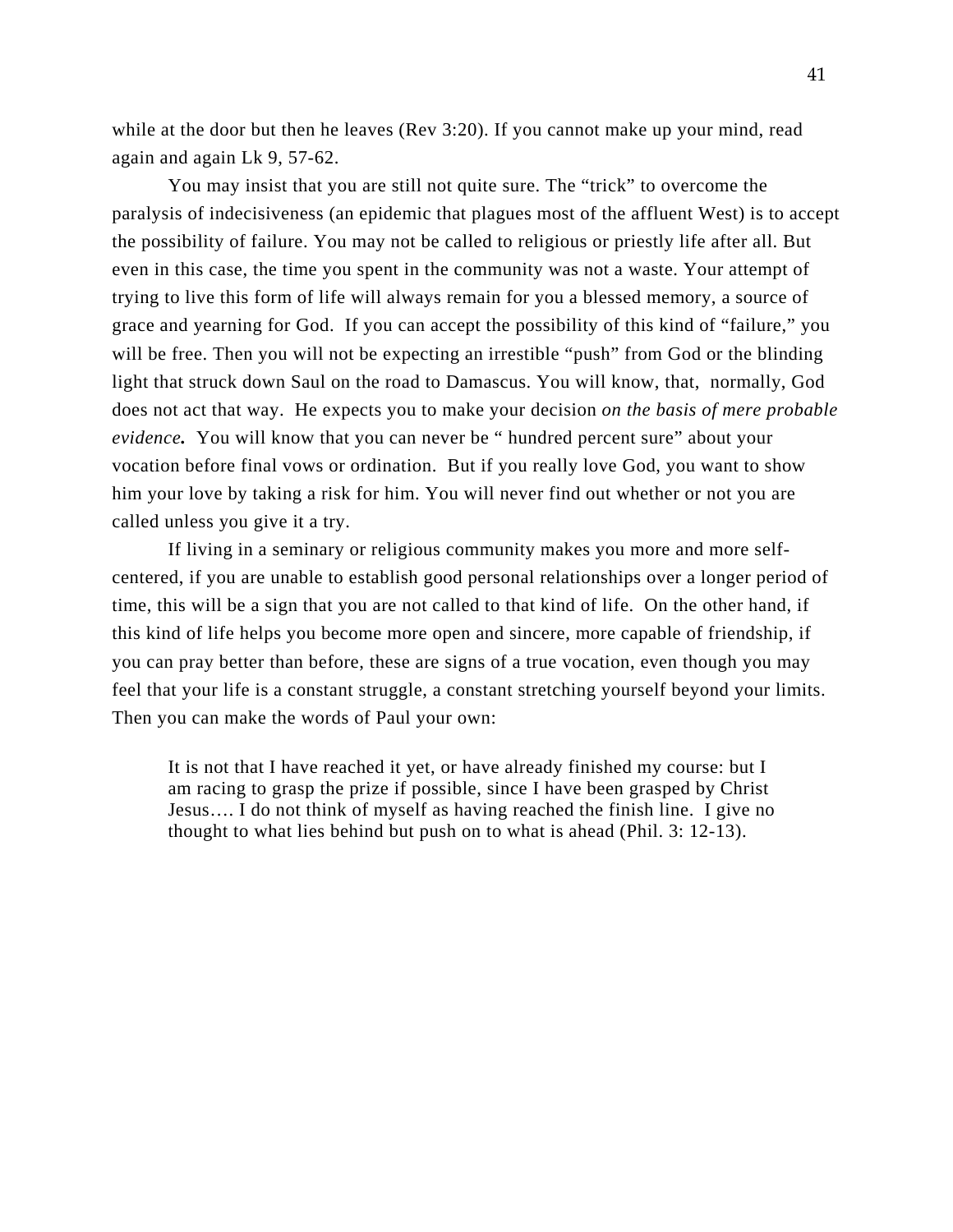### **V. THE NEED TO PRAY FOR VOCATIONS**

Jesus went around to all the towns and villages, teaching in their synagogues, proclaiming the gospel of the kingdom, and curing every disease and illness. At the sight of the crowds, his heart was moved with pity for them because they were troubled and abandoned, like sheep without a shepherd. Then he said to his disciples, "The harvest is abundant but the laborers are few; so ask the master of the harvest to send out laborers for his harvest." (Mt 9:35-38)

As Jesus is moved with pity at the sight of the shepherdless crowds, we would expect him to turn to his heavenly Father in prayer so that the Father may send laborers to gather in his harvest. After all, what could be more effective than the prayer of the Son? Yet, Jesus also wants his disciples to pray for missionaries. Our situation is worse now than it was at the time of Jesus. The harvest is overwhelming: the huge majority of people who live on this planet have not yet been effectively told about the good news. They do not know that God loves them with a father's heart; they have no idea that God's own Son died for them so that they may share in God's eternal love and joy. But even now Jesus does not want to act alone. He calls on the whole community of the Church to pray for vocations. Still, the dire need for priestly vocations is not yet felt in our country to the point that it really hurts. As a result, prayer for vocations in most places is hardly more than a few petitions added to the prayer of the faithful a few times a year. If parents pray for vocations, that prayer is usually not meant for their own children. How could they wish for their own son or daughter to become a priest or religious when they cannot comprehend that anyone could be happy as a celibate in the love and service of an invisible God?

Thus, many things must change in the mainstream of American parish life before effective prayer for vocations becomes possible. First of all, faith in the basic Christian mysteries needs to be rekindled. We should again feel as our most urgent need God's forgiveness that comes to us from the Spirit of the crucified and risen Christ. We should again discover that this Spirit of peace that Christ breathed upon the apostles normally comes to us through the sacrament of reconciliation. There should arise a new hunger in the Church for the "bread of God which is the flesh of Christ and thirst for his blood which is the source of undying love" (St. Ignatius of Antioch, Letter to the Romans, 7:3). If we see the sacraments again as Christ's healing and sanctifying actions among us through his priests and the Eucharist as his crucified and risen Body that wants to unite our bodies to his body and transform our hearts and minds into his own mind and heart, then we will finally realize our desperate need for holy priests. They are to prepare us for the Eucharist and make possible our daily participation in the central mystery of our faith. Then we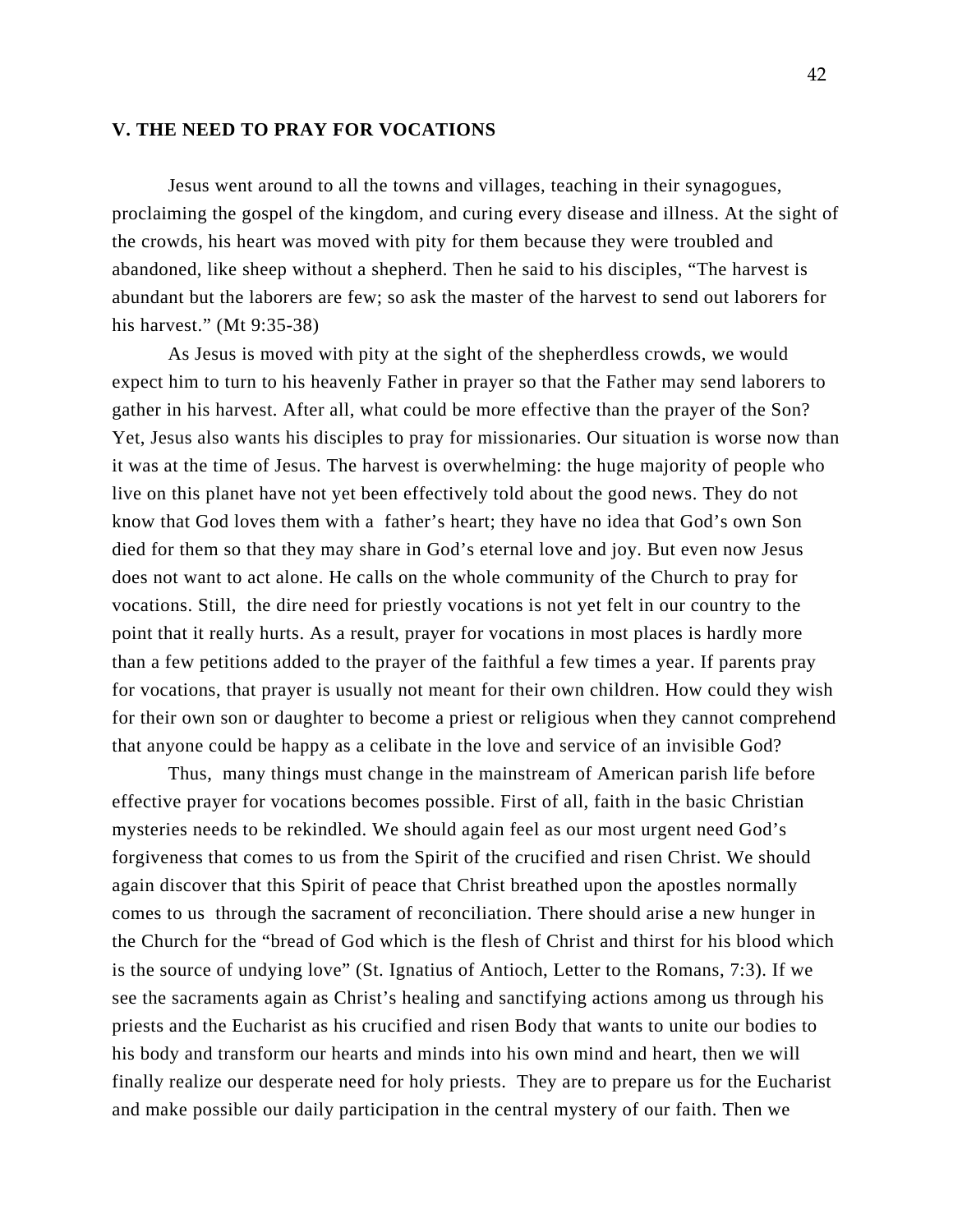might actually begin to suspect that the service of the Sacred Body and Blood of the Lord in the Church may actually become the source of a much deeper joy than any marriage on earth could ever provide.

Let us try to promote and hasten this re-awakening of faith, the condition of effective prayer for vocations. The prayer should start in our families, fathers and mothers offering their children to God even before they are born. They should tell Jesus: "Lord, our only wish is that our child may fulfill your will, and we would be most grateful if you would call him or her to your direct service in the priesthood or religious life." Parishes could organize the public adoration of the Blessed Sacrament at regular intervals for this purpose. Wherever this has already happened, in parishes and religious communities, surprisingly, vocations have begun to sprout. Christ has promised that his Father will listen to all our prayers that we utter in Christ's name, prayers according to Christ's intentions. What could be more certainly a prayer according to Christ's own heart, than prayer for vocations? In fact, He wants to pray "through us, with us and in us"; how can the Father refuse to hear his Son? Let us then approach the Father through his Son with utter confidence, beg Him, and cry to Him. Do not get tired; knock at the door, until the door is opened and vocations begin to blossom among us.